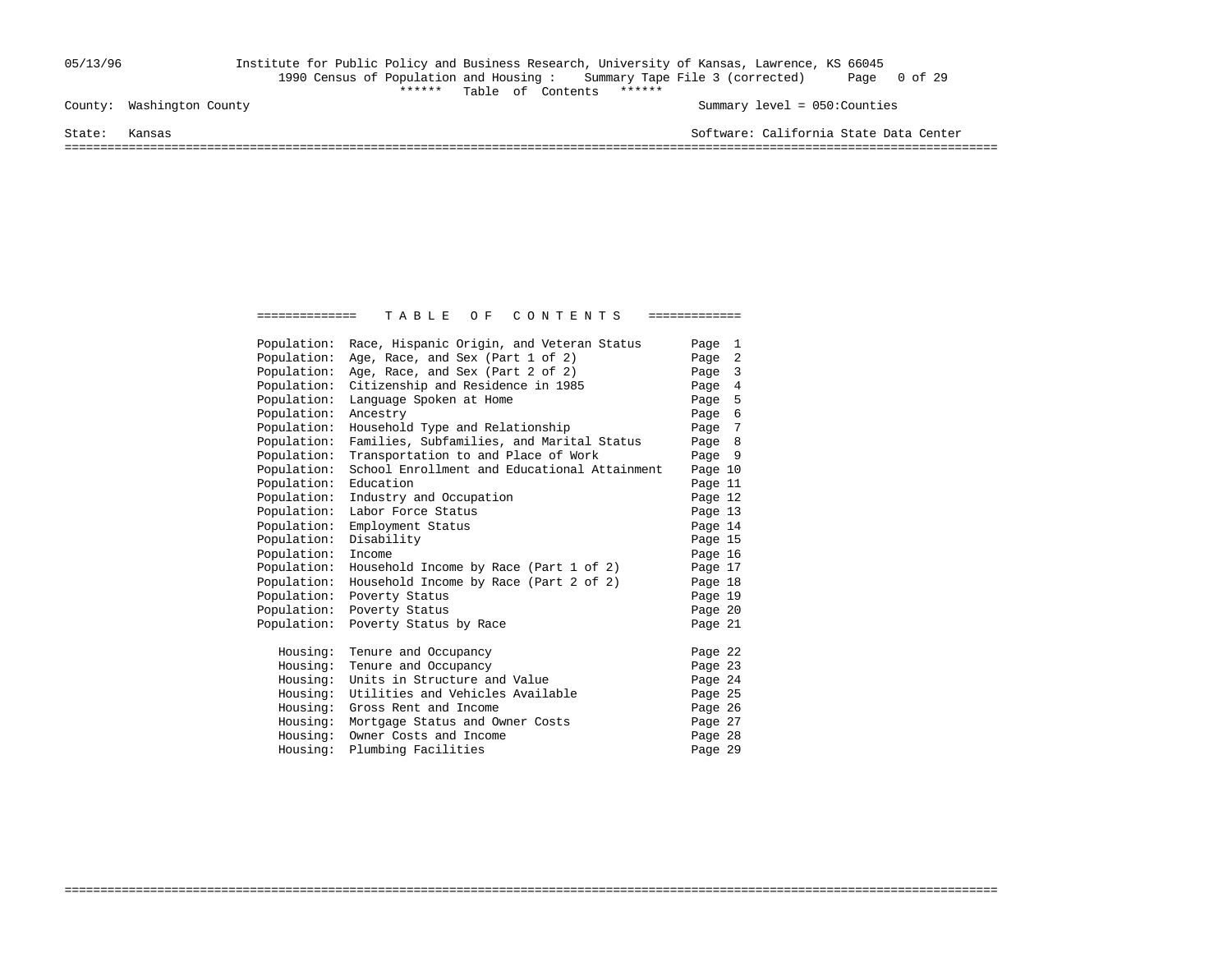# 05/13/96 Institute for Public Policy and Business Research, University of Kansas, Lawrence, KS 66045 1990 Census of Population and Housing : Summary Tape File 3 (corrected) Page 1 of 29 Population: Race, Hispanic Origin, and Veteran Status<br>County: Washington County

Summary level =  $050$ : Counties

| Kansas<br>State:                    |             |                                                                            |             |              | Software: California State Data Center              |                |
|-------------------------------------|-------------|----------------------------------------------------------------------------|-------------|--------------|-----------------------------------------------------|----------------|
| $P1/2/3/6$ . Persons                |             |                                                                            |             |              | P12. Hispanic Origin by Race                        |                |
| (Universe: Persons)                 |             | P10/11. Persons of Hispanic Origin                                         |             |              | (Universe: Persons)                                 |                |
|                                     |             | (Universe: Persons of Hispanic Origin)                                     |             |              |                                                     |                |
| Total                               | 7,073       |                                                                            |             |              | Not of Hispanic Origin:                             |                |
| Unweighted sample count             | 2,481       | Hispanic Origin                                                            |             | 25           | White                                               | 7,024          |
| 100-Percent count of persons        | 7,073       |                                                                            |             |              | Black                                               | 10             |
| Percent of persons in sample        | 35.1%       | Mexican                                                                    |             | 11           | American Indian,                                    |                |
|                                     |             | Puerto Rican                                                               |             | $\mathbf 0$  | Eskimo, or Aleut                                    | 14             |
| Urban                               | $\Omega$    | Cuban                                                                      |             | $\Omega$     | Asian or Pacific                                    |                |
| Percent of total                    | 0.0%        | Other Hispanic:                                                            |             |              | Islander                                            | $\Omega$       |
| Inside urbanized area               | $\mathbf 0$ | Dominican                                                                  |             | $\mathbf 0$  | Other race                                          | $\Omega$       |
| Outside urbanized area              | $\mathbf 0$ | Central American:                                                          |             |              |                                                     |                |
|                                     |             | Guatemalan                                                                 |             | $\mathbf 0$  | Hispanic Origin:                                    |                |
| Rural                               | 7,073       | Honduran                                                                   |             | $\Omega$     | White                                               | $\overline{4}$ |
| Percent of total                    | 100.0%      | Nicaraquan                                                                 |             | $\Omega$     | Black                                               | $\Omega$       |
| Rural farm                          | 1,699       | Panamanian                                                                 |             | $\Omega$     | American Indian,                                    |                |
| Rural nonfarm                       | 5,374       | Salvadoran                                                                 |             | $\Omega$     | Eskimo, or Aleut                                    | $\Omega$       |
|                                     |             | Other Central American                                                     |             | $\Omega$     | Asian or Pacific                                    |                |
| P8/9. Race                          |             | South American:                                                            |             |              | Islander                                            | $\mathbf 0$    |
| (Universe: Persons)                 |             | Colombian                                                                  |             | $\mathbf{0}$ | Other race                                          | 21             |
|                                     |             | Ecuadorian                                                                 |             | $\mathbf 0$  |                                                     |                |
| White                               | 7,028       | Peruvian                                                                   |             | $\Omega$     | P65. Period of Military Service                     |                |
| Black                               | 10          | Other South American                                                       |             | $\mathbf 0$  | (Universe: Civilian veterans                        |                |
|                                     |             | Other Hispanic                                                             |             | 14           | 16 years and over)                                  |                |
| American Indian,<br>Eskimo or Aleut | 14          |                                                                            |             |              |                                                     |                |
| American Indian                     | 14          |                                                                            |             |              | Total                                               | 852            |
| Eskimo                              | $\Omega$    |                                                                            |             |              |                                                     |                |
| Aleut                               | $\Omega$    |                                                                            |             |              |                                                     |                |
| Asian or Pacific Islander           | $\Omega$    | P64. Sex by Age by Veteran Status<br>(Universe: Persons 16 years and over) |             |              | May 1975 or later only:<br>Sept 1980 or later only: |                |
| Chinese                             | $\Omega$    |                                                                            |             |              | W/less than 2 years service                         | 6              |
| Filipino                            | $\mathbf 0$ |                                                                            | Male        | Female       | W/2 years or more service                           | 11             |
| Japanese                            | $\Omega$    | $16 - 64 \text{ years}$ :                                                  |             |              | May 1975 - Aug 1980 only                            | 2              |
| Asian Indian                        | $\Omega$    |                                                                            |             |              | Both, May 1975 - Aug 1980                           |                |
| Korean                              | $\Omega$    | In Armed Forces                                                            | $\mathbf 0$ | $\mathbf 0$  | and Sept 1980 or later                              | 2              |
| Vietnamese                          | $\Omega$    | Civilian:                                                                  |             |              |                                                     |                |
| Cambodian                           | $\Omega$    | Veteran                                                                    | 509         | 5            | Vietnam era:                                        |                |
| Hmong                               | $\Omega$    | Nonveteran                                                                 | 1,370       | 1,791        | No Korean nor WW II                                 | 155            |
| Laotian                             | $\Omega$    |                                                                            |             |              | Korean conflict, no WW II                           | 9              |
| Thai                                | $\Omega$    | $65 + years$ :                                                             |             |              | Korean conflict and WW II                           | 8              |
| Other Asian                         | $\Omega$    |                                                                            |             |              |                                                     |                |
| Polynesian:                         |             | In Armed Forces                                                            | $\Omega$    | $\Omega$     | Feb 1955 to July 1964 only                          | 72             |
| Hawaiian                            | $\Omega$    | Civilian:                                                                  |             |              |                                                     |                |
| Samoan                              | $\Omega$    | Veteran                                                                    | 330         | 8            | Korean conflict:                                    |                |
| Tongan                              | $\mathbf 0$ | Nonveteran                                                                 | 468         | 1,053        | No Vietnam nor WW II                                | 157            |
| Other Polynesian                    | $\Omega$    |                                                                            |             |              | With WW II, no Vietnam                              | 15             |
| Micronesian:                        |             | Total:                                                                     |             |              |                                                     |                |
| Guamanian                           | $\Omega$    |                                                                            |             |              | WW II, no Korean/Vietnam                            | 397            |
| Other Micronesian                   | $\Omega$    | In Armed Forces                                                            | $\mathbf 0$ | $\mathbf 0$  |                                                     |                |
| Melanesian                          | $\Omega$    | Civilian:                                                                  |             |              | WW I                                                | 9              |
| Other Pacific Islander              | $\Omega$    | Veteran                                                                    | 839         | 13           | Other service                                       | 9              |
|                                     |             | Nonveteran                                                                 | 1,838       | 2,844        |                                                     |                |
| Other race                          | 21          |                                                                            |             |              |                                                     |                |
|                                     |             |                                                                            |             |              |                                                     |                |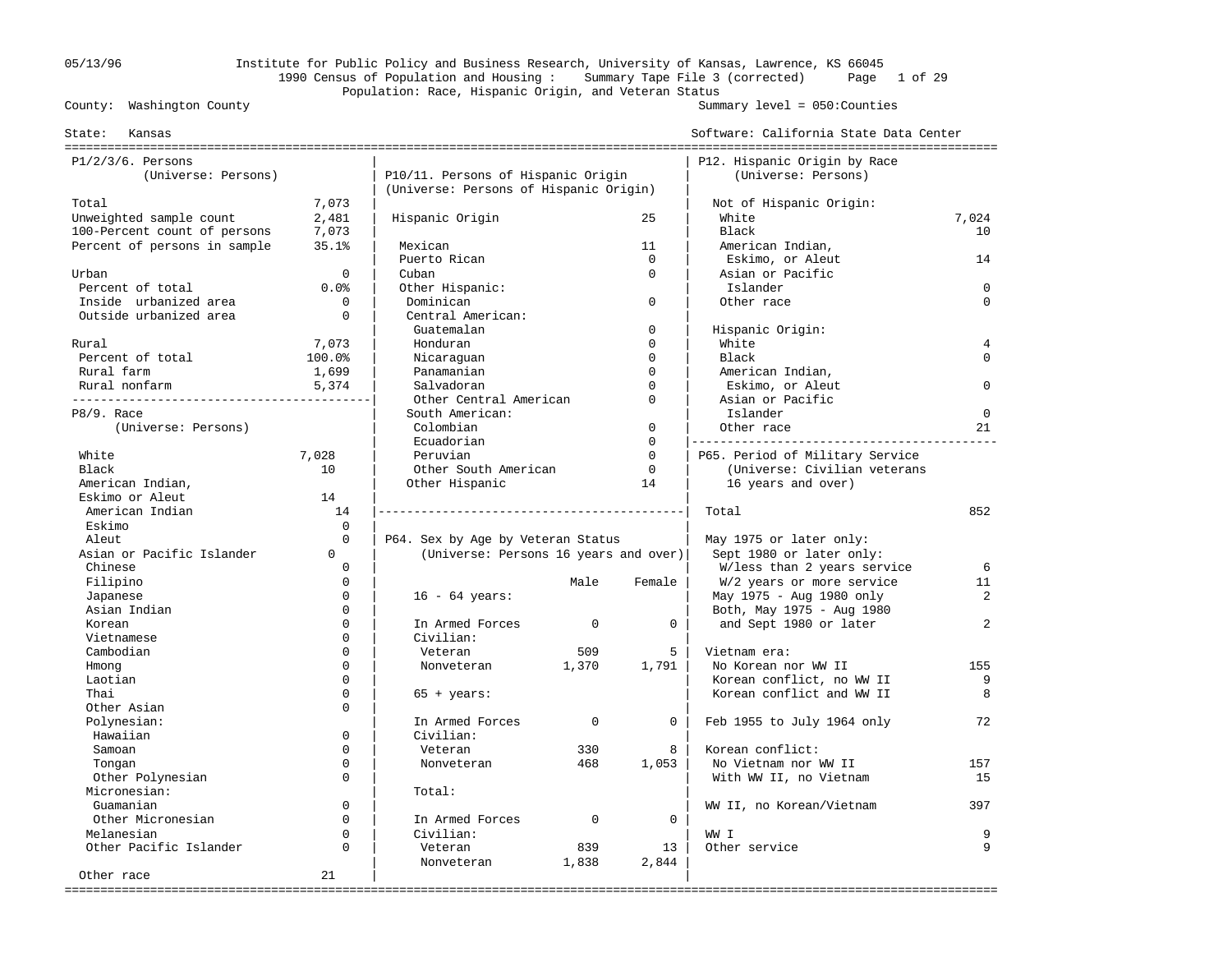### 05/13/96 Institute for Public Policy and Business Research, University of Kansas, Lawrence, KS 66045 1990 Census of Population and Housing : Summary Tape File 3 (corrected) Page 2 of 29 Population: Age, Race, and Sex (Part 1)

County: Washington County Summary level = 050:Counties

State: Kansas Software: California State Data Center ===================================================================================================================================

P13/14/15. Race by Sex by Age (Continued onto Page 3)

|            |       |                                   |        |       |       |        |             |             |                            | American Indian           |             |             |
|------------|-------|-----------------------------------|--------|-------|-------|--------|-------------|-------------|----------------------------|---------------------------|-------------|-------------|
|            |       | --------- Total Persons --------- |        |       |       |        |             |             | ----------- Black -------- | ---- Eskimo or Aleut ---- |             |             |
|            | Total | Male                              | Female | Total | Male  | Female | Total       | Male        | Female                     | Total                     | Male        | Female      |
| Under 1    | 63    | 27                                | 36     | 63    | 27    | 36     | 0           | $\mathbf 0$ | $\mathbf 0$                | $\mathbf 0$               | $\mathbf 0$ | 0           |
| $1 - 2$    | 215   | 110                               | 105    | 213   | 110   | 103    | 2           | 0           | 2                          | $\mathbf 0$               | 0           | 0           |
| $3 - 4$    | 142   | 85                                | 57     | 139   | 82    | 57     | 3           | 3           | 0                          | $\mathbf 0$               | 0           | $\mathbf 0$ |
| 5          | 80    | 29                                | 51     | 80    | 29    | 51     | 0           | 0           | 0                          | $\mathbf 0$               | 0           | 0           |
| 6          | -72   | 42                                | 30     | 72    | 42    | 30     | 0           | 0           | 0                          | 0                         | 0           | $\mathbf 0$ |
| $7 - 9$    | 301   | 163                               | 138    | 299   | 163   | 136    | $\mathsf 0$ | 0           | $\Omega$                   | $\Omega$                  | $\mathsf 0$ | $\mathbf 0$ |
| $10 - 11$  | 226   | 98                                | 128    | 224   | 98    | 126    | $\mathsf 0$ | 0           | $\Omega$                   | $\mathbf 0$               | $\mathsf 0$ | $\mathbf 0$ |
| $12 - 13$  | 211   | 129                               | 82     | 211   | 129   | 82     | 0           | 0           | $\mathbf 0$                | $\Omega$                  | $\mathsf 0$ | $\mathbf 0$ |
| 14         | 120   | 47                                | 73     | 120   | 47    | 73     | 0           | 0           | $\mathbf 0$                | $\mathbf 0$               | $\mathsf 0$ | $\mathbf 0$ |
| 15         | 109   | 60                                | 49     | 106   | 57    | 49     | 0           | 0           | 0                          | $\mathbf 0$               | 0           | $\mathbf 0$ |
| 16         | 130   | 49                                | 81     | 125   | 44    | 81     | $\mathbf 0$ | 0           | 0                          | $\mathbf 0$               | $\mathsf 0$ | $\mathbf 0$ |
| 17         | 75    | 41                                | 34     | 75    | 41    | 34     | 0           | 0           | $\mathbf 0$                | $\mathbf 0$               | 0           | $\mathsf 0$ |
| 18         | 76    | 44                                | 32     | 76    | 44    | 32     | 0           | 0           | 0                          | $\mathbf 0$               | 0           | $\mathbf 0$ |
| 19         | 47    | 23                                | 24     | 45    | 23    | 22     | 2           | 0           | 2                          | $\mathbf 0$               | 0           | 0           |
| 20         | 58    | 23                                | 35     | 56    | 23    | 33     | 0           | 0           | 0                          | $\mathbf 0$               | 0           | $\mathbf 0$ |
| 21         | 22    | 10                                | 12     | 22    | 10    | 12     | $\mathbf 0$ | $\mathsf 0$ | $\Omega$                   | $\Omega$                  | $\mathbf 0$ | $\mathbf 0$ |
| $22 - 24$  | 187   | 118                               | 69     | 184   | 115   | 69     | 3           | 3           | $\mathbf 0$                | $\Omega$                  | $\mathbf 0$ | $\mathbf 0$ |
| $25 - 29$  | 417   | 204                               | 213    | 417   | 204   | 213    | $\mathbf 0$ | 0           | $\Omega$                   | $\Omega$                  | $\mathbf 0$ | $\mathbf 0$ |
| $30 - 34$  | 410   | 226                               | 184    | 410   | 226   | 184    | $\mathbf 0$ | 0           | $\mathbf 0$                | $\mathbf 0$               | $\mathbf 0$ | $\mathbf 0$ |
| $35 - 39$  | 503   | 257                               | 246    | 493   | 257   | 236    | $\mathbf 0$ | 0           | $\mathbf 0$                | 10                        | $\mathbf 0$ | 10          |
| $40 - 44$  | 384   | 203                               | 181    | 377   | 200   | 177    | 0           | 0           | $\mathbf 0$                | $\sqrt{2}$                | 0           | 2           |
| $45 - 49$  | 301   | 164                               | 137    | 301   | 164   | 137    | 0           | 0           | $\mathbf 0$                | $\mathbf 0$               | $\mathsf 0$ | 0           |
| $50 - 54$  | 258   | 104                               | 154    | 256   | 102   | 154    | 0           | 0           | $\mathbf 0$                | $\mathbf 0$               | $\mathsf 0$ | 0           |
| $55 - 59$  | 355   | 163                               | 192    | 355   | 163   | 192    | 0           | 0           | $\mathbf 0$                | $\mathbf 0$               | $\mathsf 0$ | $\mathsf 0$ |
| $60 - 61$  | 207   | 109                               | 98     | 207   | 109   | 98     | 0           | 0           | 0                          | $\mathbf 0$               | 0           | $\mathbf 0$ |
| $62 - 64$  | 245   | 141                               | 104    | 245   | 141   | 104    | $\mathbf 0$ | $\mathbf 0$ | $\Omega$                   | $\Omega$                  | $\mathbf 0$ | $\mathbf 0$ |
| $65 - 69$  | 476   | 242                               | 234    | 474   | 240   | 234    | $\mathbf 0$ | 0           | $\Omega$                   | 2                         | 2           | $\mathbf 0$ |
| $70 - 74$  | 370   | 163                               | 207    | 370   | 163   | 207    | $\mathbf 0$ | $\mathbf 0$ | $\mathbf 0$                | $\Omega$                  | $\mathsf 0$ | $\mathbf 0$ |
| $75 - 79$  | 446   | 191                               | 255    | 446   | 191   | 255    | $\mathbf 0$ | 0           | $\Omega$                   | $\Omega$                  | 0           | $\mathbf 0$ |
| $80 - 84$  | 263   | 94                                | 169    | 263   | 94    | 169    | 0           | 0           | $\Omega$                   | $\Omega$                  | $\mathbf 0$ | $\mathbf 0$ |
| $85+$      | 304   | 108                               | 196    | 304   | 108   | 196    | $\Omega$    | $\Omega$    | $\Omega$                   | $\Omega$                  | $\Omega$    | $\mathbf 0$ |
|            |       |                                   |        |       |       |        |             |             |                            |                           |             |             |
| $0 - 4$    | 420   | 222                               | 198    | 415   | 219   | 196    | 5           | 3           | 2                          | 0                         | 0           | 0           |
| $5 - 17$   | 1,324 | 658                               | 666    | 1,312 | 650   | 662    | 0           | $\mathsf 0$ | $\mathbf 0$                | $\Omega$                  | $\mathbf 0$ | $\mathbf 0$ |
| $18 - 24$  | 390   | 218                               | 172    | 383   | 215   | 168    | 5           | 3           | 2                          | $\mathbf 0$               | 0           | $\mathbf 0$ |
| $25 - 44$  | 1,714 | 890                               | 824    | 1,697 | 887   | 810    | 0           | 0           | $\mathbf 0$                | 12                        | $\mathbf 0$ | 12          |
| $45 - 64$  | 1,366 | 681                               | 685    | 1,364 | 679   | 685    | $\mathbf 0$ | 0           | $\Omega$                   | $\mathbf 0$               | 0           | $\mathbf 0$ |
| $65+$      | 1,859 | 798                               | 1,061  | 1,857 | 796   | 1,061  | 0           | $\mathbf 0$ | $\Omega$                   | 2                         | 2           | $\mathbf 0$ |
| Total      | 7,073 | 3,467                             | 3,606  | 7,028 | 3,446 | 3,582  | 10          | 6           | $\overline{4}$             | 14                        | 2           | 12          |
| Median age | 40.9  | 39.0                              | 43.4   | 41.1  | 39.1  | 43.7   | 5.0         | 5.0         | 3.0                        | 38.5                      | 67.5        | 38.0        |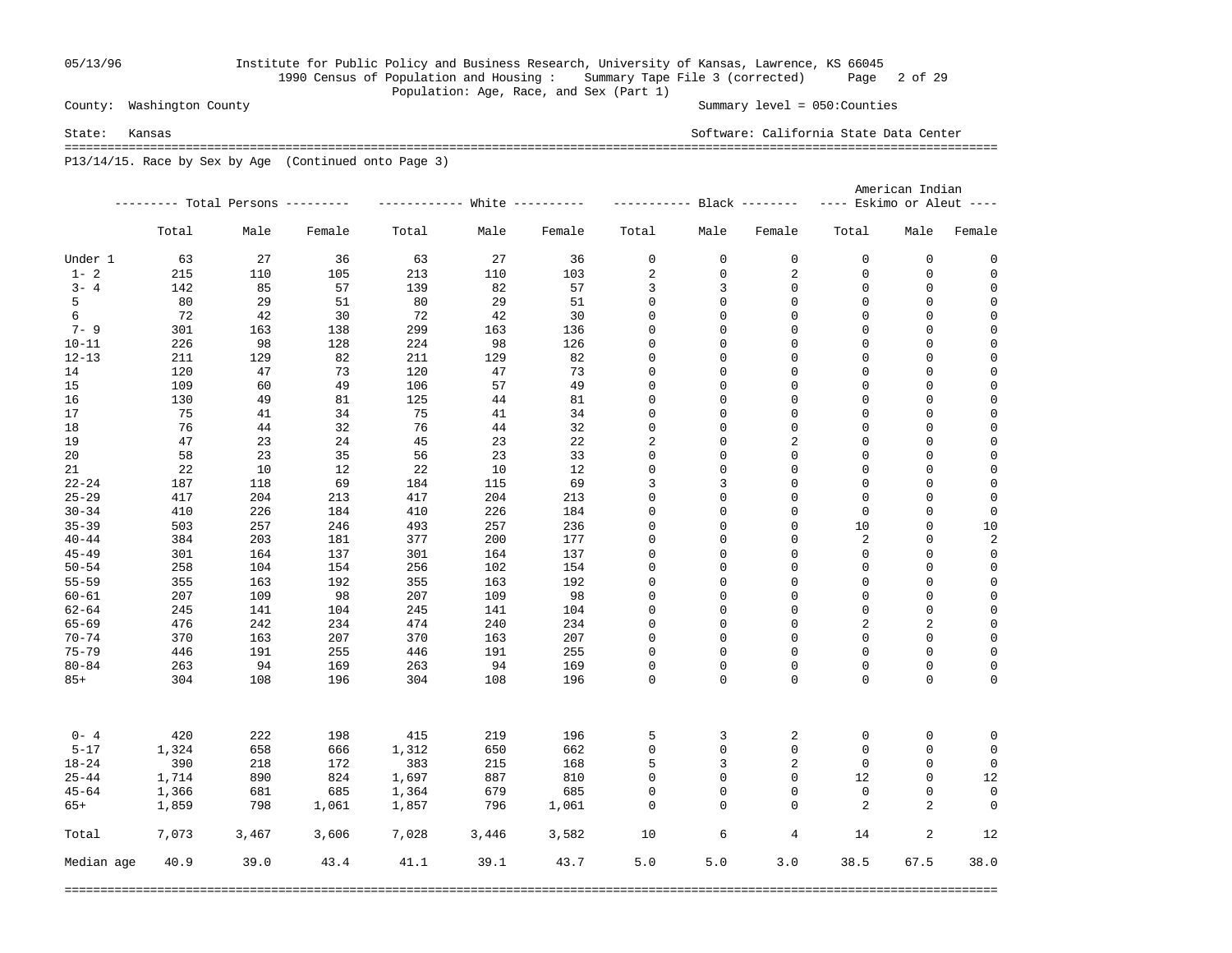### 05/13/96 Institute for Public Policy and Business Research, University of Kansas, Lawrence, KS 66045 1990 Census of Population and Housing : Summary Tape File 3 (corrected) Page 3 of 29 Population: Age, Race, and Sex (Part 2)

County: Washington County Summary level = 050:Counties

State: Kansas Software: California State Data Center

 =================================================================================================================================== P13/14/15. Race by Sex by Age ( Continued from Page 2 )

|           |                      | Asian & Pacific      |                            | Other                      |                |                | $\star$             | Hispanic                        |                     |                                        |  |  |
|-----------|----------------------|----------------------|----------------------------|----------------------------|----------------|----------------|---------------------|---------------------------------|---------------------|----------------------------------------|--|--|
|           | ------               | Islander             | -----                      | --------                   |                | Race --------- | $^\star$            | ------------ Origin ----------- |                     |                                        |  |  |
|           | Total                | Male                 | Female                     | Total                      | Male           | Female         | $\star$<br>$^\star$ | Total                           | Male                | Female                                 |  |  |
|           |                      |                      |                            |                            |                |                | $\star$             |                                 |                     |                                        |  |  |
| Under 1   | 0                    | $\mathbf 0$          | $\mathbf 0$                | $\mathbf 0$                | $\mathbf 0$    | $\mathsf 0$    | $\star$             | 0                               | $\mathsf 0$         | $\mathsf 0$                            |  |  |
| $1 - 2$   | $\mathbf 0$          | $\mathbf 0$          | $\mathsf 0$                | $\mathsf 0$                | $\mathsf 0$    | $\mathsf 0$    | $\star$             | 0                               | $\mathbf 0$         | $\mathsf 0$                            |  |  |
| $3 - 4$   | 0                    | $\mathbf 0$          | $\mathbf 0$                | $\mathbf 0$                | $\mathsf 0$    | $\mathsf 0$    | $\star$             | 0                               | $\mathbf 0$         | $\mathsf 0$                            |  |  |
| 5         | 0                    | 0                    | 0                          | $\mathsf 0$                | $\mathsf 0$    | $\mathbf 0$    | $\star$             | 0                               | $\mathsf 0$         | $\mathsf 0$                            |  |  |
| 6         | $\mathbf 0$          | $\mathbf 0$          | $\mathbf 0$                | $\mathsf 0$                | $\mathbf 0$    | $\mathsf 0$    | $\star$             | 0                               | $\mathsf 0$         | $\mathsf 0$                            |  |  |
| $7 - 9$   | $\mathbf 0$          | 0                    | $\overline{0}$             | $\sqrt{2}$                 | $\overline{0}$ | $\overline{2}$ | $\star$             | $\overline{c}$                  | $\mathsf 0$         | 2                                      |  |  |
| $10 - 11$ | $\mathbf 0$          | $\mathbf 0$          | 0                          | $\overline{2}$             | $\overline{0}$ | $\overline{2}$ | $\star$             | $\overline{c}$                  | $\mathsf 0$         | $\boldsymbol{2}$                       |  |  |
| $12 - 13$ | $\mathbf 0$          | $\mathsf 0$          | 0                          | $\mathsf 0$                | $\mathsf 0$    | $\mathbf 0$    | $\star$             | $\mathbf 0$                     | $\mathsf{O}\xspace$ | $\mathsf{O}\xspace$                    |  |  |
| 14        | 0                    | 0                    | 0                          | $\mathbf 0$                | 0              | $\mathsf 0$    | $\star$             | $\mathsf{O}\xspace$             | $\mathsf{O}\xspace$ | $\mathsf 0$                            |  |  |
| 15        | 0                    | 0                    | 0                          | 3                          | 3              | $\mathsf 0$    | $\star$             | 3                               | 3                   | $\mathsf 0$                            |  |  |
| 16        | $\mathbf 0$          | $\mathbf 0$          | $\mathbf 0$                | 5                          | 5              | $\mathbf 0$    | $\star$             | 5                               | 5                   | $\mathsf 0$                            |  |  |
| 17        | $\mathbf 0$          | 0                    | $\mathbf 0$                | $\mathbf 0$                | $\mathsf 0$    | $\mathbf 0$    | $\star$             | 0                               | $\mathsf 0$         | $\mathsf 0$                            |  |  |
| 18        | $\mathbf 0$          | $\mathbf 0$          | $\mathbf 0$                | $\mathbf 0$                | $\mathsf 0$    | $\mathsf 0$    | $\star$             | 0                               | $\mathsf 0$         | $\mathbf 0$                            |  |  |
| 19        | $\mathbf 0$          | $\mathsf 0$          | $\mathbf 0$                | $\mathbf 0$                | $\mathsf 0$    | $\mathsf 0$    | $\star$             | 0                               | $\mathsf 0$         | $\mathsf 0$                            |  |  |
| 20        | $\mathbf 0$          | $\mathbf 0$          | $\mathbf 0$                | $\sqrt{2}$                 | $\mathsf 0$    | $\sqrt{2}$     | $\star$             | 2                               | $\mathsf 0$         | $\sqrt{2}$                             |  |  |
| 21        | $\mathbf 0$          | $\mathsf 0$          | $\mathbf 0$                | $\mathsf 0$                | $\mathbf 0$    | $\mathbf 0$    | $\star$             | 0                               | $\mathsf 0$         | $\mathsf 0$                            |  |  |
| $22 - 24$ | $\mathbf 0$          | $\mathbf 0$          | $\mathbf 0$                | 0                          | $\mathbf 0$    | $\mathsf 0$    | $\star$             | 0                               | $\mathsf{O}\xspace$ | $\mathsf 0$                            |  |  |
| $25 - 29$ | $\mathbf 0$          | 0                    | $\mathbf{0}$               | 0                          | $\mathbf 0$    | $\mathbf 0$    | $\star$             | $\overline{0}$                  | $\mathbf 0$         | $\mathbf 0$                            |  |  |
| $30 - 34$ | $\mathbf 0$          | $\mathbf 0$          | $\mathbf 0$                | 0                          | $\mathbf 0$    | $\mathbf 0$    | $\star$             | $\overline{0}$                  | $\mathsf{O}\xspace$ | $\mathsf 0$                            |  |  |
| $35 - 39$ | $\mathbf 0$          | 0                    | $\mathbf{0}$               | 0                          | $\overline{0}$ | $\mathbf 0$    | $\star$             | $\overline{0}$                  | $\mathbf 0$         | $\mathbf 0$                            |  |  |
| $40 - 44$ | 0                    | 0                    | $\mathbf 0$                | 5                          | 3              | $\sqrt{2}$     | $\star$             | 5                               | 3                   | 2                                      |  |  |
| $45 - 49$ | 0                    | 0                    | $\mathbf 0$                | 0                          | 0              | $\mathsf 0$    | $\star$             | 0                               | 0                   | $\mathsf 0$                            |  |  |
| $50 - 54$ | 0                    | 0                    | $\mathbf 0$                | $\sqrt{2}$                 | 2              | $\mathsf 0$    | $\star$             | 2                               | $\sqrt{2}$          | $\mathsf 0$                            |  |  |
| $55 - 59$ | $\mathbf 0$          | 0                    | $\mathbf 0$                | 0                          | 0              | $\mathsf 0$    | $\star$             | 0                               | 0                   | $\mathsf 0$                            |  |  |
| $60 - 61$ | 0                    | $\mathbf 0$          | $\mathbf 0$                | 0                          | 0              | $\mathsf 0$    | $\star$             | 2                               | $\sqrt{2}$          | $\mathsf 0$                            |  |  |
| $62 - 64$ | $\mathbf 0$          | $\mathbf 0$          | $\mathbf 0$                | 0                          | $\mathbf 0$    | $\mathbf 0$    | $\star$             | 0                               | 0                   | $\mathsf 0$                            |  |  |
| $65 - 69$ | $\mathbf 0$          | $\mathbf 0$          | $\mathbf 0$                | $\mathbf 0$                | $\mathbf 0$    | $\mathsf 0$    | $\star$             | 0                               | $\mathsf 0$         | $\mathsf 0$                            |  |  |
| $70 - 74$ | $\mathbf 0$          | $\mathbf 0$          | $\mathbf 0$                | $\mathbf 0$                | $\mathbf{0}$   | $\mathbf 0$    | $\star$             | 0                               | $\mathbf 0$         | $\mathsf 0$                            |  |  |
| $75 - 79$ | $\mathbf 0$          | $\mathbf 0$          | $\mathsf 0$                | $\mathbf 0$                | $\mathbf{0}$   | $\mathbf{0}$   | $\star$             | 0                               | $\mathbf 0$         | $\mathsf 0$                            |  |  |
| $80 - 84$ | $\mathbf 0$          | $\mathbf 0$          |                            |                            | $\mathbf{0}$   | $\mathbf 0$    | $\star$             | $\overline{c}$                  | $\mathsf{O}\xspace$ |                                        |  |  |
|           | $\Omega$             | $\mathbf 0$          | $\mathsf 0$<br>$\mathbf 0$ | $\mathbf 0$<br>$\mathbf 0$ | $\mathbf 0$    | $\mathbf 0$    | $\star$             | 0                               | $\mathbf 0$         | $\overline{\mathbf{c}}$<br>$\mathbf 0$ |  |  |
| $85+$     |                      |                      |                            |                            |                |                | $\star$             |                                 |                     |                                        |  |  |
|           |                      |                      |                            |                            |                |                | $\star$             |                                 |                     |                                        |  |  |
|           |                      |                      |                            |                            |                |                | $\star$             |                                 |                     |                                        |  |  |
|           |                      |                      |                            |                            |                |                | $\star$             |                                 |                     |                                        |  |  |
| $0 - 4$   | 0                    | 0                    | $\mathbf 0$                | $\mathbf 0$                | $\mathsf 0$    | $\mathsf 0$    | $\star$             | $\mathsf 0$                     | $\mathbf 0$         | $\mathsf 0$                            |  |  |
| $5 - 17$  | 0                    | 0                    | $\mathsf 0$                | 12                         | 8              | $\overline{4}$ |                     | 12                              | 8                   | 4                                      |  |  |
| $18 - 24$ | $\mathbf 0$          | 0                    | $\mathsf 0$                | 2                          | $\mathsf 0$    | 2              | $\star$             | 2                               | $\mathsf 0$         | $\sqrt{2}$                             |  |  |
| $25 - 44$ | 0                    | $\mathbf 0$          | $\mathsf 0$                | 5                          | 3              | 2              | $\star$             | 5                               | 3                   | 2                                      |  |  |
| $45 - 64$ | 0                    | 0                    | $\mathsf 0$                | 2                          | 2              | $\mathsf 0$    | $^\star$            | 4                               | $\overline{4}$      | $\mathsf 0$                            |  |  |
| $65+$     | 0                    | $\mathbf 0$          | $\mathbf 0$                | $\mathbf 0$                | 0              | $\mathbf{0}$   | $^\star$            | 2                               | $\mathbf 0$         | 2                                      |  |  |
|           |                      |                      |                            |                            |                |                | $^\star$            |                                 |                     |                                        |  |  |
| Total     | $\mathbf 0$          | 0                    | $\mathbf 0$                | 21                         | 13             | 8              | $^\star$            | 25                              | 15                  | 10                                     |  |  |
|           |                      |                      |                            |                            |                |                | $^\star$            |                                 |                     |                                        |  |  |
| Median    | $\ddot{\phantom{a}}$ | $\ddot{\phantom{a}}$ | $\ddot{\phantom{0}}$       | 16.7                       | 16.7           | 12.0           | $^\star$            | 20.3                            | 16.9                | 20.5                                   |  |  |
|           |                      |                      |                            |                            |                |                | $\star$             |                                 |                     |                                        |  |  |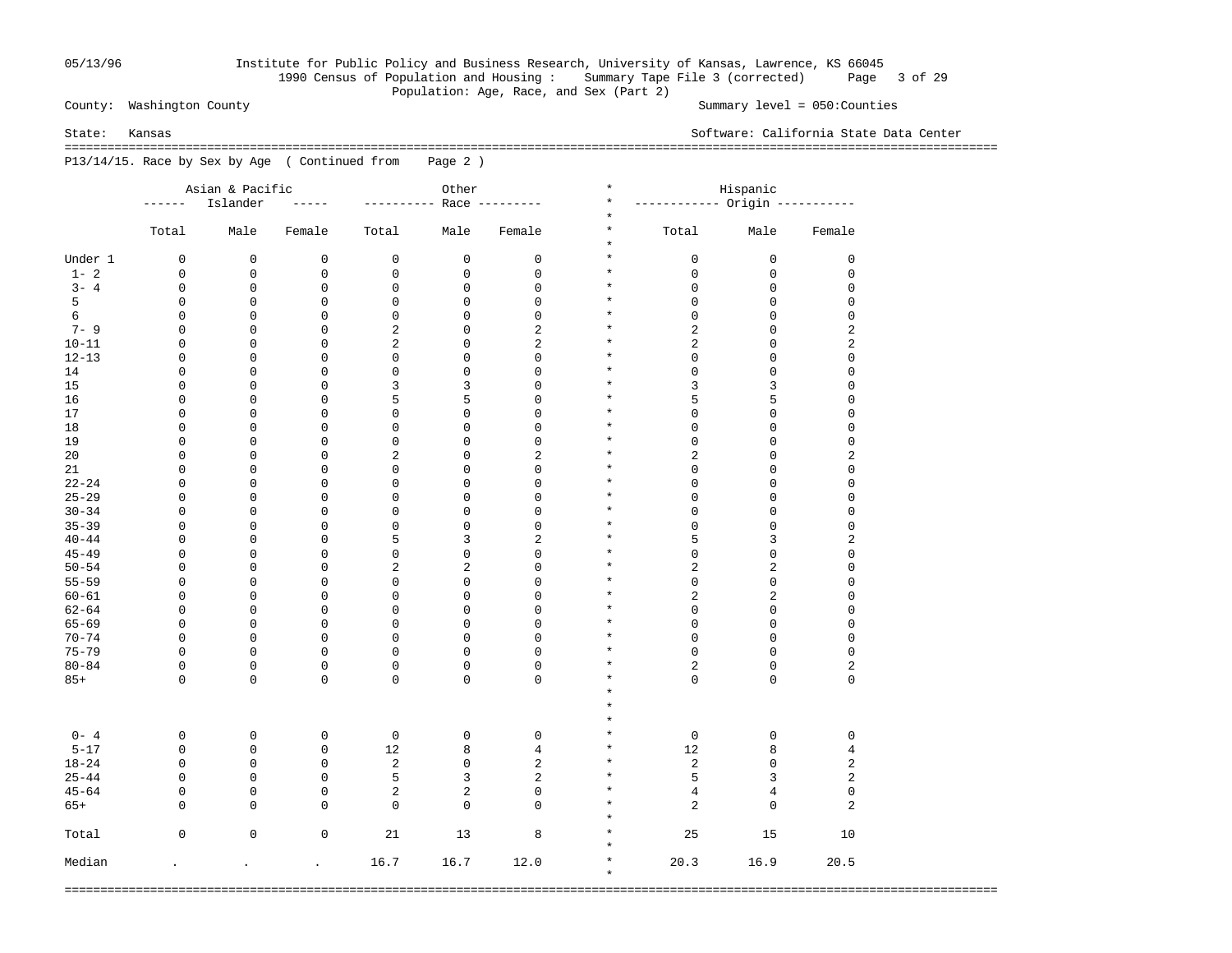# 05/13/96 Institute for Public Policy and Business Research, University of Kansas, Lawrence, KS 66045 1990 Census of Population and Housing : Summary Tape File 3 (corrected) Page 4 of 29 Population: Citizenship and Residence in 1985<br>County: Washington County

Summary level =  $050$ : Counties

| State:<br>Kansas                 |                       |              | Software: California State Data Center |                                                               |                      |  |  |
|----------------------------------|-----------------------|--------------|----------------------------------------|---------------------------------------------------------------|----------------------|--|--|
| P37. Age by Citizenship          |                       |              |                                        | P43. Residence in 1985--State & County Level                  |                      |  |  |
| (Universe: Persons)              |                       |              |                                        | (Universe: Persons 5 years and over)                          |                      |  |  |
|                                  | $------$ Age $------$ |              |                                        |                                                               |                      |  |  |
|                                  |                       | $0 - 17$ 18+ | Total                                  | Same house in 1985                                            | 4,816                |  |  |
|                                  |                       |              |                                        | Different house in U.S. in 1985:                              |                      |  |  |
| Native                           | 1,744 5,306           |              | 7,050                                  | Same county                                                   | 995                  |  |  |
| Foreign born:                    |                       |              |                                        | Different county:                                             |                      |  |  |
| Naturalized citizen              | $\overline{0}$        | 18           | 18                                     | Same State                                                    | 497                  |  |  |
| Not a citizen                    | $\Omega$              | -5           | .5                                     | Different State:                                              |                      |  |  |
|                                  |                       |              |                                        | Northeast                                                     | $\Omega$             |  |  |
|                                  |                       |              |                                        | Midwest                                                       | 189                  |  |  |
|                                  |                       |              |                                        | South                                                         | 64                   |  |  |
| P36. Year of Entry               |                       |              |                                        | West                                                          | 85                   |  |  |
| (Universe: Foreign-born persons) |                       |              |                                        | Abroad in 1985:                                               |                      |  |  |
|                                  |                       |              |                                        | Puerto Rico                                                   | $\Omega$<br>$\Omega$ |  |  |
|                                  |                       | Total        |                                        | U.S. outlying area                                            | 7                    |  |  |
| 1987 to 1990                     |                       | $\Omega$     |                                        | Foreign country                                               |                      |  |  |
| 1985 or 1986                     |                       | $\mathbf 0$  |                                        |                                                               |                      |  |  |
| 1982 to 1984                     |                       | $\Omega$     |                                        |                                                               |                      |  |  |
| 1980 or 1981                     |                       | 2            |                                        | P44. Residence in 1985--MSA/PMSA Level                        |                      |  |  |
| 1975 to 1979                     |                       | $\Omega$     |                                        | (Universe: Persons 5 years and over)                          |                      |  |  |
| 1970 to 1974                     |                       | 3            |                                        |                                                               |                      |  |  |
| 1965 to 1969                     |                       | $\Omega$     |                                        |                                                               |                      |  |  |
| 1960 to 1964                     |                       | $\Omega$     |                                        | Living in an MSA/PMSA in 1990:                                |                      |  |  |
| 1950 to 1959                     |                       | 2            |                                        | Same house in 1985                                            | 0                    |  |  |
| Before 1950                      |                       | 16           |                                        | Different house in U.S. in 1985:                              |                      |  |  |
|                                  |                       |              |                                        | This MSA/PMSA in 1985:                                        |                      |  |  |
|                                  |                       |              |                                        | Central city                                                  | $\Omega$             |  |  |
|                                  |                       |              |                                        | Remainder of this MSA/PMSA                                    | $\Omega$             |  |  |
|                                  |                       |              |                                        | Different MSA/PMSA in 1985:                                   |                      |  |  |
| P42. Place of Birth              |                       |              |                                        | Central city                                                  | $\Omega$             |  |  |
| (Universe: Persons)              |                       |              |                                        | Remainder of different MSA/PMSA<br>Not in an MSA/PMSA in 1985 | 0<br>$\Omega$        |  |  |
| Native:                          |                       |              |                                        | Abroad in 1985                                                | $\Omega$             |  |  |
| Born in state of residence       |                       | 5,452        |                                        |                                                               |                      |  |  |
| Born in other state in U.S.:     |                       |              |                                        | Not living in an MSA/PMSA in 1990:                            |                      |  |  |
| Northeast                        |                       | 31           |                                        | Same house in 1985                                            | 4,816                |  |  |
| Midwest                          |                       | 1,221        |                                        | Different house in U.S. in 1985:                              |                      |  |  |
| South                            |                       | 166          |                                        | In an MSA/PMSA in 1985:                                       |                      |  |  |
| West                             |                       | 166          |                                        | Central city                                                  | 67                   |  |  |
| Born outside the U.S.:           |                       |              |                                        | Remainder of MSA/PMSA                                         | 123                  |  |  |
| Puerto Rico                      |                       | $\mathbf 0$  |                                        | Not in an MSA/PMSA in 1985                                    | 1,640                |  |  |
| U.S. outlying area               |                       | $\mathbf 0$  |                                        | Abroad in 1985                                                | 7                    |  |  |
| Born abroad of American          |                       |              |                                        |                                                               |                      |  |  |
| parent(s)                        |                       | 14           |                                        |                                                               |                      |  |  |
| Foreign born                     |                       | 23           |                                        |                                                               |                      |  |  |

===================================================================================================================================

 | | |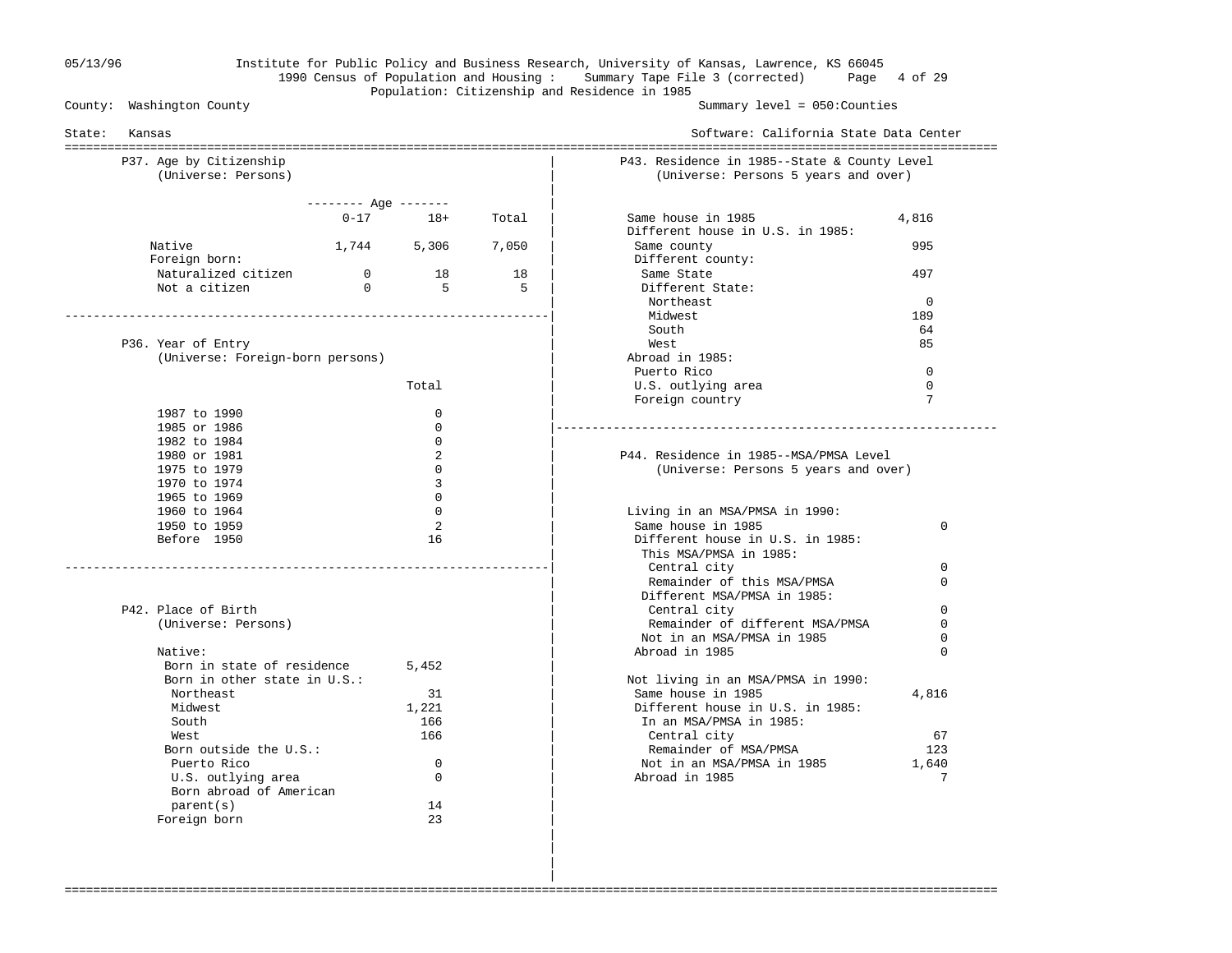|                                                                                                          |                |                                        | Population: Language Spoken at Home                 |                |                 | 1990 Census of Population and Housing: Summary Tape File 3 (corrected)<br>5 of 29<br>Page |                |  |  |  |
|----------------------------------------------------------------------------------------------------------|----------------|----------------------------------------|-----------------------------------------------------|----------------|-----------------|-------------------------------------------------------------------------------------------|----------------|--|--|--|
| County: Washington County                                                                                |                |                                        |                                                     |                |                 | Summary $level = 050$ : Counties                                                          |                |  |  |  |
| State: Kansas                                                                                            |                | Software: California State Data Center |                                                     |                |                 |                                                                                           |                |  |  |  |
| P28. Age by Language Spoken at Home and Ability to Speak English<br>(Universe: Persons 5 years and over) |                |                                        |                                                     |                |                 | P29. Household Language and Linguistic<br>Isolation<br>(Universe: Households)             |                |  |  |  |
|                                                                                                          |                |                                        | ----------- Age ----------<br>$5 - 17$ 18 - 64 65 + |                | Total           | English<br>Spanish:                                                                       | 2,695          |  |  |  |
| Speak only English                                                                                       |                | 1,302                                  | 3,369 1,756                                         |                | 6,427           | Linguistically isolated<br>Not linguistically isolated                                    | $\Omega$<br>16 |  |  |  |
| Speak Spanish:                                                                                           |                |                                        |                                                     |                |                 | Asian or Pacific Islander language:                                                       |                |  |  |  |
| Speak English very well                                                                                  |                | 5                                      | 6                                                   | $\mathbf{1}$   | 12              | Linguistically isolated                                                                   | $\overline{0}$ |  |  |  |
| Speak English well                                                                                       |                | $\Omega$                               | $\mathbf{3}$                                        | $\overline{0}$ | $\overline{3}$  | Not linguistically isolated                                                               | 7              |  |  |  |
| Speak English not well / not at all                                                                      |                | $\mathbf{1}$                           | $\overline{a}$                                      | $\circ$        | $\overline{3}$  | Other language:                                                                           |                |  |  |  |
| Speak Asian or Pacific Islander language:                                                                |                |                                        |                                                     |                |                 | Linguistically isolated<br>Not linguistically isolated                                    | 17<br>130      |  |  |  |
| Speak English very well                                                                                  |                | $\overline{0}$                         | $7^{\circ}$                                         | $\mathbf{0}$   | $7\overline{ }$ |                                                                                           |                |  |  |  |
| Speak English well                                                                                       |                | $\Omega$                               | $\mathbf{0}$                                        | $\mathbf{0}$   | $\Omega$        |                                                                                           |                |  |  |  |
| Speak English not well / not at all                                                                      |                | $\Omega$                               | $\mathbf 0$                                         | $\Omega$       | $\mathbf 0$     |                                                                                           |                |  |  |  |
| Speak other language:                                                                                    |                |                                        |                                                     |                |                 | P31. Language Spoken at Home<br>(Universe: Persons 5 years and over)                      |                |  |  |  |
| Speak English very well                                                                                  |                | 12                                     | 72                                                  | 68             | 152             |                                                                                           |                |  |  |  |
| Speak English well                                                                                       |                | 4                                      | 9                                                   | 24             | 37              | Speak only English                                                                        | 6,427          |  |  |  |
| Speak English not well / not at all                                                                      |                | $\Omega$                               | $\overline{2}$                                      | $10^{-}$       | 12 <sub>1</sub> | German                                                                                    | 161            |  |  |  |
|                                                                                                          |                |                                        |                                                     |                |                 | Yiddish                                                                                   | $\overline{0}$ |  |  |  |
|                                                                                                          |                |                                        |                                                     |                |                 | Other West Germanic language                                                              | $\overline{0}$ |  |  |  |
|                                                                                                          |                |                                        |                                                     |                |                 | Scandinavian                                                                              | 11             |  |  |  |
|                                                                                                          |                |                                        |                                                     |                |                 | Greek                                                                                     | $\overline{0}$ |  |  |  |
|                                                                                                          |                |                                        |                                                     |                |                 | Indic                                                                                     | $\overline{3}$ |  |  |  |
| P30. Age, Language Spoken at Home, and Linguistic Isolation                                              |                |                                        |                                                     |                |                 | Italian                                                                                   | $\overline{0}$ |  |  |  |
| (Universe: Persons 5 years and over in households)                                                       |                |                                        |                                                     |                |                 | French or French Creole                                                                   | 18             |  |  |  |
|                                                                                                          |                |                                        |                                                     |                |                 | Portuguese or Portug. Creole                                                              | $\overline{0}$ |  |  |  |
|                                                                                                          |                |                                        |                                                     |                |                 | Spanish or Spanish Creole                                                                 | 18             |  |  |  |
|                                                                                                          |                |                                        | $5 - 13$ $14 - 17$ $18 - 64$ $65 +$                 |                | Total           | Polish                                                                                    | 0              |  |  |  |
|                                                                                                          |                |                                        |                                                     |                |                 | Russian                                                                                   | $\mathbf 0$    |  |  |  |
| Speak only English                                                                                       | 881            | 421                                    |                                                     | 3,363 1,619    | 6,284           | South Slavic                                                                              | $\mathbf 0$    |  |  |  |
|                                                                                                          |                |                                        |                                                     |                |                 | Other Slavic language                                                                     | 8              |  |  |  |
| Speak Spanish:                                                                                           |                |                                        |                                                     |                |                 | Other Indo-European language                                                              | $\mathbf{0}$   |  |  |  |
| Linguistically isolated                                                                                  | $\overline{0}$ | $\overline{0}$                         | $\overline{0}$                                      | 0              | $\Omega$        | Arabic                                                                                    | 0              |  |  |  |
| Not linguistically isolated                                                                              | $\mathbf{1}$   | 5                                      | 11                                                  | $\mathbf{1}$   | 18              | Tagalog                                                                                   | $\Omega$       |  |  |  |
|                                                                                                          |                |                                        |                                                     |                |                 | Chinese                                                                                   | $\Omega$       |  |  |  |
| Speak Asian or Pacific Islander                                                                          |                |                                        |                                                     |                |                 | Hungarian                                                                                 |                |  |  |  |
| language:                                                                                                |                |                                        |                                                     |                |                 | Japanese                                                                                  |                |  |  |  |
| Linguistically isolated                                                                                  | $\Omega$       | $\mathbf 0$                            | $\mathbf 0$                                         | $\mathbf 0$    | $\mathbf 0$     | Mon-khmer                                                                                 |                |  |  |  |
| Not linguistically isolated                                                                              | $\mathbf 0$    | $\Omega$                               | $7\overline{ }$                                     | $\Omega$       | 7               | Korean                                                                                    |                |  |  |  |
|                                                                                                          |                |                                        |                                                     |                |                 | Native No. American language                                                              |                |  |  |  |
| Speak other language:                                                                                    |                |                                        |                                                     |                |                 | Vietnamese                                                                                |                |  |  |  |
| Linguistically isolated                                                                                  | $\mathbf 0$    | $\mathbf{0}$                           | $\overline{0}$                                      | 19             | 19              |                                                                                           |                |  |  |  |
| Not linguistically isolated                                                                              | 8              | 8                                      | 83                                                  | 76             | 175             | Other & unspecified languages                                                             | $\Omega$       |  |  |  |
|                                                                                                          |                |                                        |                                                     |                |                 |                                                                                           |                |  |  |  |

in the contract of the contract of the contract of the contract of the contract of the contract of the contract ===================================================================================================================================

in the contract of the contract of the contract of the contract of the contract of the contract of the contract

05/13/96 Institute for Public Policy and Business Research, University of Kansas, Lawrence, KS 66045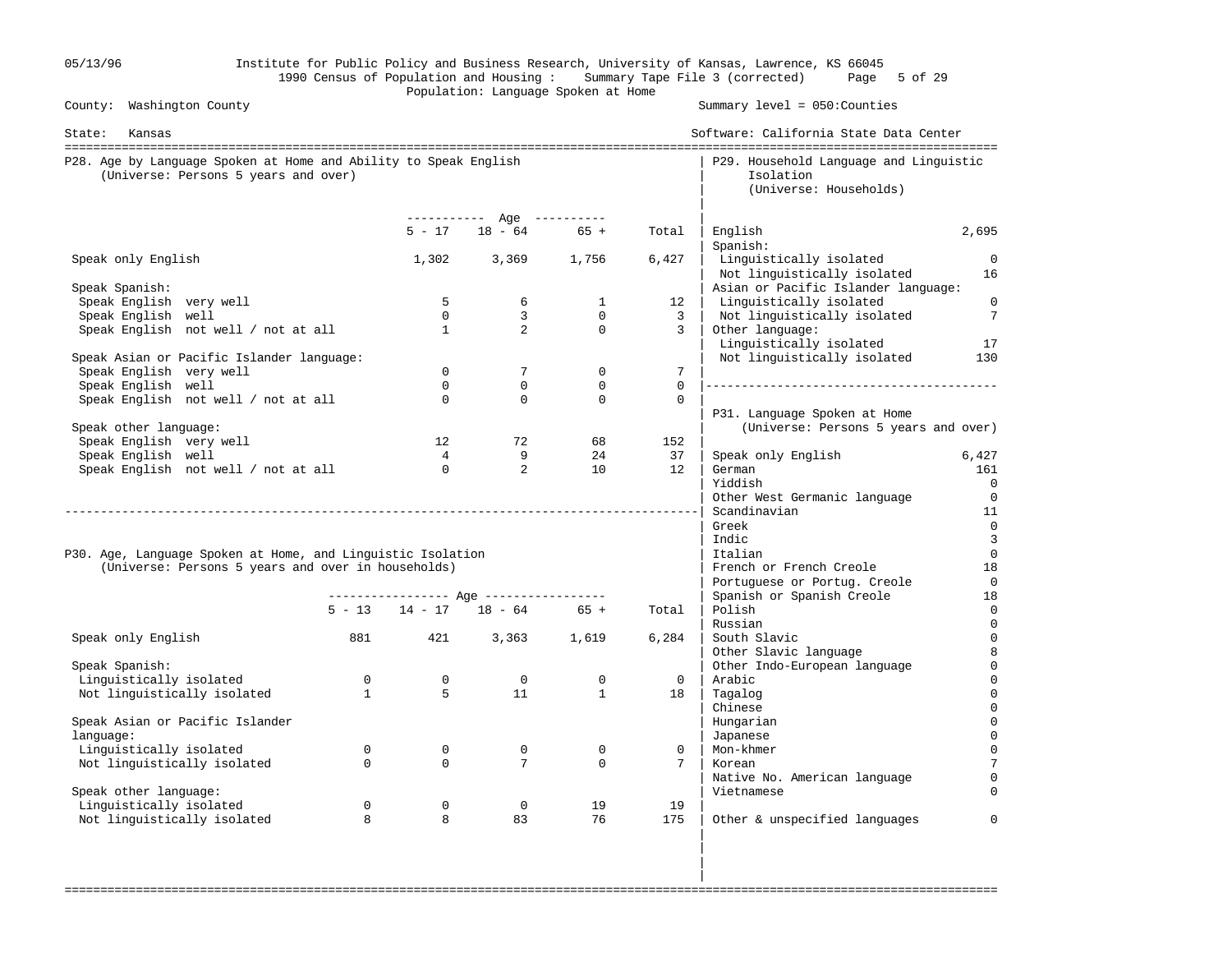# 05/13/96 Institute for Public Policy and Business Research, University of Kansas, Lawrence, KS 66045 1990 Census of Population and Housing : Summary Tape File 3 (corrected) Page 6 of 29 Population: Ancestry<br>
County: Washington County<br>
Population: Ancestry

Summary level =  $050$ : Counties

| State:<br>Kansas                                            |                |                                                                                                               | Software: California State Data Center           |                                                          |                                                           |  |  |
|-------------------------------------------------------------|----------------|---------------------------------------------------------------------------------------------------------------|--------------------------------------------------|----------------------------------------------------------|-----------------------------------------------------------|--|--|
| P32. Ancestry<br>(Universe: Persons)                        |                | P33/34/35. Ancestry<br>(Universe: Persons)                                                                    | Reporting<br>Single<br>Ancestry                  |                                                          | Reporting<br>Multiple<br>$---$ Ancestry $---$             |  |  |
| Ancestry specified:<br>Single ancestry<br>Multiple ancestry | 4,089<br>2,274 |                                                                                                               | Only                                             | 1st<br>Ancestry<br>Reported                              | 2nd<br>Ancestry<br>Reported                               |  |  |
| Ancestry unclassified<br>Ancestry not reported              | 55<br>655      | Arab<br>Austrian<br>Belgian<br>Canadian<br>Czech<br>Danish                                                    | 2<br>6<br>3<br>2<br>160<br>32                    | $\overline{a}$<br>6<br>5<br>$\overline{2}$<br>259<br>108 | $\mathbf 0$<br>$\Omega$<br>$\mathsf{O}$<br>2<br>134<br>16 |  |  |
|                                                             |                | Dutch<br>English<br>Finnish<br>French (except Basque)                                                         | 10<br>227<br>2<br>88                             | 77<br>470<br>7<br>277                                    | 115<br>373<br>$\mathbf 0$<br>186                          |  |  |
|                                                             |                | French Canadian<br>German<br>Greek<br>Hungarian<br>Irish                                                      | 18<br>2,832<br>$\mathbf{0}$<br>$\Omega$<br>162   | 38<br>3,845<br>$\mathbf 0$<br>$\Omega$<br>364            | 24<br>510<br>$\mathbf 0$<br>$\Omega$<br>466               |  |  |
|                                                             |                | Italian<br>Lithuanian<br>Norwegian<br>Polish<br>Portuguese                                                    | $\Omega$<br>$\mathbf 0$<br>7<br>14<br>$\Omega$   | 32<br>$\mathbf 0$<br>9<br>20<br>$\Omega$                 | 30<br>$\mathsf{O}$<br>24<br>49<br>$\Omega$                |  |  |
|                                                             |                | Romanian<br>Russian<br>Scotch-Irish<br>Scottish<br>Slovak                                                     | $\mathbf{0}$<br>$\overline{2}$<br>83<br>26<br>11 | $\mathbf{0}$<br>$\overline{4}$<br>127<br>62<br>29        | 2<br>$\Omega$<br>58<br>36<br>8                            |  |  |
|                                                             |                | SubSaharan African<br>Swedish<br>Swiss<br>Ukrainian<br>United States or American                              | $\Omega$<br>111<br>22<br>$\overline{0}$<br>162   | $\overline{3}$<br>231<br>76<br>$\mathbf 0$<br>162        | 3<br>77<br>42<br>$\mathsf{O}$<br>$\Omega$                 |  |  |
|                                                             |                | Welsh<br>West Indian (excl. Hispanic Origin)<br>Yuqoslavian<br>Race or Hispanic Origin groups<br>Other groups | 8<br>$\Omega$<br>$\Omega$<br>72<br>27            | 14<br>$\mathbf 0$<br>$\Omega$<br>94<br>40                | 8<br>$\mathbf 0$<br>$\mathbf 0$<br>86<br>25               |  |  |
|                                                             |                | Unclassified or not reported                                                                                  | 710                                              | 710                                                      | 4,799                                                     |  |  |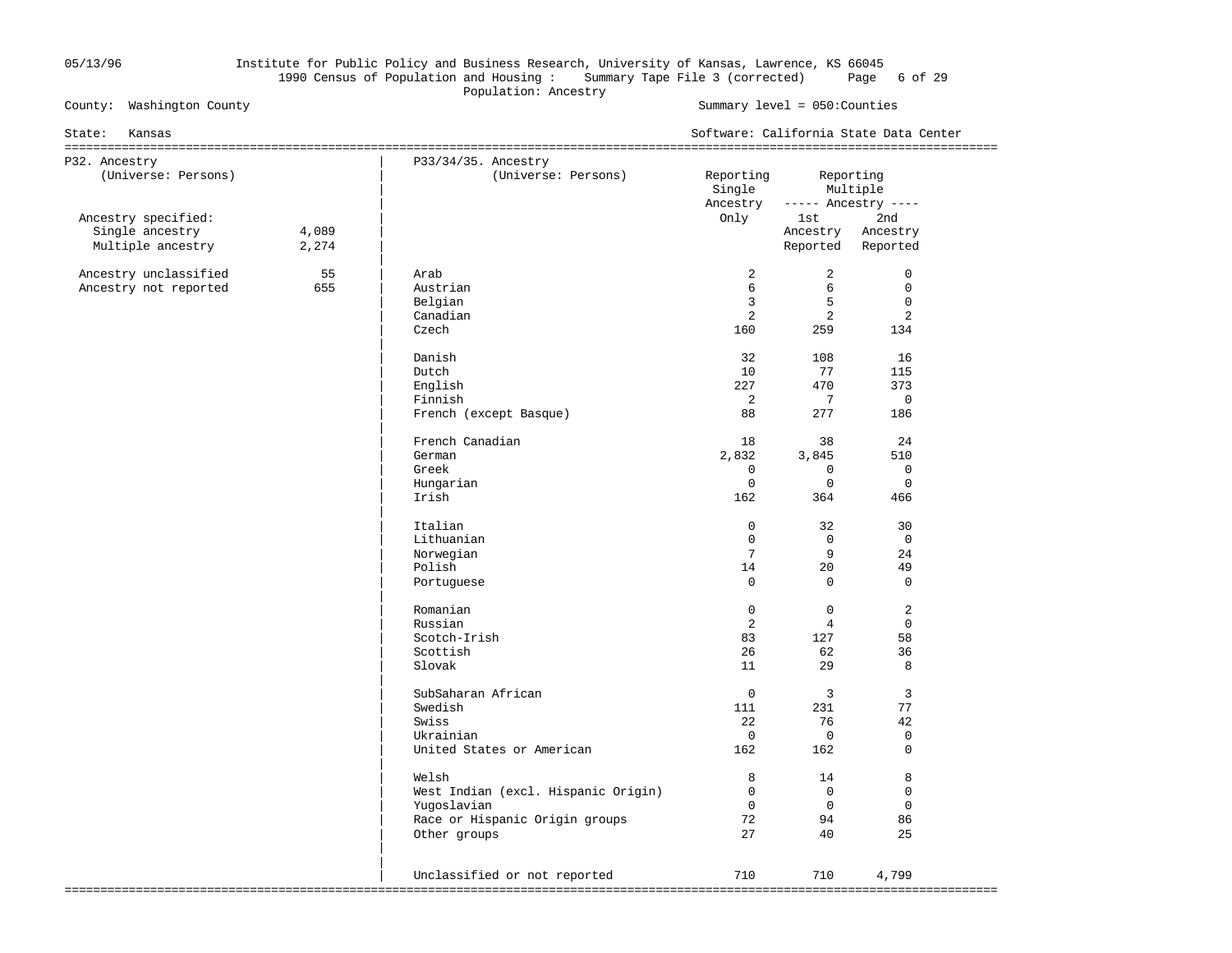# 05/13/96 Institute for Public Policy and Business Research, University of Kansas, Lawrence, KS 66045 1990 Census of Population and Housing : Summary Tape File 3 (corrected) Page 7 of 29 Population: Household Type and Relationship

Summary level =  $050$ : Counties

| State:<br>Kansas                                                  |                |                     |                                                                         |                             |             |              | Software: California State Data Center    |                        |          |         |                            |
|-------------------------------------------------------------------|----------------|---------------------|-------------------------------------------------------------------------|-----------------------------|-------------|--------------|-------------------------------------------|------------------------|----------|---------|----------------------------|
| P5/16. Persons in Household<br>(Universe: Households)             |                |                     | P19/20/21. Race/Ethnicity of Householder by Household Type and Presence | of Children Under 18 Years  |             |              | (Universe: Households)                    |                        |          |         |                            |
| 1 person<br>2 persons<br>3 persons                                |                | 846<br>1,063<br>327 |                                                                         | Total                       | White       | Black        | Amer In<br>Esk, Al                        | Asian &<br>Pac Isl     | Race     | $\star$ | Other * Hispanic<br>Origin |
| 4 persons                                                         |                | 329                 | Family households:                                                      |                             |             |              |                                           |                        |          |         |                            |
| 5 persons                                                         |                | 166                 | Married couple family:                                                  |                             |             |              |                                           |                        |          |         |                            |
| 6 persons                                                         |                | 121                 | With own                                                                |                             |             |              |                                           |                        |          |         |                            |
| 7 or more persons                                                 |                | 13                  | children<br>No own                                                      | 708                         | 703         | $\Omega$     | $\Omega$                                  | $\Omega$               |          | $5 *$   |                            |
| Total Households                                                  |                | 2,865               | children                                                                | 1,119                       | 1,116       | 3            | $\Omega$                                  | $\Omega$               |          | $0 *$   | n                          |
|                                                                   |                |                     | Other family:                                                           |                             |             |              |                                           |                        |          |         |                            |
| P17/18/40. Household Type and Relationship<br>(Universe: Persons) |                |                     | Male householder, no<br>wife present:<br>With own                       |                             |             |              |                                           |                        |          |         |                            |
|                                                                   | $65+$          | Total               | childr.                                                                 | 14                          | 14          | $\Omega$     | $\Omega$                                  | $\Omega$               |          | $0 *$   |                            |
| In family households:                                             |                |                     | No own                                                                  |                             |             |              |                                           |                        |          |         |                            |
| Householder                                                       | 628            | 1,996               | childr.                                                                 | 56                          | 54          | $\Omega$     | 2                                         | $\Omega$               |          | $0 *$   | $\Omega$                   |
| Spouse                                                            | 468            | 1,798               |                                                                         | Female householder, no      |             |              |                                           |                        |          |         |                            |
| Child:                                                            |                |                     | husband present:                                                        |                             |             |              |                                           |                        |          |         |                            |
| Natural or adopted                                                |                | 1,936               | With own                                                                |                             |             |              |                                           |                        |          | $\star$ |                            |
| Stepchild                                                         |                | 140                 | childr.                                                                 | 64                          | 64          | $\mathbf{0}$ | $\Omega$                                  | $\Omega$               | $\Omega$ | $\star$ |                            |
| Grandchild                                                        |                | 16                  | No own                                                                  |                             |             |              |                                           |                        |          | $\star$ |                            |
| Other relatives                                                   | 47             | 96                  | childr.                                                                 | 35                          | 35          | $\Omega$     | $\Omega$                                  |                        |          |         |                            |
| Nonrelatives                                                      | $\Omega$       | 38                  |                                                                         |                             |             |              |                                           | $\Omega$               |          | $0 *$   | $\cap$                     |
|                                                                   |                |                     | Nonfamily                                                               |                             |             |              |                                           |                        |          |         |                            |
| In nonfamily households:<br>Male householder:                     |                |                     | households                                                              | 869                         | 869         | $\mathbf 0$  | $\mathbf 0$                               | $\Omega$               |          | $0 *$   |                            |
| Living alone                                                      | 151            | 330                 |                                                                         |                             |             |              |                                           |                        |          |         |                            |
| Not living alone                                                  | $\overline{2}$ | $20^{\circ}$        |                                                                         |                             |             |              |                                           |                        |          |         |                            |
| Female householder:                                               |                |                     |                                                                         |                             |             |              |                                           |                        |          |         |                            |
| Living alone                                                      | 417            | 516                 |                                                                         | P41. Group Quarters by Age  |             |              | P24. Household Type by Age of Householder |                        |          |         |                            |
| Not living alone                                                  | $\Omega$       | $\overline{3}$      |                                                                         | (Universe: Persons in group |             |              |                                           | (Universe: Households) |          |         |                            |
| Nonrelatives                                                      | 2              | 34                  | quarters)                                                               |                             |             |              |                                           |                        |          | $Non-$  |                            |
| In group quarters:                                                |                |                     |                                                                         | Institutionalized persons:  |             |              |                                           |                        | Family   | Family  |                            |
| Institutionalized                                                 | 144            | 150                 |                                                                         |                             |             |              |                                           |                        | Hholds   | Hholds  |                            |
| Correctional institutions                                         |                | $\mathbf 0$         | $0 - 17$ years                                                          |                             | $\mathbf 0$ |              |                                           |                        |          |         |                            |
| Nursing homes                                                     |                | 121                 | $18 - 64$ years                                                         |                             | 6           |              | $15 - 24$ years                           |                        | 36       |         | 37                         |
| Mental hospitals                                                  |                | $\Omega$            | $65 + \text{years}$                                                     |                             | 144         |              | $25 - 34$ years                           |                        | 330      |         | 83                         |
| Juvenile institutions                                             |                | $\mathbf 0$         | Total                                                                   |                             | 150         |              | $35 - 44$ years                           |                        | 397      |         | 53                         |
| Other institutions                                                |                | 29                  |                                                                         |                             |             |              | $45 - 54$ years                           |                        | 252      |         | 42                         |
| Non-                                                              |                |                     |                                                                         | Other group quarters:       |             |              | $55 - 64$ years                           |                        | 353      |         | 84                         |
| institutionalized                                                 | $\Omega$       | $\Omega$            |                                                                         |                             |             |              | $65 - 74$ years                           |                        | 344      |         | 182                        |
| College dormitories                                               |                | $\mathbf 0$         | $0 - 17$ years                                                          |                             | $\mathbf 0$ |              | $75 +$<br>years                           |                        | 284      |         | 388                        |
| Military quarters                                                 |                | $\Omega$            | $18 - 64$ years                                                         |                             | 0           |              |                                           |                        |          |         |                            |
| Homeless shelters                                                 |                | $\Omega$            | $65 + \text{years}$                                                     |                             | 0           |              |                                           |                        |          |         |                            |
| Visible in street                                                 |                | $\Omega$            | Total                                                                   |                             | $\Omega$    |              |                                           |                        |          |         |                            |
| Other group quarters                                              |                | $\mathbf 0$         |                                                                         |                             |             |              |                                           |                        |          |         |                            |
|                                                                   |                |                     |                                                                         |                             |             |              |                                           |                        |          |         |                            |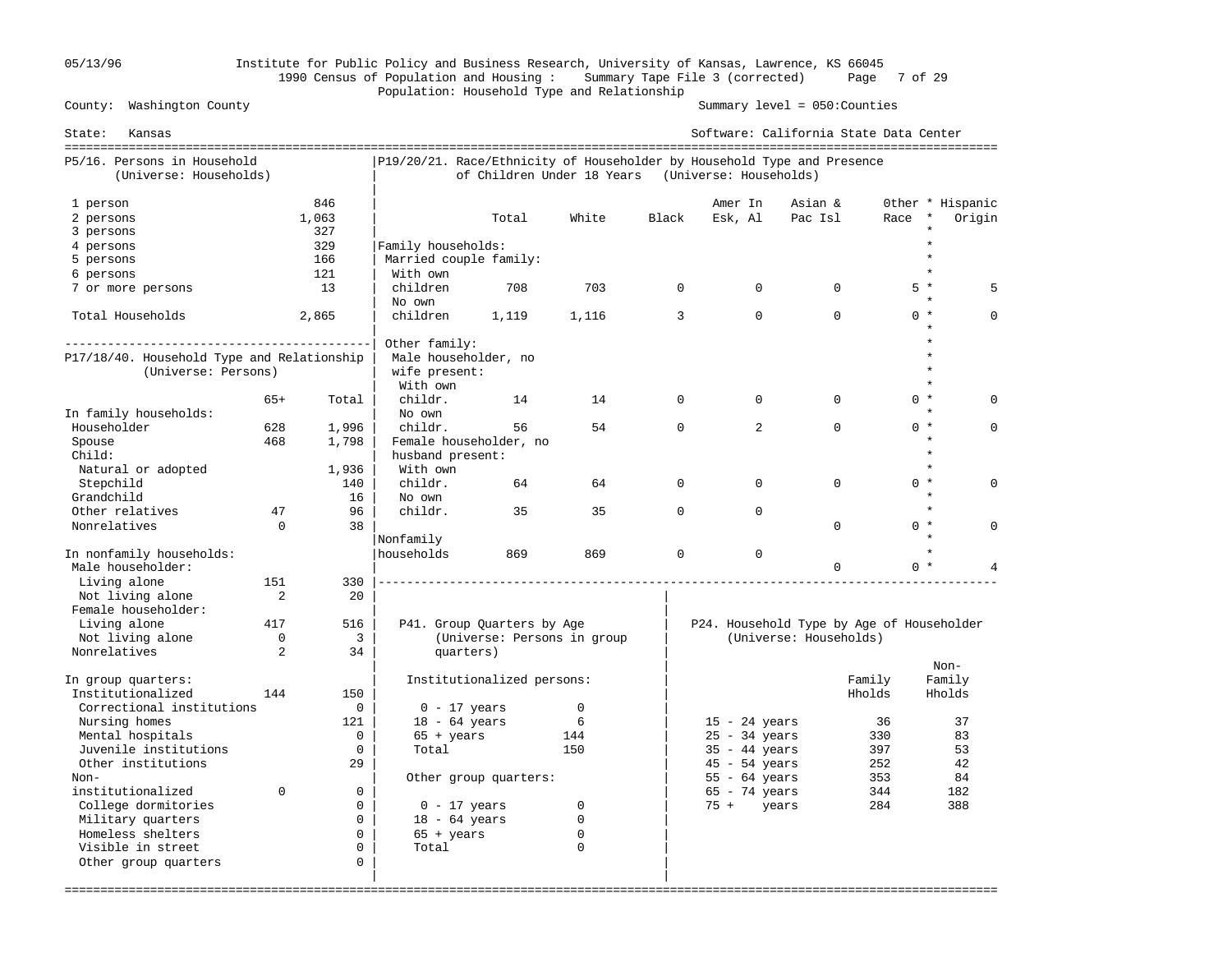# 05/13/96 Institute for Public Policy and Business Research, University of Kansas, Lawrence, KS 66045 1990 Census of Population and Housing : Summary Tape File 3 (corrected) Page 8 of 29 Population: Families, Subfamilies, and Marital Status<br>County: Washington County

Summary level =  $050$ : Counties

| State: Kansas                               |                              |                             |                                                                                 |              |                            | Software: California State Data Center                                                        |          |
|---------------------------------------------|------------------------------|-----------------------------|---------------------------------------------------------------------------------|--------------|----------------------------|-----------------------------------------------------------------------------------------------|----------|
| P4. Families<br>(Universe: Families)        |                              |                             | P23. Family Type and Age of Children<br>(Universe: Own children under 18 years) |              |                            | P25. Subfamily Type and Presence of Own<br>Children Under 18 Years<br>(Universe: Subfamilies) |          |
|                                             |                              |                             | In married-couple family:                                                       |              |                            |                                                                                               |          |
| Total                                       |                              | 1,996                       | Under 3 years<br>266                                                            |              |                            | Married-couple subfamily:                                                                     |          |
|                                             |                              |                             | 3 and 4 years                                                                   | 136          | With own children          |                                                                                               | $\Omega$ |
|                                             |                              |                             | 5 years                                                                         | 74           | No own children            |                                                                                               | $\Omega$ |
|                                             |                              |                             | 6 to 11 years                                                                   | 524          |                            |                                                                                               |          |
|                                             |                              |                             | 12 and 13 years                                                                 | 185          |                            | Mother-child subfamily                                                                        | 5        |
| P22. Family Type and Presence of Children   |                              |                             | 14 years                                                                        | 99           |                            | Father-child subfamily                                                                        | 3        |
| 18 Years and Over<br>(Universe: Families)   |                              |                             | 15 to 17 years                                                                  | 284          |                            |                                                                                               |          |
|                                             |                              |                             | In other family:                                                                |              |                            |                                                                                               |          |
| Married-couple family:                      |                              |                             | Male householder, no spouse:                                                    |              |                            |                                                                                               |          |
| With children 18 years & over               |                              | 259                         | Under 3 years                                                                   | $\mathbf{0}$ |                            | P26. Subfamily type and relationship                                                          |          |
| No children 18 years & over                 |                              | 1,568                       | 3 and 4 years                                                                   | $\Omega$     |                            | (Universe: Persons in Subfamilies)                                                            |          |
|                                             |                              |                             | 5 years                                                                         | $\mathbf{0}$ |                            |                                                                                               |          |
| Other family:                               |                              |                             | 6 to 11 years                                                                   | 8            |                            | Persons in married-couple subfamily:                                                          |          |
| Male householder, no spouse:                |                              |                             | 12 and 13 years                                                                 | 3            |                            |                                                                                               |          |
| With children 18 years & over               |                              | 9                           | 14 years                                                                        | $\Omega$     |                            | Reference person                                                                              | $\Omega$ |
| No children 18 years & over                 |                              | 61 I                        | 15 to 17 years                                                                  | 5            | Spouse                     |                                                                                               | $\Omega$ |
|                                             |                              |                             |                                                                                 |              | Child                      |                                                                                               | $\Omega$ |
| Female householder, no spouse:              |                              |                             | Female householder, no spouse:                                                  |              |                            |                                                                                               |          |
| With children 18 years & over               |                              | 31                          | Under 3 years                                                                   | 10           |                            | Persons in mother-child subfamily:                                                            |          |
| No children 18 years & over                 |                              | 68                          | 3 and 4 years                                                                   | 6            |                            |                                                                                               |          |
|                                             |                              |                             | 5 years                                                                         | 6            | Parent                     |                                                                                               | 5        |
|                                             |                              |                             | 6 to 11 years                                                                   | - 47         | Child                      |                                                                                               | 13       |
|                                             |                              |                             | 12 and 13 years                                                                 | 18           |                            |                                                                                               |          |
|                                             |                              |                             | 14 years                                                                        | 10           |                            | Persons in father-child subfamily:                                                            |          |
|                                             |                              |                             | 15 to 17 years                                                                  | 19           |                            |                                                                                               |          |
| P38/39. Marital Status by Age and Aggregate |                              |                             |                                                                                 |              | Parent                     |                                                                                               | 3        |
|                                             | Number of Children Ever Born |                             |                                                                                 |              | Child                      |                                                                                               | 3        |
|                                             |                              |                             |                                                                                 |              |                            |                                                                                               |          |
|                                             |                              | Aggregate                   | P27. Sex by Marital Status                                                      |              |                            |                                                                                               |          |
|                                             |                              | Number of                   | (Universe: Persons 15 years and over)                                           |              |                            |                                                                                               |          |
|                                             |                              | Children                    |                                                                                 |              |                            |                                                                                               |          |
|                                             | Females                      | Ever Born                   |                                                                                 |              |                            |                                                                                               |          |
| Never married:                              |                              |                             |                                                                                 | Male         | Female                     | Total                                                                                         |          |
| $15 - 24$ years<br>$25 - 34$ years          | 279                          | 6                           |                                                                                 |              |                            |                                                                                               |          |
|                                             | 65                           | 3                           | Never married                                                                   | 642          | 461                        | 1,103                                                                                         |          |
| $35 - 44$ years                             | $6\overline{6}$<br>111       | $\mathbf 0$<br>$\mathbf{0}$ | Married:                                                                        |              |                            |                                                                                               |          |
| 45 + years                                  |                              |                             | Spouse present                                                                  |              | 1,831 1,794                | 3,625                                                                                         |          |
| Ever married:                               |                              |                             | Spouse absent:                                                                  | 14           | $\overline{\phantom{a}}^2$ | 16                                                                                            |          |
| $15 - 24$ years                             | 57                           | 35                          | Separated<br>Other                                                              | 24           | 38                         | 62                                                                                            |          |
| $25 - 34$ years                             | 332                          | 725                         | Widowed                                                                         | 112          | 510                        | 622                                                                                           |          |
| $35 - 44$ years                             | 421                          | 1,047                       | Divorced                                                                        | 114          | 101                        | 215                                                                                           |          |
| 45 + years                                  | 1,635                        | 5,221                       |                                                                                 |              |                            |                                                                                               |          |
|                                             |                              |                             |                                                                                 |              |                            |                                                                                               |          |
|                                             |                              |                             |                                                                                 |              |                            |                                                                                               |          |
|                                             |                              |                             |                                                                                 |              |                            |                                                                                               |          |
|                                             |                              |                             |                                                                                 |              |                            |                                                                                               |          |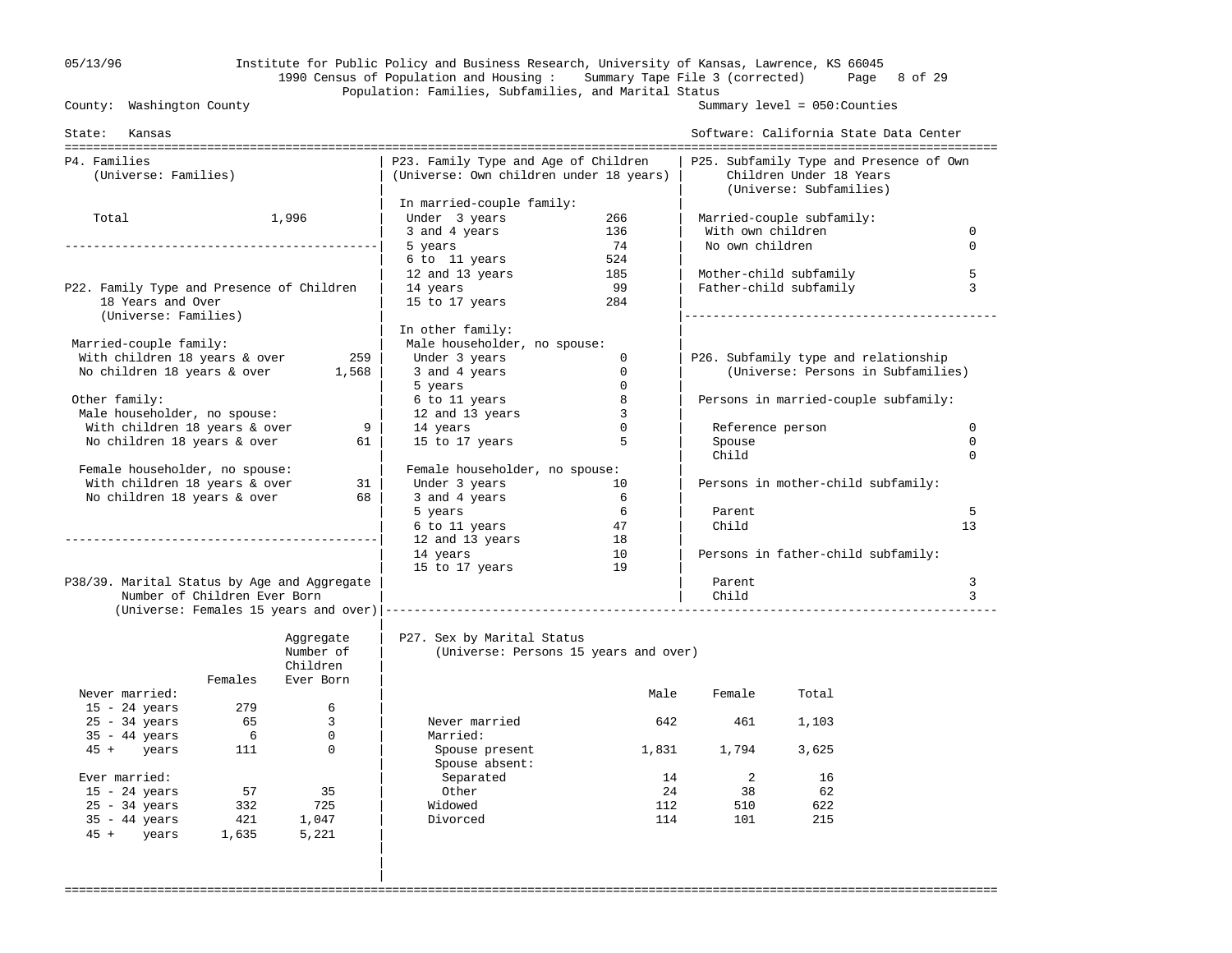# 05/13/96 Institute for Public Policy and Business Research, University of Kansas, Lawrence, KS 66045 1990 Census of Population and Housing : Summary Tape File 3 (corrected) Page 9 of 29 Population: Transportation to and Place of Work

Summary level =  $050$ : Counties

| P45/46/47/48. Place of Work<br>P49. Means of Transportation to Work<br>(Universe: Workers 16 years<br>(Universe: Workers 16 years<br>and over)<br>and over)<br>Worked in State of residence:<br>Car, truck, or van:<br>Worked in county of residence<br>2,588<br>Drove alone<br>2,075<br>Worked out of county of residence<br>451<br>Carpooled<br>346<br>Worked outside State of residence<br>164<br>Public transportation:<br>Bus or trolley bus<br>13<br>*****************************<br>Streetcar/trolley car<br>$\mathbf{0}$<br>Subway or elevated<br>0<br>$\Omega$<br>Living in an MSA/PMSA:<br>Railroad<br>Worked in MSA/PMSA of residence:<br>Ferryboat<br>$\Omega$<br>Central city<br>Taxicab<br>$\Omega$<br>$\Omega$<br>Remainder of this MSA/PMSA<br>$\Omega$<br>Motorcycle<br>$\mathbf{1}$<br>Worked outside MSA/PMSA of residence:<br>2<br>Bicycle<br>Worked in a different MSA/PMSA:<br>Walked<br>358<br>Central city<br>$\Omega$<br>Other means<br>30<br>Remain. of a different MSA/PMSA<br>$\mathbf 0$<br>Worked at home<br>378<br>Worked outside of any MSA/PMSA<br>$\Omega$<br>Not living in an MSA/PMSA:<br>Total workers<br>3,203<br>Worked in an MSA/PMSA: | P50/51. Travel Time to Work<br>(Universe: Workers 16 years<br>and over)<br>Did not work at home:<br>$0 - 4$ minutes<br>$5 - 9$ minutes<br>$10 - 14$ minutes<br>$15 - 19$ minutes<br>$20 - 24$ minutes<br>$25 - 29$ minutes<br>$30 - 34$ minutes<br>$35 - 39$ minutes<br>$40 - 44$ minutes<br>$45 - 59$ minutes<br>$60 - 89$ minutes<br>90 or more minutes                                                                                                                                       | 570<br>716<br>422<br>271<br>204<br>97<br>312<br>35<br>29                                       |
|---------------------------------------------------------------------------------------------------------------------------------------------------------------------------------------------------------------------------------------------------------------------------------------------------------------------------------------------------------------------------------------------------------------------------------------------------------------------------------------------------------------------------------------------------------------------------------------------------------------------------------------------------------------------------------------------------------------------------------------------------------------------------------------------------------------------------------------------------------------------------------------------------------------------------------------------------------------------------------------------------------------------------------------------------------------------------------------------------------------------------------------------------------------------------------|-------------------------------------------------------------------------------------------------------------------------------------------------------------------------------------------------------------------------------------------------------------------------------------------------------------------------------------------------------------------------------------------------------------------------------------------------------------------------------------------------|------------------------------------------------------------------------------------------------|
|                                                                                                                                                                                                                                                                                                                                                                                                                                                                                                                                                                                                                                                                                                                                                                                                                                                                                                                                                                                                                                                                                                                                                                                 |                                                                                                                                                                                                                                                                                                                                                                                                                                                                                                 |                                                                                                |
|                                                                                                                                                                                                                                                                                                                                                                                                                                                                                                                                                                                                                                                                                                                                                                                                                                                                                                                                                                                                                                                                                                                                                                                 |                                                                                                                                                                                                                                                                                                                                                                                                                                                                                                 |                                                                                                |
|                                                                                                                                                                                                                                                                                                                                                                                                                                                                                                                                                                                                                                                                                                                                                                                                                                                                                                                                                                                                                                                                                                                                                                                 | Worked at home                                                                                                                                                                                                                                                                                                                                                                                                                                                                                  | 70<br>69<br>30<br>378                                                                          |
| Central city<br>13<br>Remainder of MSA/PMSA<br>9<br>P53. Private Vehicle Occupancy<br>Worked outside of any MSA/PMSA<br>(Universe: Workers 16 years<br>3,181<br>and over)<br>*****************************                                                                                                                                                                                                                                                                                                                                                                                                                                                                                                                                                                                                                                                                                                                                                                                                                                                                                                                                                                      | Mean travel time to work<br>P52. Time Leaving Home to Go to Work<br>(Universe: Workers 16 years and<br>and over)                                                                                                                                                                                                                                                                                                                                                                                | 15 minutes                                                                                     |
| Living in a place:<br>Car, truck, or van:<br>Worked in place of residence<br>868<br>Drove alone<br>2,075<br>Worked outside place of residence<br>725<br>In 2-person carpool<br>229<br>1,610<br>42<br>Not living in a place<br>In 3-person carpool<br>42<br>In 4-person carpool<br>*****************************<br>In 5-person carpool<br>17<br>In 6-person carpool<br>4<br>Living in the 9 Northeastern States:<br>In 7-or-more carpool<br>12<br>Worked in the minor civil<br>782<br>Other means<br>division of residence<br>0<br>Worked outside minor civil<br>division of residence<br>$\Omega$<br>Not living in the 9 Northeastern<br>3,203<br>States                                                                                                                                                                                                                                                                                                                                                                                                                                                                                                                       | Did not work at home:<br>$12:00$ a.m. - $4:59$ a.m.<br>$5:00$ a.m. - $5:29$ a.m.<br>$5:30$ a.m. - $5:59$ a.m.<br>$6:00$ a.m. - $6:29$ a.m.<br>$6:30$ a.m. - $6:59$ a.m.<br>$7:00$ a.m. $-7:29$ a.m.<br>$7:30$ a.m. - $7:59$ a.m.<br>$8:00$ a.m. - $8:29$ a.m.<br>$8:30$ a.m. - $8:59$ a.m.<br>$9:00$ a.m. - $9:59$ a.m.<br>$10:00$ a.m. - $10:59$ a.m.<br>$11:00$ a.m. - $11:59$ a.m.<br>$12:00 \text{ p.m.} - 3:59 \text{ p.m.}$<br>$4:00 \text{ p.m.} - 11:59 \text{ p.m.}$<br>Worked at home | 69<br>41<br>88<br>258<br>243<br>438<br>646<br>527<br>125<br>98<br>20<br>26<br>165<br>81<br>378 |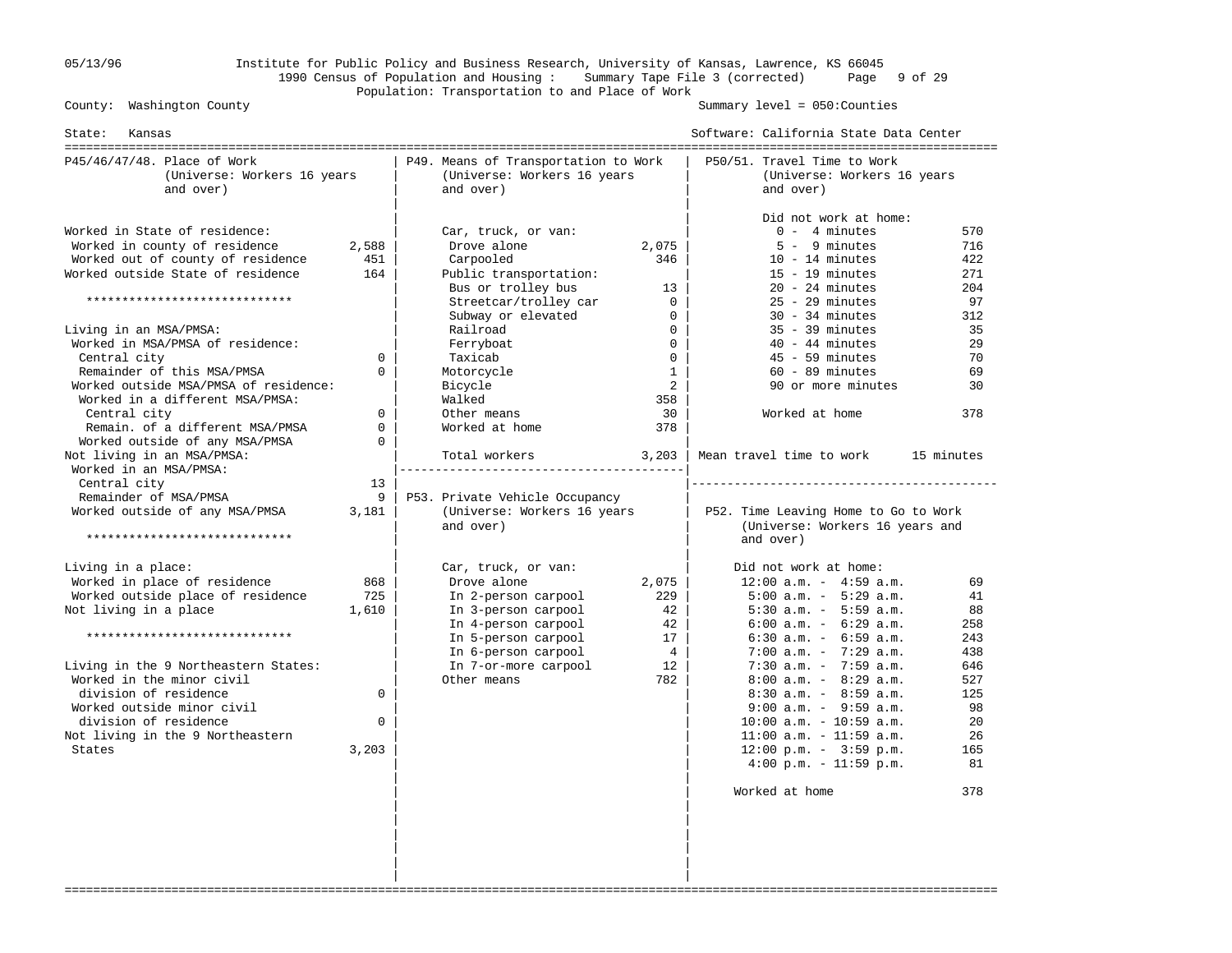# 05/13/96 Institute for Public Policy and Business Research, University of Kansas, Lawrence, KS 66045 1990 Census of Population and Housing : Summary Tape File 3 (corrected) Page 10 of 29 Population: School Enrollment and Educational Attainment<br>Summary level = 050:Counties

County: Washington County

| Kansas<br>State:                                                                     |                                                                          |                                                         |                                      |              |               |                    | Software: California State Data Center |                   |                     |
|--------------------------------------------------------------------------------------|--------------------------------------------------------------------------|---------------------------------------------------------|--------------------------------------|--------------|---------------|--------------------|----------------------------------------|-------------------|---------------------|
| P54. School Enrollment and Type of<br>School (Universe: Persons 3 years<br>and over) | P55/56. Race and Hispanic Origin by School Enrollment and Type of School |                                                         | (Universe: Persons 3 years and over) |              |               |                    |                                        |                   |                     |
| Enrolled in preprimary school:<br>Public school<br>Private school                    | 88<br>22                                                                 | Enrolled<br>in school:                                  | Total                                | White        | Black         | Amer In<br>Esk, Al | Asian &<br>Pac Isl                     | Other *<br>Race * | Hispanic<br>Origin  |
| Enrolled in elementary or<br>high school:<br>Public school<br>Private school         | 1,119<br>128                                                             | Preprimary<br>school<br>Elementary<br>or high<br>school | 110<br>1,247                         | 107<br>1,235 | 3<br>0        | $\mathbf 0$<br>0   | $\Omega$<br>0                          | $0 *$<br>$12 *$   | $\Omega$<br>12      |
| Enrolled in college:<br>Public school<br>Private school                              | 262<br>12                                                                | College<br>Not<br>enrolled                              | 274<br>5,164                         | 272<br>5,138 | $\Omega$<br>5 | $\Omega$<br>14     | $\Omega$<br>$\Omega$                   | $2 *$<br>$7 *$    | $\overline{4}$<br>9 |
| Not enrolled in school                                                               | 5,164                                                                    |                                                         |                                      |              |               |                    |                                        |                   |                     |

### P57/58/59/60. Educational Attainment by Race and Hispanic Origin (Universe: Persons 18 years and over)

|                                               | Persons<br>$18 +$ |       |       |             | 25<br>Persons      |                    |                              |                    |  |  |
|-----------------------------------------------|-------------------|-------|-------|-------------|--------------------|--------------------|------------------------------|--------------------|--|--|
|                                               | Total             | Total | White | Black       | Amer In<br>Esk, Al | Asian &<br>Pac Isl | Other *<br>Race *<br>$\star$ | Hispanic<br>Origin |  |  |
| Less than 9th grade<br>9th to 12th grade,     | 1,054             | 1,054 | 1,049 | $\mathbf 0$ | $\Omega$           | 0                  | $5*$<br>$\ast$               |                    |  |  |
| no diploma                                    | 510               | 445   | 445   | $\mathbf 0$ | 0                  | 0                  | $0 *$                        | <sup>0</sup>       |  |  |
| High school graduate                          | 2,028             | 1,890 | 1,888 | $\Omega$    |                    | $\Omega$           | $0 *$                        |                    |  |  |
| Some college, no degree                       | 897               | 789   | 787   | $\Omega$    |                    |                    | $0 *$                        |                    |  |  |
| Associate degree                              | 266               | 209   | 209   | $\mathbf 0$ |                    | 0                  | $0 *$                        |                    |  |  |
| Bachelor's degree<br>Graduate or professional | 419               | 397   | 385   | $\mathbf 0$ | 10                 | 0                  | $2 *$<br>$\star$             | 4                  |  |  |
| degree                                        | 155               | 155   | 155   | $\mathbf 0$ | $\mathbf 0$        | $\mathbf 0$        | $0 *$<br>$\star$             | 2                  |  |  |
|                                               |                   |       |       |             |                    |                    | $\star$                      |                    |  |  |
| Total                                         | 5,329             | 4,939 | 4,918 | $\mathbf 0$ | 14                 | 0                  | $7 *$                        |                    |  |  |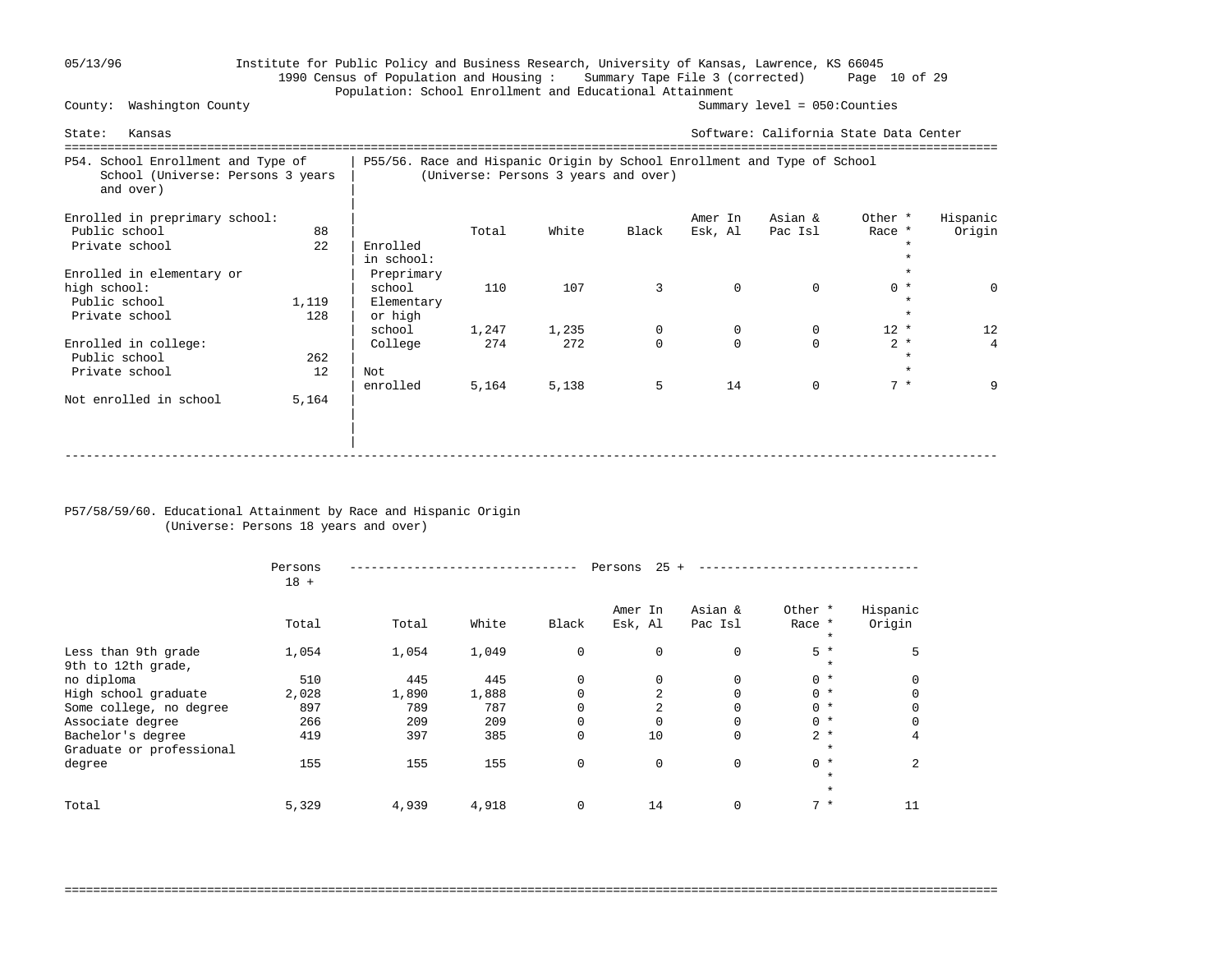### 05/13/96 Institute for Public Policy and Business Research, University of Kansas, Lawrence, KS 66045 1990 Census of Population and Housing : Summary Tape File 3 (corrected) Page 11 of 29 Population: Education and Employment Status

County: Washington County Summary level = 050:Counties

State: Kansas Software: California State Data Center

===================================================================================================================================

===================================================================================================================================

P61/62/63. School Enrollment, Educational Attainment, and Employment Status by Race and Hispanic Origin

(Universe: Persons 16 to 19 years)

|                                         | Total    | White    | Black       | Amer In<br>Esk, Al | Asian &<br>Pac Isl | Other<br>Race | $\star$<br>*<br>$\star$ | Hispanic<br>Origin |
|-----------------------------------------|----------|----------|-------------|--------------------|--------------------|---------------|-------------------------|--------------------|
| In Armed Forces:<br>Enrolled in school: |          |          |             |                    |                    |               |                         |                    |
| High school graduate                    | $\Omega$ | $\Omega$ | $\Omega$    | $\Omega$           | $\Omega$           | $\cap$        | $\star$                 | U                  |
| Not high school graduate                | $\Omega$ | $\Omega$ | $\Omega$    | $\Omega$           | $\Omega$           | $\Omega$      | $\star$<br>$\star$      | $\Omega$           |
| Not enrolled in school:                 |          |          |             |                    |                    |               |                         |                    |
| High school graduate                    | $\Omega$ | 0        | $\mathbf 0$ | 0                  | $\Omega$           | $\Omega$      | $\star$                 | $\Omega$           |
| Not high school graduate                | $\Omega$ | $\Omega$ | $\Omega$    | $\Omega$           | $\Omega$           | $\cap$        | $^\ast$<br>$\star$      | $\Omega$           |
| Civilian:                               |          |          |             |                    |                    |               |                         |                    |
| Enrolled in school:                     |          |          |             |                    |                    |               |                         |                    |
| Employed                                | 91       | 91       | $\Omega$    | 0                  | 0                  | <sup>n</sup>  | $\star$                 | U                  |
| Unemployed                              | 15       | 15       | $\Omega$    | 0                  | 0                  | $\Omega$      | $\star$                 | 0                  |
| Not in labor force                      | 196      | 191      | $\Omega$    | $\Omega$           | $\Omega$           | 5             | $^\star$                | 5                  |
| Not enrolled in school:                 |          |          |             |                    |                    |               |                         |                    |
| High school graduate:                   |          |          |             |                    |                    |               | $\star$                 |                    |
| Employed                                | 17       | 15       | 2           | 0                  | 0                  | <sup>0</sup>  | $^\ast$                 | U                  |
| Unemployed                              | 1        | 1        | 0           | 0                  | $\Omega$           | $\Omega$      | $\star$                 | <sup>0</sup>       |
| Not in labor force                      | $\Omega$ | $\Omega$ | $\Omega$    | $\Omega$           | $\Omega$           | $\cap$        | $^\star$                | $\Omega$           |
| Not high school graduate:               |          |          |             |                    |                    |               | $\star$                 |                    |
| Employed                                | 5        | 5        | $\Omega$    | $\Omega$           | 0                  | <sup>n</sup>  | $\star$                 | ∩                  |
| Unemployed                              | $\Omega$ | $\Omega$ | 0           | 0                  | 0                  |               | $^\star$                | <sup>0</sup>       |
| Not in labor force                      | 3        | 3        | O           | 0                  |                    | <sup>0</sup>  | $^\star$                | 0                  |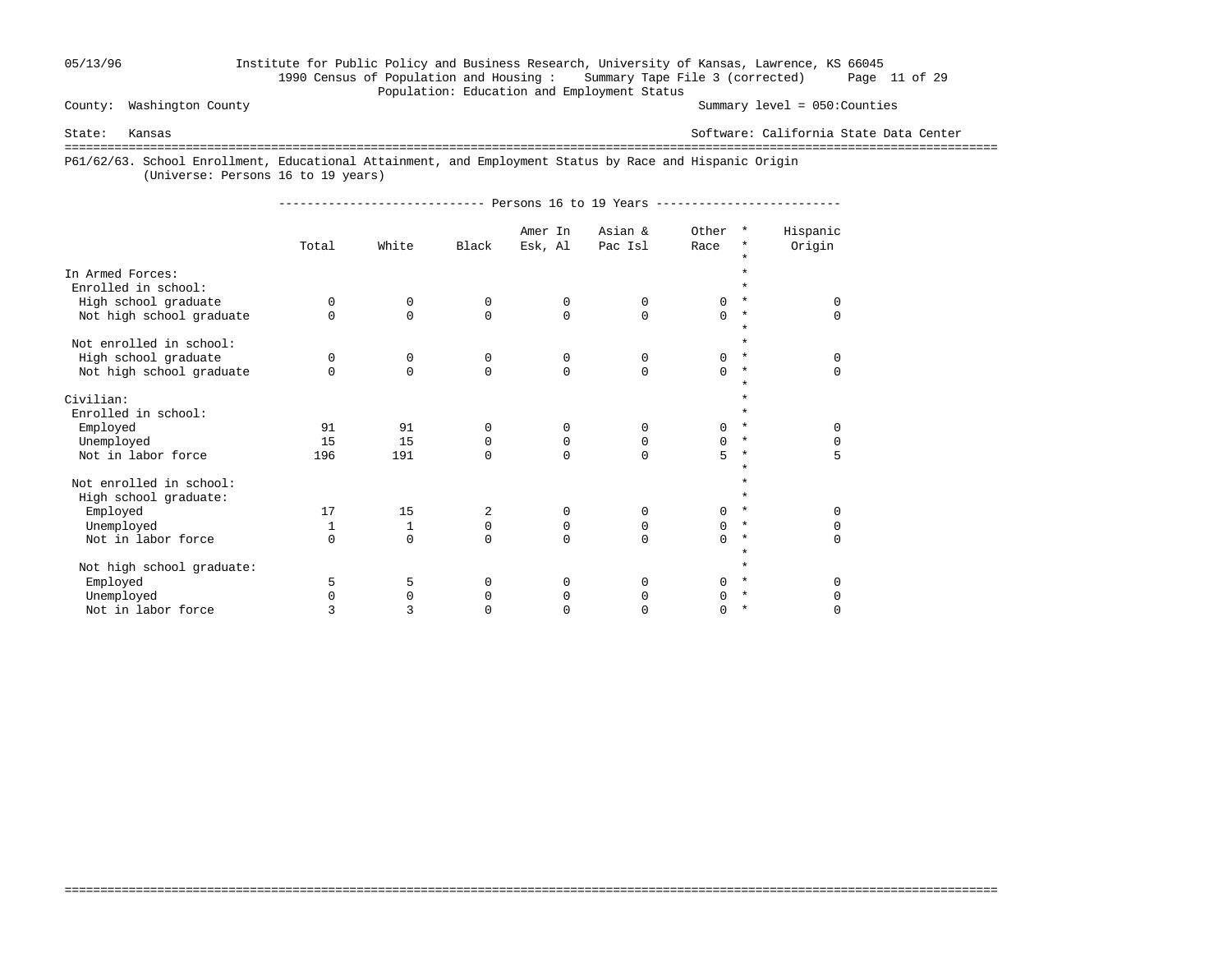# 05/13/96 Institute for Public Policy and Business Research, University of Kansas, Lawrence, KS 66045 1990 Census of Population and Housing : Summary Tape File 3 (corrected) Page 12 of 29 Population: Industry and Occupation<br>County: Washington County

Summary level =  $050$ : Counties

| State:<br>Kansas                |       |                                      |             | Software: California State Data Center              |     |
|---------------------------------|-------|--------------------------------------|-------------|-----------------------------------------------------|-----|
| P75. Sex by Work Status in 1989 |       | P77. Industry                        |             | P78. Occupation                                     |     |
| (Universe: Persons 16 years     |       | (Universe: Employed persons          |             | (Universe: Employed persons                         |     |
| and over)                       |       | 16 years and over)                   |             | 16 years and over)                                  |     |
| Male:                           |       |                                      |             | Managerial & professional specialty<br>occupations: |     |
| Worked in 1989                  | 2,130 | Agriculture, forestry, &             |             | Executive, administrative, &                        |     |
| Did not work in 1989            | 547   | fisheries                            | 887         | managerial                                          | 189 |
|                                 |       |                                      |             | Professional specialty                              | 400 |
| Female:                         |       | Mining                               | 12          |                                                     |     |
|                                 |       |                                      |             | Technical, sales &                                  |     |
| Worked in 1989                  | 1,569 | Construction                         | 197         | administrative support:                             |     |
| Did not work in 1989            | 1,288 |                                      |             | Technicians & related                               |     |
|                                 |       | Manufacturing:                       |             | support                                             | 67  |
|                                 |       | Nondurable goods                     | 71          | Sales                                               | 176 |
|                                 |       | Durable goods                        | 208         | Administrative support,                             |     |
|                                 |       |                                      |             | including clerical                                  | 344 |
|                                 |       | Transportation                       | 107         |                                                     |     |
|                                 |       |                                      |             | Service occupations:                                |     |
|                                 |       | Communications & other               |             | Private household                                   | 5   |
|                                 |       | public utilities                     | 29          | Protective service                                  | 18  |
| P79. Class of Worker            |       |                                      |             | Service, except protective                          |     |
| (Universe: Employed persons     |       | Wholesale trade                      | 132         | and household                                       | 386 |
| 16 years and over)              |       |                                      |             |                                                     |     |
|                                 |       | Retail trade                         | 392         | Farming, forestry, &                                |     |
|                                 |       |                                      |             | fishing occupations                                 | 817 |
|                                 |       | Finance, insurance, &<br>real estate | 118         | Precision production,                               |     |
| Private for profit              |       |                                      |             | craft, & repair occupations                         | 251 |
| wage and salary                 | 1,497 | Services:                            |             |                                                     |     |
|                                 |       | Business & repair services           | 94          | Operators, fabricators,                             |     |
| Private not-for-profit          |       | Personal services                    | 51          | & laborers:                                         |     |
| wage and salary                 | 246   | Entertainment & recreation           | $\mathbf 0$ | Machine operators,                                  |     |
|                                 |       | Professional & related services:     |             | assemblers & inspectors                             | 241 |
| Local government                | 333   | Health services                      | 315         | Transportation &                                    |     |
| State government                | 88    | Educational services                 | 279         | material moving occupations                         | 191 |
| Federal government              | 100   | Other professional & related         |             | Handlers, equipment cleaners,                       |     |
|                                 |       | services                             | 189         | helpers, & laborers                                 | 131 |
| Self-employed                   | 856   |                                      |             |                                                     |     |
|                                 |       | Public administration                | 135         |                                                     |     |
| Unpaid family                   | 96    |                                      |             |                                                     |     |
|                                 |       |                                      |             |                                                     |     |
|                                 |       |                                      |             |                                                     |     |
|                                 |       |                                      |             |                                                     |     |
|                                 |       |                                      |             |                                                     |     |
|                                 |       |                                      |             |                                                     |     |
|                                 |       |                                      |             |                                                     |     |
|                                 |       |                                      |             |                                                     |     |

===================================================================================================================================

 | | | | | | | |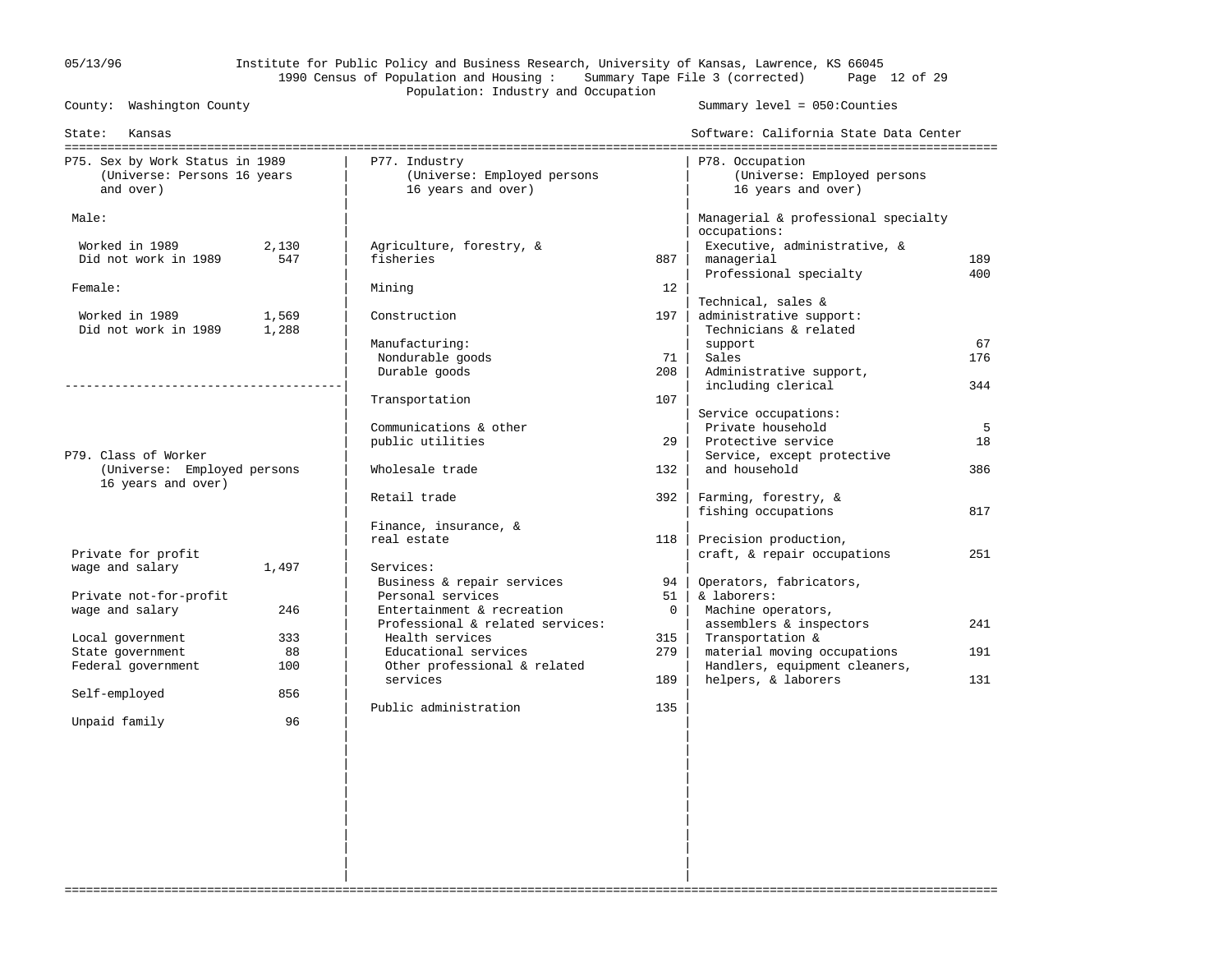### 05/13/96 Institute for Public Policy and Business Research, University of Kansas, Lawrence, KS 66045 1990 Census of Population and Housing : Summary Tape File 3 (corrected) Page 13 of 29 Population: Labor Force Status

In labor force:

In labor force:

Not in labor force

Not in labor force

No own children under 18 years:

Employed or in Armed Forces 775 Unemployed 21<br>
Vot in labor force 1.291

 | | |

County: Washington County Summary level = 050:Counties

State: Kansas Software: California State Data Center =================================================================================================================================== P76. Sex by Work Status in 1989, Usual Hours Worked per Week in 1989, and Weeks Worked in 1989 (Universe: Persons 16 years and over) --------------------------------- Usual Hours Worked ---------------------------------- Total Persons 16+ ------- 35 + Hours ------- ----- 15 to 34 Hours ------ ----- 1 to 14 Hours -----Weeks<br>worked Male Female Total Male Female Total Male Female Total Male Female Total 50-52 1,521 955 2,476 1,353 669 2022 145 226 371 23 60 83 48-49 83 78 161 67 46 113 12 18 30 4 14 18 40-47 139 96 235 111 66 177 19 24 43 9 6 15 27-39 97 145 242 55 85 140 23 51 74 19 9 28 14-26 124 118 242 81 56 137 27 44 71 16 18 34 1-13 166 177 343 72 87 159 65 43 108 29 47 76 Did not work 547 1,288 1,835 ----------------------------------------------------------------------------------------------------------------------------------- | P73. Presence and Age of Children and Employment Status | P74. Presence & Age of Children by Employment Status of Parents (Universe: Females 16 years and over) | (Universe: Own children under 18 years in families and subfamilies) With own children under 18 years: | Age of Own ------ Children ------In labor force:<br>Emploved or in Armed Forces 39 Employed or in Armed Forces 89  $\vert$  0 - 5 6 - 17 Unemployed 0 0 | Living with two parents:<br>Not in labor force 37 | Roth parents in labor for Noth parents in labor force 287 799<br>Father only in labor force 287 235 Father only in labor force 170<br>Mother only in labor force 17 6 to 17 years only: | Mother only in labor force 17 47 In Islam In labor force<br>  $\begin{array}{ccc} 397 & & \end{array}$ Employed or in Armed Forces Unemployed 2 | Living with one parent:<br>Not in labor force 1989 | Living with father: Notice is the same set of the set of the set of the set of the set of the set of the set of the set of the set o<br>  $\begin{array}{c|c}\n\text{I} & \text{I} & \text{I} & \text{I} \\
\text{I} & \text{I} & \text{I} & \text{I} & \text{I}\n\end{array}$ example in the contract of the contract of the contract of the contract of the contract of  $\sim$  19

===================================================================================================================================

Under 6 years and 6 to 17 years:  $\qquad \qquad$  Not in labor force 0 0 0 Employed or in Armed Forces 113 | Living with mother: Unemployed 20 73<br>
Vot in labor force 20 73<br>
Vot in labor force 4 32 |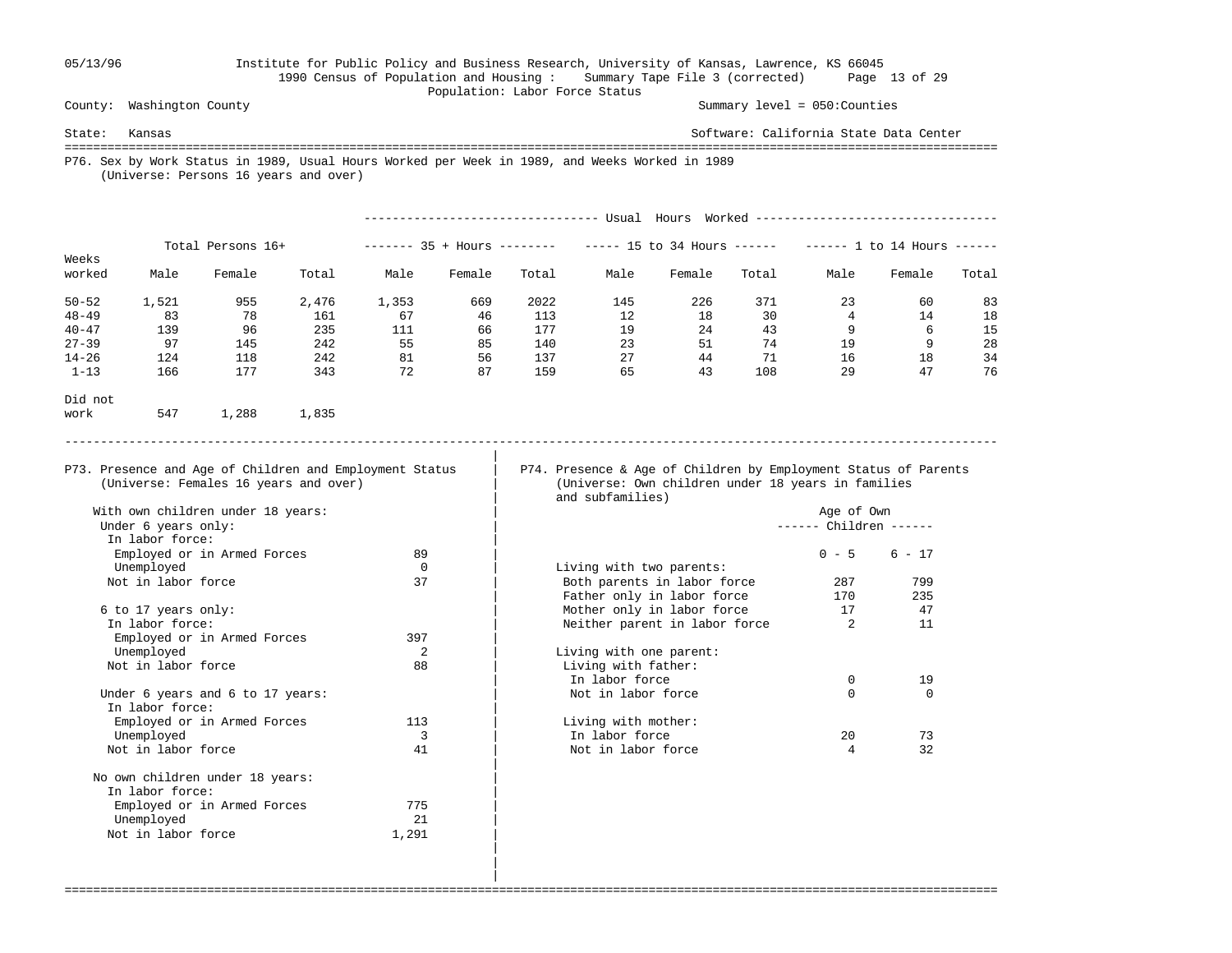### 05/13/96 Institute for Public Policy and Business Research, University of Kansas, Lawrence, KS 66045 1990 Census of Population and Housing : Summary Tape File 3 (corrected) Page 14 of 29 Population: Employment Status

County: Washington County Summary level = 050:Counties

State: Kansas Software: California State Data Center

===================================================================================================================================

===================================================================================================================================

P70/71/72. Employment Status

(Universe: Persons 16 years and over)

|                   | In<br>Armed |                | Civilian Labor Force |      |                |  |  |  |
|-------------------|-------------|----------------|----------------------|------|----------------|--|--|--|
|                   | Forces      | Employed       | Unemployed           | Rate | Labor<br>Force |  |  |  |
| Total             | 0           | 3,216          | 56                   | 1.7% | 2,262          |  |  |  |
| Male              | 0           | 1,842          | 30                   | 1.6% | 805            |  |  |  |
| Female            | $\mathbf 0$ | 1,374          | 26                   | 1.9% | 1,457          |  |  |  |
| White             | 0           | 3,190          | 56                   | 1.7% | 2,255          |  |  |  |
| Male              | 0           | 1,832          | 30                   | 1.6% | 800            |  |  |  |
| Female            | $\mathbf 0$ | 1,358          | 26                   | 1.9% | 1,455          |  |  |  |
| Black             | 0           | 5              | 0                    | 0.0% | 0              |  |  |  |
| Male              | 0           | 3              | 0                    | 0.0% | $\mathbf 0$    |  |  |  |
| Female            | $\mathbf 0$ | 2              | 0                    | 0.0% | $\mathbf 0$    |  |  |  |
| American Indian,  |             |                |                      |      |                |  |  |  |
| Eskimo, Aleut     | 0           | 14             | 0                    | 0.0% | 0              |  |  |  |
| Male              | 0           | 2              | 0                    | 0.0% | 0              |  |  |  |
| Female            | $\Omega$    | 12             | $\Omega$             | 0.0% | $\mathbf 0$    |  |  |  |
| Asian and Pacific |             |                |                      |      |                |  |  |  |
| Islander          | 0           | 0              | 0                    | . 응  | 0              |  |  |  |
| Male              | 0           | 0              | 0                    | နွ   | $\mathsf 0$    |  |  |  |
| Female            | $\mathbf 0$ | 0              | 0                    |      | $\Omega$       |  |  |  |
| Other race        | 0           | 7              | 0                    | 0.0% | 7              |  |  |  |
| Male              | 0           | 5              | 0                    | 0.0% | 5              |  |  |  |
| Female            | $\mathbf 0$ | 2              | 0                    | 0.0% | $\overline{2}$ |  |  |  |
|                   |             |                |                      |      |                |  |  |  |
| Hispanic origin   | 0           | 9              | 0                    | 0.0% | 9              |  |  |  |
| Male              | 0           | 7              | 0                    | 0.0% | 5              |  |  |  |
| Female            | $\Omega$    | $\overline{2}$ | $\Omega$             | 0.0% | $\overline{4}$ |  |  |  |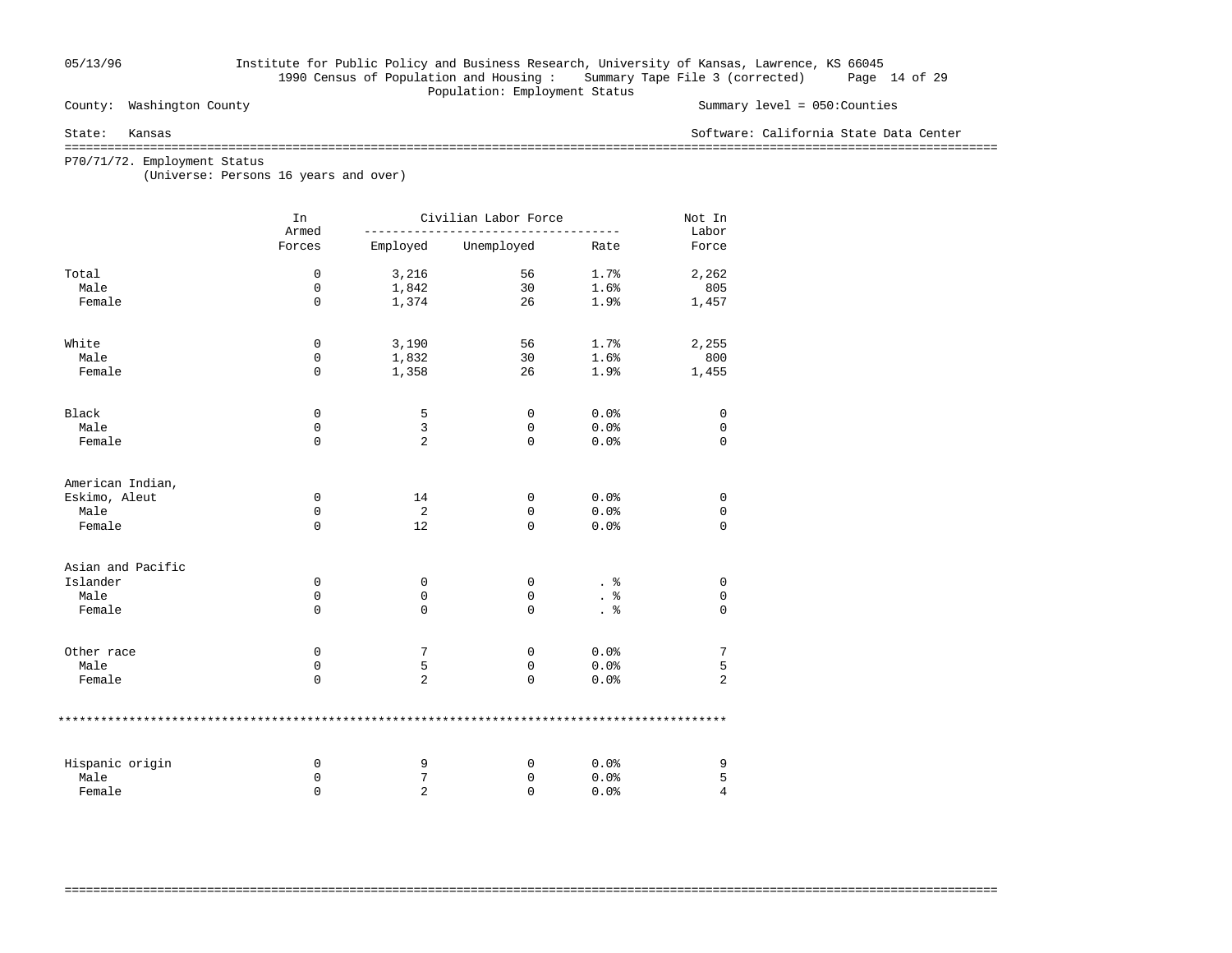### 05/13/96 Institute for Public Policy and Business Research, University of Kansas, Lawrence, KS 66045 1990 Census of Population and Housing : Summary Tape File 3 (corrected) Page 15 of 29 Population: Disability

County: Washington County Summary level = 050:Counties

| Kansas<br>State:                                                                                                                          |                                     |                |           |          |                                                                                                                                                                 | Software: California State Data Center<br>-------------------------------- |        |  |  |
|-------------------------------------------------------------------------------------------------------------------------------------------|-------------------------------------|----------------|-----------|----------|-----------------------------------------------------------------------------------------------------------------------------------------------------------------|----------------------------------------------------------------------------|--------|--|--|
| P66. Sex by Age by Work Disability Status and Employment Status<br>(Universe: Civilian noninstitutionalized persons 16 years<br>and over) |                                     |                |           |          | P68. Sex by Age by Work Disability Status by Mobility and<br>Self-care Limitation Status (Universe: Civilian<br>noninstitutionalized persons 16 years and over) |                                                                            |        |  |  |
|                                                                                                                                           | $------$ Male $-- ---$ Female $---$ |                |           |          | $16-64$ years<br>With a work disability:                                                                                                                        | Male                                                                       | Female |  |  |
|                                                                                                                                           | $16 - 64$                           | $65+$          | $16 - 64$ | $65+$    | With a mobility or                                                                                                                                              |                                                                            |        |  |  |
| With work disability:                                                                                                                     |                                     |                |           |          | self-care limitation<br>No mobility or                                                                                                                          | 52                                                                         | 45     |  |  |
| In labor force:                                                                                                                           |                                     |                |           |          | self-care limitation                                                                                                                                            | 149                                                                        | 91     |  |  |
| Employed                                                                                                                                  | 130                                 | 27             | 59        | 6        | No work disability:                                                                                                                                             |                                                                            |        |  |  |
| Unemployed                                                                                                                                | 4                                   | 3              | 2         | $\Omega$ | With a mobility or                                                                                                                                              |                                                                            |        |  |  |
| Not in labor force:<br>Prevented                                                                                                          |                                     |                |           |          | self-care limitation<br>No mobility or                                                                                                                          | 32                                                                         | 34     |  |  |
| from working<br>Not prevented                                                                                                             | 54                                  | 151            | 55        | 221      | self-care limitation                                                                                                                                            | 1,646                                                                      | 1,620  |  |  |
| from working                                                                                                                              | 13                                  | 28             | 20        | 30       | $65+$ years                                                                                                                                                     |                                                                            |        |  |  |
| No work disability:<br>In labor force:                                                                                                    |                                     |                |           |          | With a work disability:<br>With a mobility or                                                                                                                   |                                                                            |        |  |  |
| Employed                                                                                                                                  | 1,481                               | 204            | 1,204     | 105      | self-care limitation                                                                                                                                            | 68                                                                         | 134    |  |  |
| Unemployed                                                                                                                                | 23                                  | $\overline{0}$ | 24        | $\Omega$ | No mobility or                                                                                                                                                  |                                                                            |        |  |  |
| Not in labor force                                                                                                                        | 174                                 | 354            | 426       | 586      | self-care limitation<br>No work disability:<br>With a mobility or                                                                                               | 141                                                                        | 123    |  |  |
|                                                                                                                                           |                                     |                |           |          | self-care limitation<br>No mobility or                                                                                                                          | 22                                                                         | 58     |  |  |
|                                                                                                                                           |                                     |                |           |          | self-care limitation                                                                                                                                            | 536                                                                        | 633    |  |  |

## P69. Sex by Age by Mobility and Self-care Limitation Status

(Universe: Civilian noninstitutionalized persons 16 years and over)

|                                          | Total     |           |       | Male      |           |       | Female    |       |       |
|------------------------------------------|-----------|-----------|-------|-----------|-----------|-------|-----------|-------|-------|
|                                          | $16 - 64$ | $65 - 74$ | $75+$ | $16 - 64$ | $65 - 74$ | $75+$ | $16 - 64$ | 65-74 | $75+$ |
| With a mobility or self-care limitation: |           |           |       |           |           |       |           |       |       |
| Mobility limitation only                 | 50        |           | 90    |           |           | 12    | 23        |       | 78    |
| Self-care limitation only                | 78        | 41        | -41   | 38        |           | 12    | 40        | 24    | 29    |
| Mobility & self-care limitation          | 35        | 15        | 88    | 19        |           | 39    | 16        |       | 49    |
| No mobility/self-care limitation         | 3,506     | 758       | 675   | 1,795     | 367       | 310   | . . 711   | 391   | 365   |
|                                          |           |           |       |           |           |       |           |       |       |

P67. Sex by Age by Mobility Limitation Status by Employment Status

(Universe: Civilian noninstitutionalized persons 16 years and older)

|                    |           |       | With a Mobility Limitation        | No Mobility Limitation |              |       |           |              |
|--------------------|-----------|-------|-----------------------------------|------------------------|--------------|-------|-----------|--------------|
|                    |           |       | Male ------- ------ Female ------ |                        | ------- Male |       |           |              |
|                    | $16 - 64$ | $65+$ | $16 - 64$                         | $65+$                  | $16 - 64$    | $65+$ | $16 - 64$ | $65+$        |
| In labor force:    |           |       |                                   |                        |              |       |           |              |
| Employed           | 25        |       | 14                                |                        | 1,586        | 231   | 1,249     | 109          |
| Unemployed         |           |       |                                   |                        | 27           |       | 26        | $\mathbf{0}$ |
| Not in labor force | 21        | 61    | 25                                | 137                    | 220          | 472   | 476       | 700          |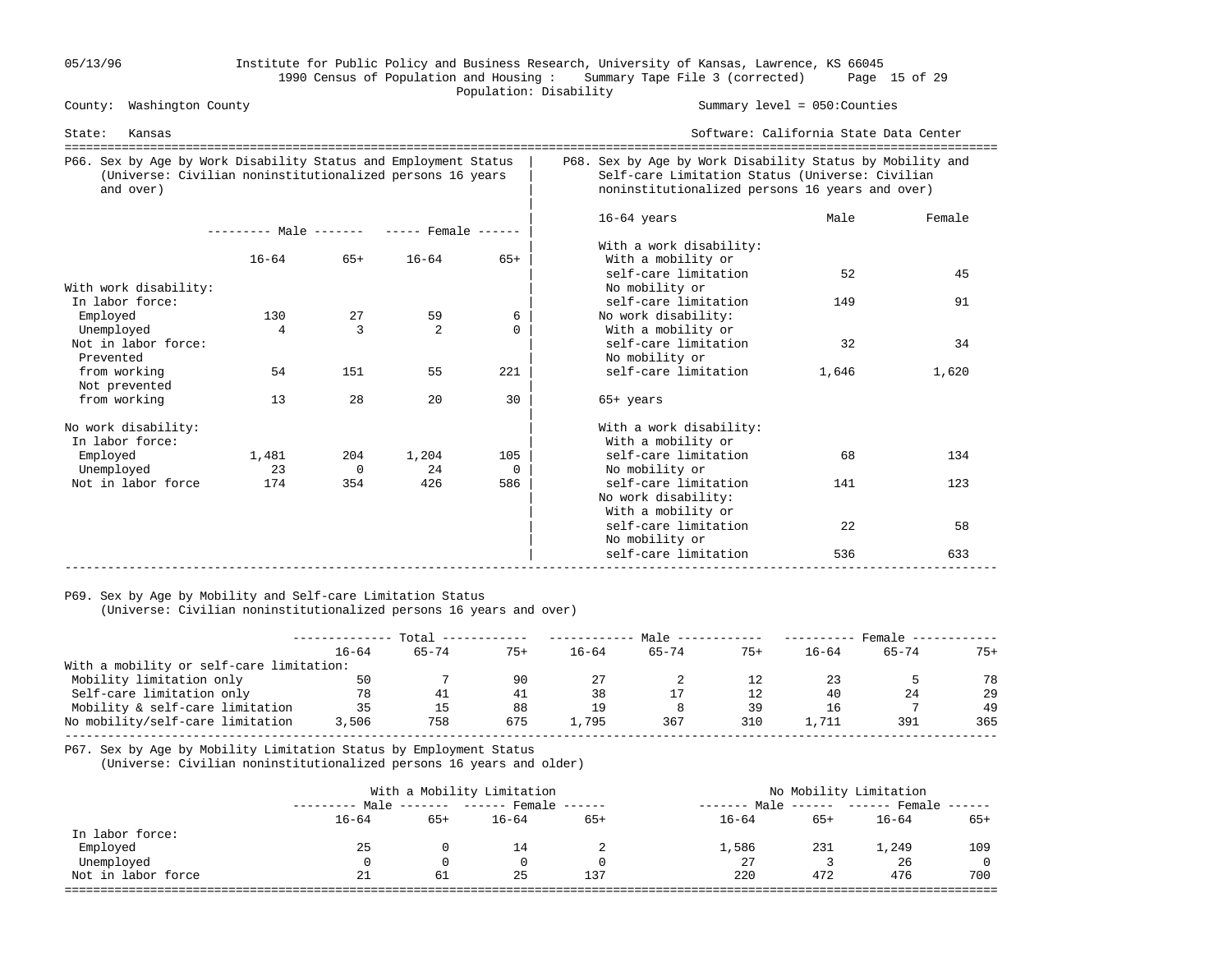05/13/96 Institute for Public Policy and Business Research, University of Kansas, Lawrence, KS 66045 1990 Census of Population and Housing : Summary Tape File 3 (corrected) Page 16 of 29

Population: Income

Summary level =  $050$ : Counties

| State:<br>Kansas                                                                                                 |                |           |                          |                                         |                                              | Software: California State Data Center                                                                    |                     |          |
|------------------------------------------------------------------------------------------------------------------|----------------|-----------|--------------------------|-----------------------------------------|----------------------------------------------|-----------------------------------------------------------------------------------------------------------|---------------------|----------|
| P80/81/107/108/110/111. Household, Family and Nonfamily                                                          | Income in 1989 |           |                          |                                         |                                              | P89 through P105. Households and Mean Household Income in 1989<br>by Income Source (Universe: Households) |                     |          |
|                                                                                                                  | House-         |           | Nonfamily                |                                         |                                              |                                                                                                           | Households          | Mean     |
|                                                                                                                  | holds          |           | Families Households      |                                         |                                              |                                                                                                           |                     | income   |
|                                                                                                                  |                |           |                          | With wage or salary income              |                                              |                                                                                                           | 1,795               | \$19,095 |
| 4,999<br>$0 -$<br>S                                                                                              | 235            | 66        | 175                      | No                                      | wage or salary income                        |                                                                                                           | 1,070               |          |
| $5,000 -$<br>9,999<br>Ŝ.                                                                                         | 458            | 168       | 290                      |                                         | With nonfarm self-employment income          |                                                                                                           | 449                 | \$9,219  |
| $$10,000 - 12,499$                                                                                               | 274            | 181       | 91                       |                                         | No nonfarm self-employment income            |                                                                                                           | 2,416               |          |
| $$12,500 - 14,999$                                                                                               | 163            | 105       | 58                       | With farm-employment income             |                                              |                                                                                                           | 779                 | \$10,579 |
| $$15,000 - 17,499$                                                                                               | 164            | 119       | 45                       | No farm-employment income               |                                              |                                                                                                           | 2,086               |          |
| $$17,500 - 19,999$                                                                                               | 180            | 118       | 64                       |                                         | With interest, dividend, or rental income    |                                                                                                           | 1,377               | \$5,781  |
| $$20,000 - 22,499$                                                                                               | 196            | 175       | 20                       | No                                      | interest, dividend, or rental income         |                                                                                                           | 1,488               |          |
| $$22,500 - 24,999$                                                                                               | 114            | 101       | 15                       | With social security income             |                                              |                                                                                                           | 1,330               | \$7,061  |
| $$25,000 - 27,499$                                                                                               | 175            | 142       | 31                       | No                                      | social security income                       |                                                                                                           | 1,535               |          |
| $$27,500 - 29,999$                                                                                               | 97             | 94        | $\mathbf{1}$             |                                         | With public assistance income                |                                                                                                           | 139                 | \$3,333  |
| $$30,000 - 32,499$                                                                                               | 135            | 118       | 14                       | No                                      | public assistance income                     |                                                                                                           | 2,726               |          |
| $$32,500 - 34,999$                                                                                               | 79             | 67        | 12                       | With retirement income                  |                                              |                                                                                                           | 330                 | \$6,618  |
| $$35,000 - 37,499$                                                                                               | 99             | 99        | $\overline{0}$           | retirement income<br>No                 |                                              |                                                                                                           | 2,535               |          |
| $$37,500 - 39,999$                                                                                               | 69             | 60        | 10                       | With other type of income               |                                              |                                                                                                           | 208                 | \$3,130  |
| $$40,000 - 42,499$                                                                                               | 72             | 69        | 2                        | No                                      | other type of income                         |                                                                                                           | 2,657               |          |
| $$42,500 - 44,999$                                                                                               | 46             | 42        | 4                        |                                         |                                              |                                                                                                           |                     |          |
| $$45,000 - 47,499$                                                                                               | 35             | 35        | $\mathbf 0$              | With earnings                           |                                              |                                                                                                           | 2,134               |          |
| $$47,500 - 49,999$                                                                                               | 41             | 37        | $\overline{4}$           | No earnings                             |                                              |                                                                                                           | 731                 |          |
| $$50,000 - 54,999$                                                                                               | 66             | 50        | 16                       |                                         | Earnings = $(wage & salary + self-employed)$ |                                                                                                           |                     |          |
| $$55,000 - 59,999$                                                                                               | 44             | 43        | <sup>1</sup>             |                                         |                                              |                                                                                                           |                     |          |
| $$60,000 - 74,999$                                                                                               | 77             | 63        | 14                       |                                         |                                              |                                                                                                           |                     |          |
| $$75,000 - 99,999$                                                                                               | 23             | 21        | 2                        |                                         |                                              | P112/113. Workers in Family and Mean Income in 1989                                                       |                     |          |
| $$100,000 - 124,999$                                                                                             | 14             | 14        | $\mathbf{0}$             |                                         | (Universe: Families)                         |                                                                                                           |                     |          |
| $$125,000 - 149,999$                                                                                             | $\overline{3}$ | 3         | $\mathbf{0}$<br>$\Omega$ |                                         |                                              |                                                                                                           |                     |          |
| \$150,000 or more                                                                                                | 6              | 6         |                          |                                         |                                              | Mean                                                                                                      |                     |          |
|                                                                                                                  |                |           |                          | Workers                                 | Families                                     | Income                                                                                                    |                     |          |
| Total<br>Median income                                                                                           | 2,865          | 1,996     | 869                      |                                         | 277                                          |                                                                                                           |                     |          |
|                                                                                                                  | \$19,424       | \$24,134  | \$9,110                  | None<br>$\mathbf{1}$                    | 517                                          | \$18,128<br>\$25,306                                                                                      |                     |          |
| Mean income                                                                                                      | \$23,492       | \$27,785  | \$13,482                 | 2                                       | 947                                          | \$29,478                                                                                                  |                     |          |
| Less than $$150,000$                                                                                             | \$23,153       | \$27,311  | \$13,482                 | 3 or more                               | 255                                          | \$37,013                                                                                                  |                     |          |
| \$150,000 or more                                                                                                | \$185,069      | \$185,069 |                          |                                         |                                              |                                                                                                           |                     |          |
| P109. Mean Family Income in 1989 by Family Type &<br>Presence of Children Under 18 Years<br>(Universe: Families) |                | Mean      |                          | P114/115/116. Per Capita Income in 1989 | Per                                          | (Universe: Total persons or persons 15 years and over)                                                    | Per                 |          |
| Married-couple family:                                                                                           |                | income    |                          |                                         | Capita                                       |                                                                                                           | Capita              |          |
| With own children                                                                                                |                | \$31,341  |                          |                                         | Income                                       |                                                                                                           | Income              |          |
| No own children                                                                                                  |                | \$26,820  |                          |                                         |                                              |                                                                                                           |                     |          |
| Other family:                                                                                                    |                |           |                          | Total persons                           | \$9,595                                      | White                                                                                                     | \$9,596             |          |
| Male householder, no spouse:                                                                                     |                |           |                          | In households                           | \$9,748                                      | Black                                                                                                     | \$2,300             |          |
| With own children                                                                                                |                | \$18,406  |                          | In group quarters:                      |                                              | Amer Ind                                                                                                  | \$18,714            |          |
| No own children                                                                                                  |                | \$27,764  |                          | Institutionalized                       | \$2,497                                      | Asian                                                                                                     |                     | \$0      |
| Female householder, no spouse:                                                                                   |                |           |                          | Noninstitutionalized                    | \$0                                          | Other                                                                                                     | \$6,484             |          |
| With own children                                                                                                |                | \$10,684  |                          |                                         |                                              |                                                                                                           | ******************* |          |
| No own children                                                                                                  |                | \$21,768  |                          |                                         |                                              | Hispanic                                                                                                  | \$7,559             |          |
|                                                                                                                  |                |           |                          |                                         |                                              |                                                                                                           |                     |          |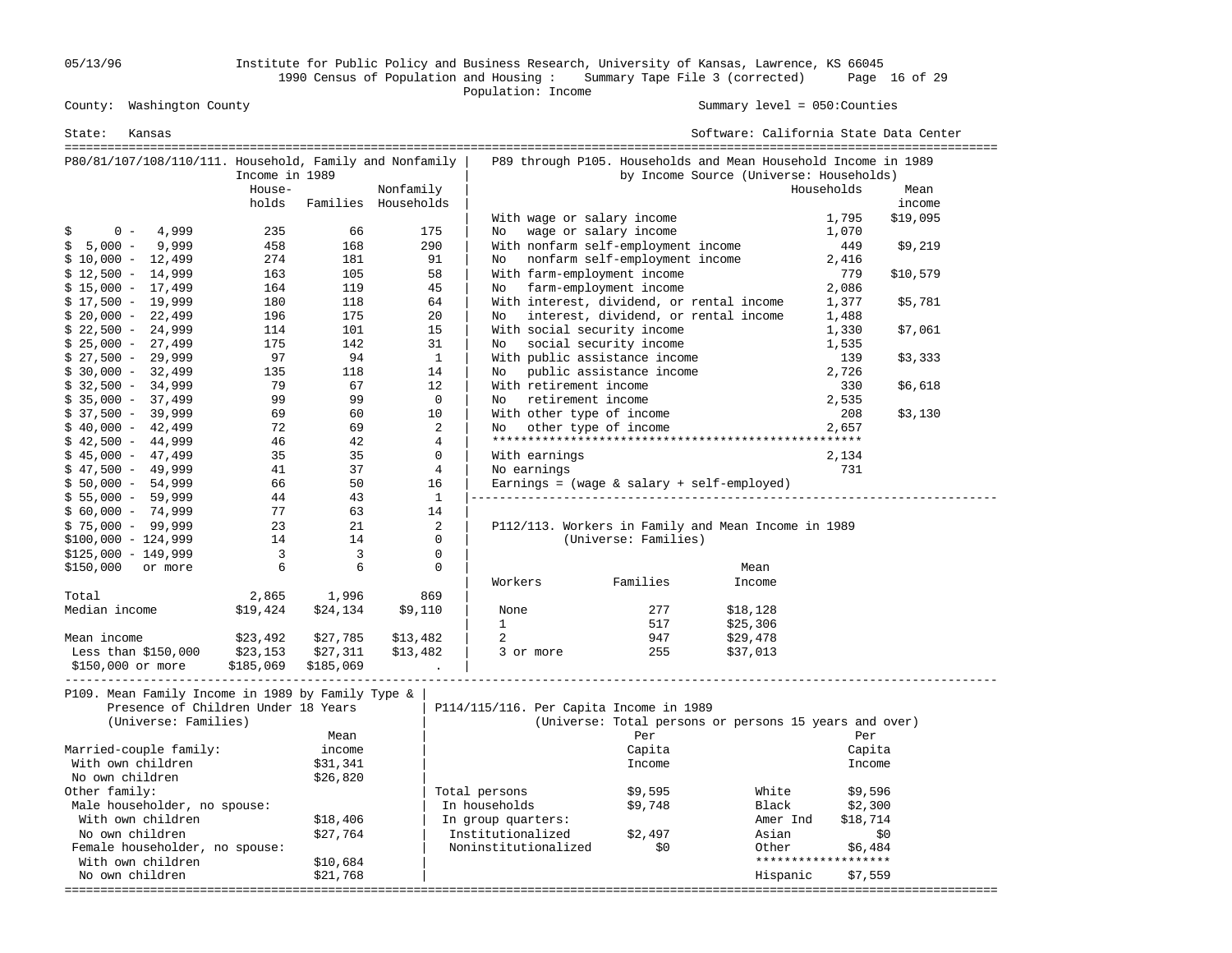### 05/13/96 Institute for Public Policy and Business Research, University of Kansas, Lawrence, KS 66045 1990 Census of Population and Housing : Summary Tape File 3 (corrected) Page 17 of 29 Population: Household Income by Race (Part 1)

County: Washington County Summary level = 050:Counties

State: Kansas Software: California State Data Center

 =================================================================================================================================== P82 through P88. Household Income in 1989 by Age and Race/Hispanic Origin of Householder

(Universe: Households)

|                    |           |           |           | White     |           |           |          |          |
|--------------------|-----------|-----------|-----------|-----------|-----------|-----------|----------|----------|
|                    | $15 - 24$ | $25 - 34$ | $35 - 44$ | $45 - 54$ | $55 - 64$ | $65 - 74$ | $75+$    | Total    |
| $0 - 4,999$<br>Ŝ.  | 5         |           | 28        | 23        | 27        | 36        | 109      | 235      |
| $$5,000-9,999$     | 8         | 32        | 34        | 24        | 47        | 92        | 221      | 458      |
| $$10,000-14,999$   | 25        | 71        | 18        | 39        | 50        | 106       | 125      | 434      |
| $$15.000 - 24.999$ | 29        | 125       | 118       | 70        | 92        | 151       | 66       | 651      |
| $$25.000 - 34.999$ | 0         | 92        | 111       | 56        | 73        | 84        | 70       | 486      |
| $$35,000-49,999$   | 3         | 57        | 84        | 54        | 89        | 26        | 45       | 358      |
| $$50,000-74,999$   | 0         | 29        | 34        | 21        | 43        | 24        | 36       | 187      |
| $$75,000-99,999$   | 0         | 0         | 14        | 3         | 4         | 2         | 0        | 23       |
| \$100,000 or more  | $\Omega$  | $\Omega$  | 6         | 2         | 12        | 3         | $\Omega$ | 23       |
| Total              | 70        | 413       | 447       | 292       | 437       | 524       | 672      | 2,855    |
| Mean               |           |           |           |           |           |           |          | \$23,488 |

|                   |           |           |           | Black     |           |           |       |          |
|-------------------|-----------|-----------|-----------|-----------|-----------|-----------|-------|----------|
|                   | $15 - 24$ | $25 - 34$ | $35 - 44$ | $45 - 54$ | $55 - 64$ | $65 - 74$ | $75+$ | Total    |
| $0 - 4,999$       |           |           |           |           |           |           |       |          |
| $$5,000-9,999$    |           |           |           |           |           |           |       |          |
| $$10,000-14,999$  |           |           |           |           |           |           |       |          |
| $$15,000-24,999$  |           |           |           |           |           |           |       |          |
| $$25,000-34,999$  |           |           |           |           |           |           |       |          |
| $$35,000-49,999$  |           |           |           |           |           |           |       |          |
| \$50,000-74,999   |           |           |           |           |           |           |       |          |
| $$75,000-99,999$  |           |           |           |           |           |           |       |          |
| \$100,000 or more |           |           |           |           |           |           |       |          |
| Total             |           |           |           |           |           |           |       |          |
| Mean              |           |           |           |           |           |           |       | \$10,000 |

|                   | American Indian, Eskimo, or Aleut |           |           |           |           |           |       |          |  |  |
|-------------------|-----------------------------------|-----------|-----------|-----------|-----------|-----------|-------|----------|--|--|
|                   | $15 - 24$                         | $25 - 34$ | $35 - 44$ | $45 - 54$ | $55 - 64$ | $65 - 74$ | $75+$ | Total    |  |  |
| $0 - 4,999$       |                                   |           |           |           |           |           |       |          |  |  |
| $$5,000-9,999$    |                                   |           |           |           |           |           |       |          |  |  |
| $$10,000-14,999$  |                                   |           |           |           |           |           |       |          |  |  |
| $$15,000-24,999$  |                                   |           |           |           |           |           |       |          |  |  |
| $$25,000-34,999$  |                                   |           |           |           |           |           |       |          |  |  |
| $$35,000-49,999$  |                                   |           |           |           |           |           |       |          |  |  |
| \$50,000-74,999   |                                   |           |           |           |           |           |       |          |  |  |
| $$75,000-99,999$  |                                   |           |           |           |           |           |       |          |  |  |
| \$100,000 or more |                                   |           |           |           |           |           |       |          |  |  |
| Total             |                                   |           |           |           |           |           |       |          |  |  |
| Mean              |                                   |           |           |           |           |           |       | \$41,000 |  |  |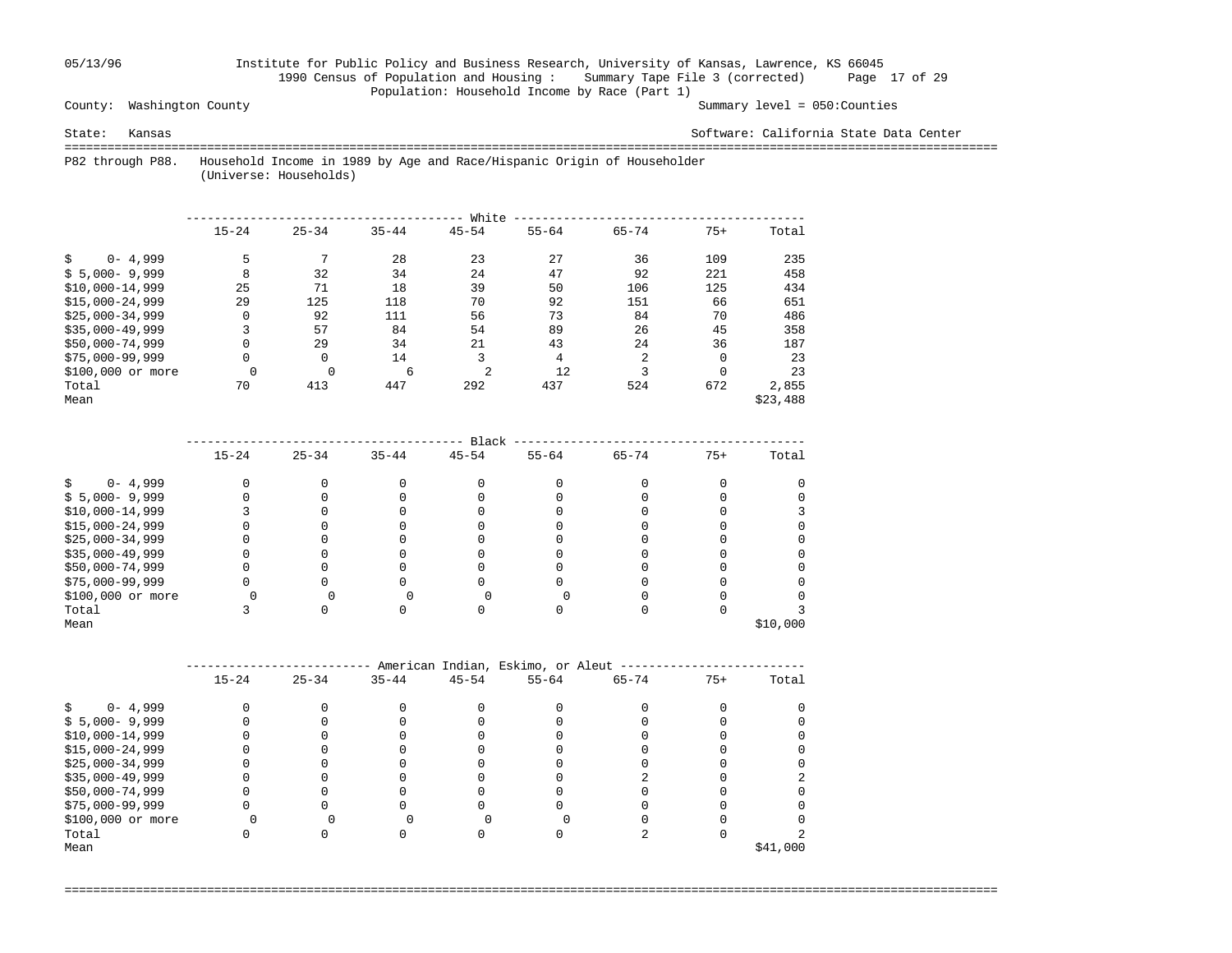### 05/13/96 Institute for Public Policy and Business Research, University of Kansas, Lawrence, KS 66045 1990 Census of Population and Housing : Summary Tape File 3 (corrected) Page 18 of 29 Population: Household Income by Race (Part 2)

County: Washington County Summary level = 050:Counties

State: Kansas Software: California State Data Center

 =================================================================================================================================== P82 through P88. Household Income in 1989 by Age and Race/Hispanic Origin of Householder

(Universe: Households)

|                   | Asian and Pacific Islander |           |           |           |           |           |       |       |  |  |
|-------------------|----------------------------|-----------|-----------|-----------|-----------|-----------|-------|-------|--|--|
|                   | $15 - 24$                  | $25 - 34$ | $35 - 44$ | $45 - 54$ | $55 - 64$ | $65 - 74$ | $75+$ | Total |  |  |
| $0 - 4,999$       |                            |           |           |           |           |           |       |       |  |  |
| $$5,000-9,999$    |                            |           |           |           |           |           |       |       |  |  |
| $$10,000-14,999$  |                            |           |           |           |           |           |       |       |  |  |
| $$15,000-24,999$  |                            |           |           |           |           |           |       |       |  |  |
| $$25,000-34,999$  |                            |           |           |           |           |           |       |       |  |  |
| $$35,000-49,999$  |                            |           |           |           |           |           |       |       |  |  |
| \$50,000-74,999   |                            |           |           |           |           |           |       |       |  |  |
| $$75,000-99,999$  |                            |           |           |           |           |           |       |       |  |  |
| \$100,000 or more |                            |           |           |           |           |           |       |       |  |  |
| Total             |                            |           |           |           |           |           |       |       |  |  |
| Mean              |                            |           |           |           |           |           |       |       |  |  |

|                   |           |           |           | Other Race |           |           |       |          |
|-------------------|-----------|-----------|-----------|------------|-----------|-----------|-------|----------|
|                   | $15 - 24$ | $25 - 34$ | $35 - 44$ | $45 - 54$  | $55 - 64$ | $65 - 74$ | $75+$ | Total    |
| $0 - 4,999$       |           |           |           |            |           |           |       |          |
| $$5,000-9,999$    |           |           |           |            |           |           |       |          |
| $$10,000-14,999$  |           |           |           |            |           |           |       |          |
| $$15,000-24,999$  |           |           |           |            |           |           |       |          |
| $$25,000-34,999$  |           |           |           |            |           |           |       |          |
| $$35,000-49,999$  |           |           |           |            |           |           |       |          |
| \$50,000-74,999   |           |           |           |            |           |           |       |          |
| \$75,000-99,999   |           |           |           |            |           |           |       |          |
| \$100,000 or more |           |           |           |            |           |           |       |          |
| Total             |           |           |           |            |           |           |       |          |
| Mean              |           |           |           |            |           |           |       | \$26,858 |

\*\*\*\*\*\*\*\*\*\*\*\*\*\*\*\*\*\*\*\*\*\*\*\*\*\*\*\*\*\*\*\*\*\*\*\*\*\*\*\*\*\*\*\*\*\*\*\*\*\*\*\*\*\*\*\*\*\*\*\*\*\*\*\*\*\*\*\*\*\*\*\*\*\*\*\*\*\*\*\*\*\*\*\*\*\*\*\*\*\*\*\*\*\*\*\*\*\*\*\*\*\*\*\*\*

|                   |           |           |           | Hispanic Origin |           |           |       |          |
|-------------------|-----------|-----------|-----------|-----------------|-----------|-----------|-------|----------|
|                   | $15 - 24$ | $25 - 34$ | $35 - 44$ | $45 - 54$       | $55 - 64$ | $65 - 74$ | $75+$ | Total    |
| $0 - 4,999$       |           |           |           |                 |           |           |       |          |
| $$5,000-9,999$    |           |           |           |                 |           |           |       |          |
| $$10,000-14,999$  |           |           |           |                 |           |           |       |          |
| $$15,000-24,999$  |           |           |           |                 |           |           |       |          |
| $$25,000-34,999$  |           |           |           |                 |           |           |       |          |
| $$35,000-49,999$  |           |           |           |                 |           |           |       |          |
| \$50,000-74,999   |           |           |           |                 |           |           |       |          |
| $$75,000-99,999$  |           |           |           |                 |           |           |       |          |
| \$100,000 or more |           |           |           |                 |           |           |       |          |
| Total             |           |           |           |                 |           |           |       |          |
| Mean              |           |           |           |                 |           |           |       | \$20,788 |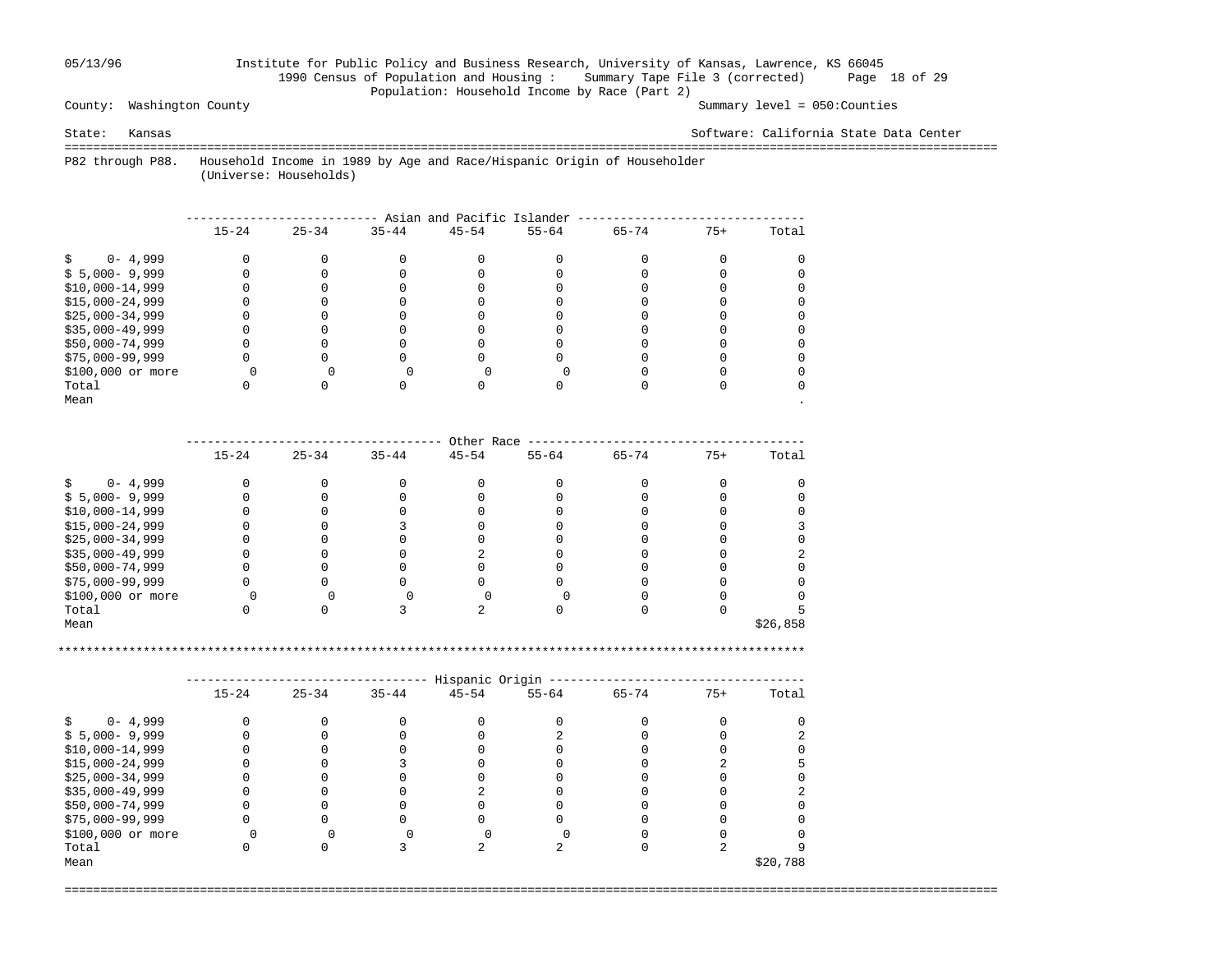05/13/96 Institute for Public Policy and Business Research, University of Kansas, Lawrence, KS 66045 1990 Census of Population and Housing : Summary Tape File 3 (corrected) Page 19 of 29 Population: Poverty Status

### County: Washington County Summary level = 050:Counties

| State:    | Kansas                         |                                                                                                              |       |                   |                       |                   |           |         |                             | Software: California State Data Center |                                                     |
|-----------|--------------------------------|--------------------------------------------------------------------------------------------------------------|-------|-------------------|-----------------------|-------------------|-----------|---------|-----------------------------|----------------------------------------|-----------------------------------------------------|
|           |                                | P117/118. Poverty Status in 1989 by Sex and Age<br>(Universe: Persons for whom poverty status is determined) |       |                   |                       |                   |           |         |                             | P106. Persons in Households by         | Public Assistance Income<br>1989 (Universe: Persons |
|           |                                | ------- Above Poverty ------    ---------------    Below Poverty -------------------                         |       |                   |                       |                   |           |         |                             | in households)                         |                                                     |
| Age       | Male                           | Female                                                                                                       | Total |                   | Male %                | Female %          |           | Total % |                             |                                        |                                                     |
| $0 - 4$   | 188                            | 183                                                                                                          | 371   |                   | 34 15.3%              | 15                | 7.6%      |         | 49 11.7%                    |                                        | Persons                                             |
|           | 15                             | 42                                                                                                           | 57    |                   | 14 48.3%              |                   | 9 17.6%   |         | 23 28.8%                    | With public                            |                                                     |
| $6 - 11$  | 266                            | 224                                                                                                          | 490   |                   | 37 12.2%              |                   | 64 22.2%  |         | $101 \quad 17.1$ %          | assistance:                            |                                                     |
| $12 - 17$ | 275                            | 274                                                                                                          | 549   |                   | 47 14.6%              |                   | 39 12.5%  |         | 86 13.5%                    | $0 - 14$                               | 83                                                  |
| $18 - 24$ |                                |                                                                                                              | 315   |                   |                       |                   |           | 75      | 19.2%                       | $15 - 64$                              | 150                                                 |
| $25 - 34$ | $\delta$ detail by sex $\vert$ |                                                                                                              | 707   |                   | detail by sex not     |                   |           |         | $120 \quad 14.5\%$          | $65 +$                                 | 101                                                 |
| $35 - 44$ | not available                  |                                                                                                              | 776   |                   | available see summary |                   |           |         | 111 12.5%                   |                                        |                                                     |
| $45 - 54$ | see summary                    |                                                                                                              | 480   | $18 - 64$ below   |                       |                   |           |         | 79 14.1%                    | No public                              |                                                     |
| $55 - 59$ | $18 - 64$ below                |                                                                                                              | 325   |                   |                       |                   |           |         | $24$ 6.9%                   | assistance:                            |                                                     |
| $60 - 64$ |                                |                                                                                                              | 381   |                   |                       |                   |           |         | 71 15.7%                    | $0 - 14$                               | 1,347                                               |
| $65 - 74$ | 342                            | 377                                                                                                          | 719   |                   |                       | 52 13.2% 50 11.7% |           | 102     | $12.4$ $8$                  | $15 - 64$                              | 3,628                                               |
| $75+$     | 333                            | 374                                                                                                          | 707   |                   | 40 10.7%              |                   | 147 28.2% |         | 187 20.9%                   | 65 +                                   | 1,614                                               |
| $0 - 17$  | 744                            | 723                                                                                                          | 1,467 |                   | 132 15.1%             |                   | 127 14.9% |         | $259$ 15.0%                 |                                        |                                                     |
| 18-64     | 1,543                          | 1,441                                                                                                        | 2,984 |                   | 246 13.8%             |                   | 234 14.0% |         | 480 13.9%                   |                                        |                                                     |
| 65+       | 675                            | 751                                                                                                          | 1,426 | $92 \quad 12.0$ % |                       |                   | 197 20.8% |         | 289 16.9%                   |                                        |                                                     |
| Total     | 2,962                          | 2,915                                                                                                        | 5,877 |                   | 470 13.7%             |                   | 558 16.1% |         | $1,028$ $14.9$ <sup>*</sup> |                                        |                                                     |

 P119/120. Poverty Status in 1989 by Race and Hispanic Origin by Age (Universe: Persons for whom poverty status is determined)

|           |         | White $-----$                |                       | ------------          | $Black$ ------------ |                   | $------$ American Indian $---$                                  |               |                         |
|-----------|---------|------------------------------|-----------------------|-----------------------|----------------------|-------------------|-----------------------------------------------------------------|---------------|-------------------------|
|           | Above   | Below                        | $\frac{1}{6}$         |                       | Above Below %        |                   | Above                                                           | Below         | ႜၟ                      |
| Age       | Poverty | Poverty                      | Below                 | Poverty Poverty Below |                      |                   | Poverty                                                         | Poverty Below |                         |
| $0 - 4$   | 366     | 49                           | 11.8%                 | 5                     | 0                    | $0.0$ %           | $\Omega$                                                        | $\Omega$      | . 응                     |
| 5         | 57      | 23                           | 28.8%                 |                       | 0                    |                   |                                                                 |               | . $\frac{6}{6}$         |
| $6 - 11$  | 486     | 101                          | 17.2%                 |                       |                      |                   |                                                                 |               | . 응                     |
| $12 - 17$ | 541     | 86                           | 13.7%                 |                       |                      | $\frac{8}{100}$   |                                                                 |               | . 응                     |
| $18 - 64$ | 2,960   | 478                          | 13.9%                 |                       |                      | 0.0%              | 12                                                              |               | 0.0%                    |
| $65 - 74$ | 717     | 102                          | 12.5%                 |                       |                      | $\ddotsc$         | $\mathfrak{D}$                                                  |               | 0.0%                    |
| 75 +      | 707     | 187                          | 20.9%                 |                       | $\Omega$             | . 응               | $\Omega$                                                        |               | $\ddot{\phantom{1}}$    |
| Total     | 5,834   | 1,026                        | $15.0\%$              | 10                    | $\Omega$             | 0.0%              | 14                                                              |               | 0.0%                    |
|           |         | ----Asian & Pac Isl -------- |                       |                       |                      |                   | --------- Other Race -------- * ------- Hispanic Origin ------- |               |                         |
|           | Above   | Below %                      |                       |                       | Above Below          |                   | % * Above Below %                                               |               |                         |
|           | Poverty | Poverty                      | Below                 | Poverty               | Poverty Below *      |                   | Poverty                                                         | Poverty Below |                         |
| $0 - 4$   |         | 0                            | $\cdot$ %             | $\Omega$              | $\overline{0}$       | . $\frac{6}{6}$ * | $\Omega$                                                        |               |                         |
|           |         | $\mathbf 0$                  | . 응                   | $\Omega$              | $\Omega$             | $. \circ$ *       | $\Omega$                                                        | $\Omega$      |                         |
| $6 - 11$  |         | 0                            | $\cdot$ $\frac{8}{6}$ |                       | $\Omega$             | $0.0% *$          |                                                                 |               | 0.0%                    |
| $12 - 17$ |         | 0                            | $\cdot$ %             |                       |                      | $0.0%$ *          |                                                                 |               | 0.0%                    |
| $18 - 64$ |         | 0                            | $\cdot$ %             |                       |                      | $22.2%$ *         |                                                                 | 4             | 36.4%                   |
| 65 - 74   |         | 0                            |                       | $\Omega$              | $\Omega$             | $. \circ$ *       | $\Omega$                                                        | $\Omega$      | $\cdot$ $\cdot$ $\cdot$ |
| $75 +$    |         | 0                            | . 응                   |                       | $\Omega$             | $. \circ$ *       |                                                                 |               | $0.0$ %                 |
| Total     | U       | 0                            |                       | 19                    |                      | $9.5%$ *          | 21                                                              | 4             | 16.0%                   |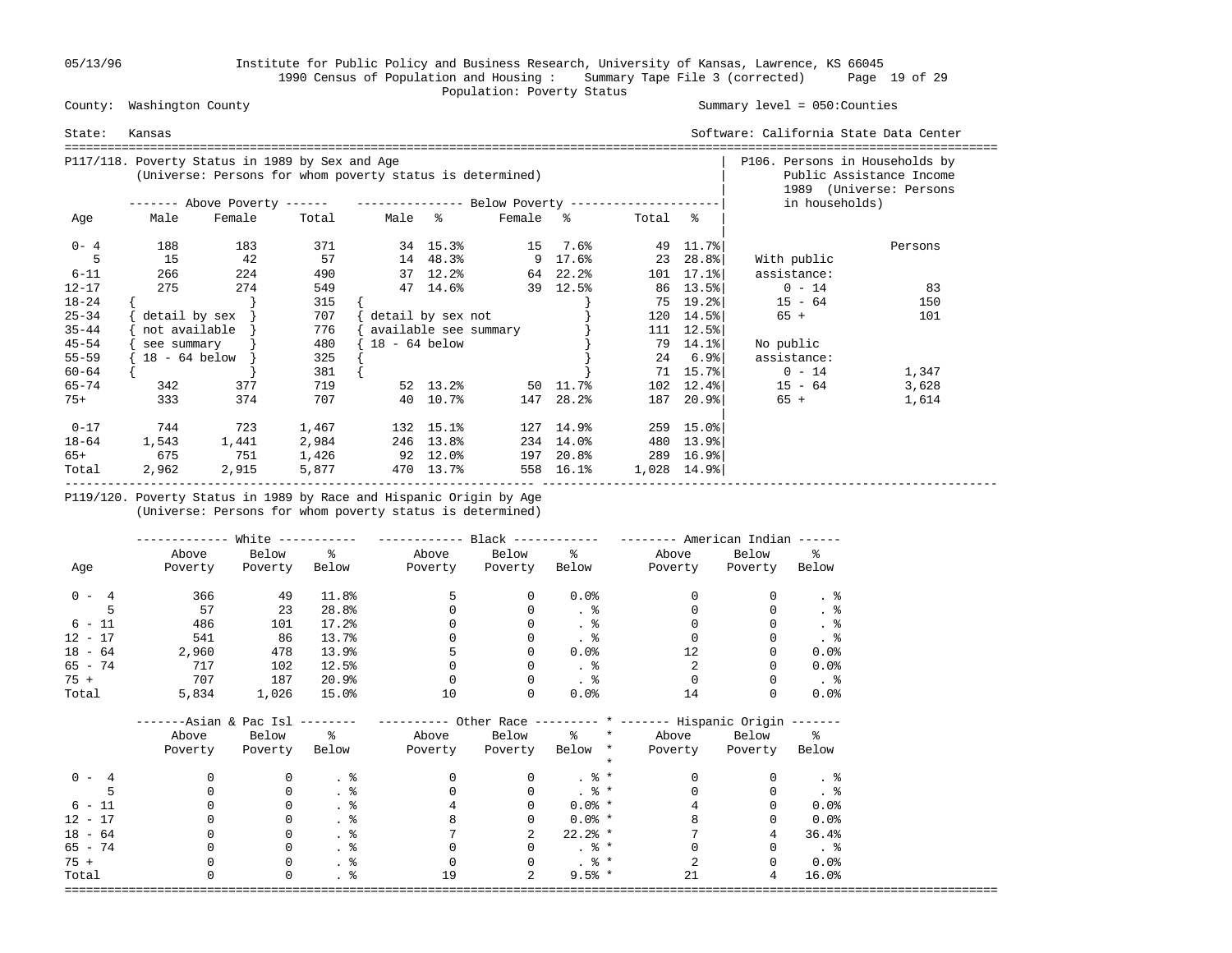05/13/96 Institute for Public Policy and Business Research, University of Kansas, Lawrence, KS 66045 1990 Census of Population and Housing : Summary Tape File 3 (corrected) Page 20 of 29 County: Washington County **Example 2018** Population: Poverty Status County:

Summary level =  $050$ : Counties

| State:<br>Kansas                                                                                                                    |          |          |             |             |                                                                |          | Software: California State Data Center                                                                               |                   |                       |
|-------------------------------------------------------------------------------------------------------------------------------------|----------|----------|-------------|-------------|----------------------------------------------------------------|----------|----------------------------------------------------------------------------------------------------------------------|-------------------|-----------------------|
| P122. Poverty Status in 1989 by Age by Household Type and Relationship<br>(Universe: Persons for whom poverty status is determined) |          |          |             |             |                                                                |          | P121. Ratio of Income in 1989 to<br>Poverty Level (Universe:<br>Persons for whom poverty status                      |                   |                       |
|                                                                                                                                     |          |          |             |             | ------ 15-64 ------- ------ 65-74 ------- ------- 75+ -------  |          | is determined)                                                                                                       |                   |                       |
|                                                                                                                                     | Above    | Below    | Above       | Below       | Above                                                          | Below    |                                                                                                                      |                   | Cumulative            |
|                                                                                                                                     | Poverty  | Poverty  | Poverty     | Poverty     | Poverty                                                        | Poverty  |                                                                                                                      |                   | Persons Percent       |
| In married-couple family<br>In other family:<br>Male householder, no                                                                | 3,970    | 534      | 569         | 52          | 386                                                            | 48       | Under .50<br>.50 to .74<br>.75 to .99                                                                                | 229<br>372<br>427 | 3.3%<br>8.7%<br>14.9% |
| wife present<br>Female householder, no                                                                                              | 78       | 13       | 7           | $\Omega$    | 40                                                             | 3        | 1.00 to 1.24<br>1.25 to 1.49                                                                                         | 436<br>632        | 21.2%<br>30.4%        |
| husband present<br>Unrelated individuals:                                                                                           | 147      | 97       | 11          | $\Omega$    | 27                                                             | $\Omega$ | 1.50 to 1.74<br>1.75 to 1.84                                                                                         | 635<br>203        | 39.6%<br>42.5%        |
| In family households<br>In nonfamily households:<br>Householder:                                                                    | 6        | 14       | $\mathbf 0$ | $\Omega$    | $\Omega$                                                       | $\Omega$ | 1.85 to 1.99<br>2.00 and over                                                                                        | 276<br>3,695      | 46.5%<br>100.0%       |
| Living alone                                                                                                                        | 213      | 65       | 132         | 50          | 250                                                            | 136      | Total                                                                                                                | 6,905             |                       |
| Not living alone                                                                                                                    | 14       | 7        | 0           | $\mathbf 0$ | 2                                                              | 0        |                                                                                                                      |                   |                       |
| Nonrelatives                                                                                                                        | 23       | 9        | $\Omega$    | $\Omega$    | 2                                                              | $\Omega$ |                                                                                                                      |                   |                       |
| In group quarters                                                                                                                   | $\Omega$ | $\Omega$ | $\Omega$    | $\Omega$    | $\Omega$                                                       | $\Omega$ |                                                                                                                      |                   |                       |
| P127. Poverty Status in 1989 by Age of Householder by Household Type<br>(Universe: Households)                                      |          |          |             |             |                                                                |          | P126. Poverty Status in 1989 by<br>Family Type and Age of Children<br>(Universe: Related children<br>under 18 years) | Above<br>Poverty  | Below<br>Poverty      |
|                                                                                                                                     |          |          |             |             |                                                                |          | In married-couple                                                                                                    |                   |                       |
|                                                                                                                                     |          |          |             |             |                                                                |          | family:                                                                                                              | 364               |                       |
|                                                                                                                                     |          |          |             |             | ------ 15-64 ------- ------ 65-74 ------- ------- 75+ -------- |          | $0 - 4$ years<br>5 years                                                                                             | 56                | 38<br>18              |
|                                                                                                                                     | Above    | Below    | Above       | Below       | Above                                                          | Below    | $6 - 17$ years                                                                                                       | 968               | 140                   |
|                                                                                                                                     | Poverty  | Poverty  | Poverty     | Poverty     | Poverty                                                        | Poverty  | In other family:<br>Male householder,                                                                                |                   |                       |
| Married-couple family<br>Other family:                                                                                              | 1,115    | 136      | 307         | 24          | 224                                                            | 21       | no spouse:<br>$0 - 4$ years                                                                                          | $\mathbf 0$       | $\mathbf 0$           |
| Male householder, no<br>wife present<br>Female householder, no                                                                      | 37       | 6        | 7           | $\mathbf 0$ | 17                                                             | 3        | 5 years<br>$6 - 17$ years<br>Female householder,                                                                     | $\Omega$<br>16    | 0<br>$\Omega$         |
| husband present<br>Nonfamily households:<br>Householder:                                                                            | 47       | 27       | 6           | $\mathbf 0$ | 19                                                             | $\Omega$ | no spouse:<br>$0 - 4 \text{ years}$<br>5 years                                                                       | 7<br>$\mathbf{1}$ | 11<br>5               |
| Living alone                                                                                                                        | 213      | 65       | 132         | 50          | 250                                                            | 136      | $6 - 17$ years                                                                                                       | 55                | 47                    |
| Not living alone                                                                                                                    | 14       | 7        | 0           | 0           | 2                                                              | 0        |                                                                                                                      |                   |                       |

===================================================================================================================================

 | | |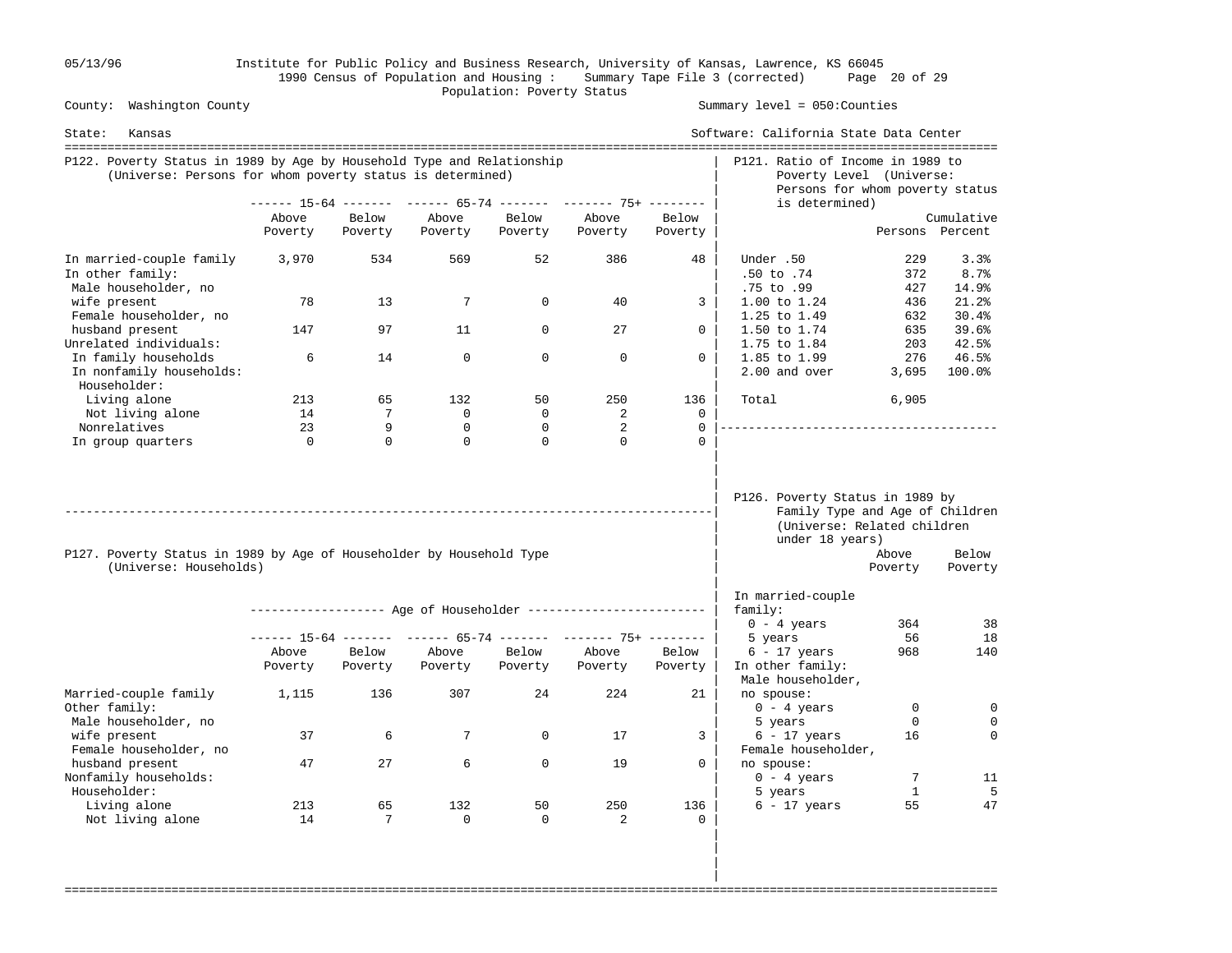05/13/96 Institute for Public Policy and Business Research, University of Kansas, Lawrence, KS 66045 1990 Census of Population and Housing : Summary Tape File 3 (corrected) Page 21 of 29 Population: Poverty Status by Race

County: Washington County Summary level = 050:Counties

State: Kansas Software: California State Data Center =================================================================================================================================== P123/124/125. Poverty Status in 1989 by Race and Hispanic Origin of Householder, Family Type and Presence and Age of Children (Universe: Families)

|                                |          | Total    |       |          | White        |         | --------- | $Black$ -------- |       |          | $---$ Amer In, Esk, Al $---$ |         |
|--------------------------------|----------|----------|-------|----------|--------------|---------|-----------|------------------|-------|----------|------------------------------|---------|
|                                | Above    | Below    | ፠     | Above    | Below        | ዱ       | Above     | Below            | ະ     | Above    | Below                        | ፠       |
|                                | Poverty  | Poverty  | Below | Poverty  | Poverty      | Below   | Poverty   | Poverty          | Below | Poverty  | Poverty                      | Below   |
| Married-couple family:         |          |          |       |          |              |         |           |                  |       |          |                              |         |
| With related children <18:     |          |          |       |          |              |         |           |                  |       |          |                              |         |
| Under 5 years only             | 119      | $\Omega$ | 0.0%  | 119      | $\Omega$     | 0.0%    | 0         | 0                | 0.0%  | 0        |                              | 0.0%    |
| $5 - 17$ years only            | 400      | 48       | 10.7% | 395      | 48           | 10.8%   | 0         | 0                | 0.0%  | $\Omega$ | $\Omega$                     | $0.0$ % |
| Under $5 \& 5-17$ yrs          | 124      | 25       | 16.8% | 124      | 25           | 16.8%   | $\Omega$  | 0                | 0.0%  |          | $\Omega$                     | $0.0$ % |
| No related child <18           | 1,003    | 108      | 9.7%  | 1000     | 108          | 9.7%    | 3         | 0                | 0.0%  | 0        | 0                            | 0.0%    |
| Other family:                  |          |          |       |          |              |         |           |                  |       |          |                              |         |
| Male householder, no spouse:   |          |          |       |          |              |         |           |                  |       |          |                              |         |
| With related children <18:     |          |          |       |          |              |         |           |                  |       |          |                              |         |
| Under 5 years only             | $\Omega$ | 0        | 0.0%  | $\Omega$ | $\mathbf{0}$ | 0.0%    | 0         | 0                | 0.0%  | 0        | 0                            | 0.0%    |
| $5 - 17$ years only            | 14       | 0        | 0.0%  | 14       | $\Omega$     | $0.0$ % | 0         | 0                | 0.0%  | $\Omega$ | $\Omega$                     | $0.0$ % |
| Under $5 \& 5-17$ yrs          | $\Omega$ | 0        | 0.0%  |          | $\Omega$     | $0.0$ % | 0         | 0                | 0.0%  | 0        | $\Omega$                     | $0.0$ % |
| No related child<18            | 47       | 9        | 16.1% | 45       | 9            | 16.7%   | 0         | 0                | 0.0%  | 2        | $\Omega$                     | 0.0%    |
| Female householder, no spouse: |          |          |       |          |              |         |           |                  |       |          |                              |         |
| With related children <18:     |          |          |       |          |              |         |           |                  |       |          |                              |         |
| Under 5 years only             | 4        | 4        | 50.0% | 4        | 4            | 50.0%   | 0         | 0                | 0.0%  | $\Omega$ |                              | 0.0%    |
| $5 - 17$ years only            | 37       | 19       | 33.9% | 37       | 19           | 33.9%   | $\Omega$  | 0                | 0.0%  | $\Omega$ | $\Omega$                     | $0.0$ % |
| Under $5 \& 5-17$ yrs          | 2        | 4        | 66.7% | 2        | 4            | 66.7%   | 0         | 0                | 0.0%  | 0        | $\Omega$                     | 0.0%    |
| No related child<18            | 29       | 0        | 0.0%  | 29       | 0            | 0.0%    | 0         | 0                | 0.0%  |          |                              | $0.0$ % |

|                                | ---- Asian & Pac Isl |          | $- - - - -$ |         |                 |          |         | ------ Other Race ------- * ----- Hispanic Origin ----- |          |       |
|--------------------------------|----------------------|----------|-------------|---------|-----------------|----------|---------|---------------------------------------------------------|----------|-------|
|                                | Above                | Below    | ዱ           | Above   | Below           | °≈       | $\star$ | Above                                                   | Below    | ዱ     |
|                                | Poverty              | Poverty  | Below       | Poverty | Poverty Below * |          |         | Poverty                                                 | Poverty  | Below |
| Married-couple family:         |                      |          |             |         |                 |          |         |                                                         |          |       |
| With related children <18:     |                      |          |             |         |                 |          |         |                                                         |          |       |
| Under 5 years only             |                      | $\Omega$ | 0.0%        |         | 0               | $0.0%$ * |         |                                                         | $\Omega$ | 0.0%  |
| $5 - 17$ years only            |                      | $\Omega$ | 0.0%        |         | 0               | $0.0%$ * |         |                                                         | 0        | 0.0%  |
| Under $5 \& 5-17$ yrs          |                      | $\Omega$ | 0.0%        |         | $\Omega$        | $0.0%$ * |         |                                                         | $\Omega$ | 0.0%  |
| No related child <18           |                      | 0        | 0.0%        |         | 0               | $0.0%$ * |         |                                                         | 0        | 0.0%  |
| Other family:                  |                      |          |             |         |                 |          |         |                                                         |          |       |
| Male householder, no spouse:   |                      |          |             |         |                 |          |         |                                                         |          |       |
| With related children <18:     |                      |          |             |         |                 |          |         |                                                         |          |       |
| Under 5 years only             |                      |          | 0.0%        |         | 0               | $0.0%$ * |         |                                                         | $\Omega$ | 0.0%  |
| $5 - 17$ years only            |                      | $\Omega$ | 0.0%        |         | 0               | $0.0%$ * |         |                                                         | 0        | 0.0%  |
| Under $5 \& 5-17$ yrs          |                      | $\Omega$ | 0.0%        |         | $\Omega$        | $0.0%$ * |         |                                                         | $\Omega$ | 0.0%  |
| No related child<18            |                      | 0        | 0.0%        |         | 0               | $0.0%$ * |         |                                                         | 0        | 0.0%  |
| Female householder, no spouse: |                      |          |             |         |                 |          |         |                                                         |          |       |
| With related children <18:     |                      |          |             |         |                 |          |         |                                                         |          |       |
| Under 5 years only             |                      |          | 0.0%        |         | $\Omega$        | $0.0%$ * |         |                                                         | $\Omega$ | 0.0%  |
| $5 - 17$ years only            |                      | 0        | 0.0%        |         | 0               | $0.0%$ * |         |                                                         | 0        | 0.0%  |
| Under $5 \& 5-17$ yrs          |                      | $\Omega$ | 0.0%        |         | 0               | $0.0%$ * |         |                                                         | $\Omega$ | 0.0%  |
| No related child<18            |                      | 0        | 0.0%        |         | 0               | $0.0%$ * |         |                                                         | 0        | 0.0%  |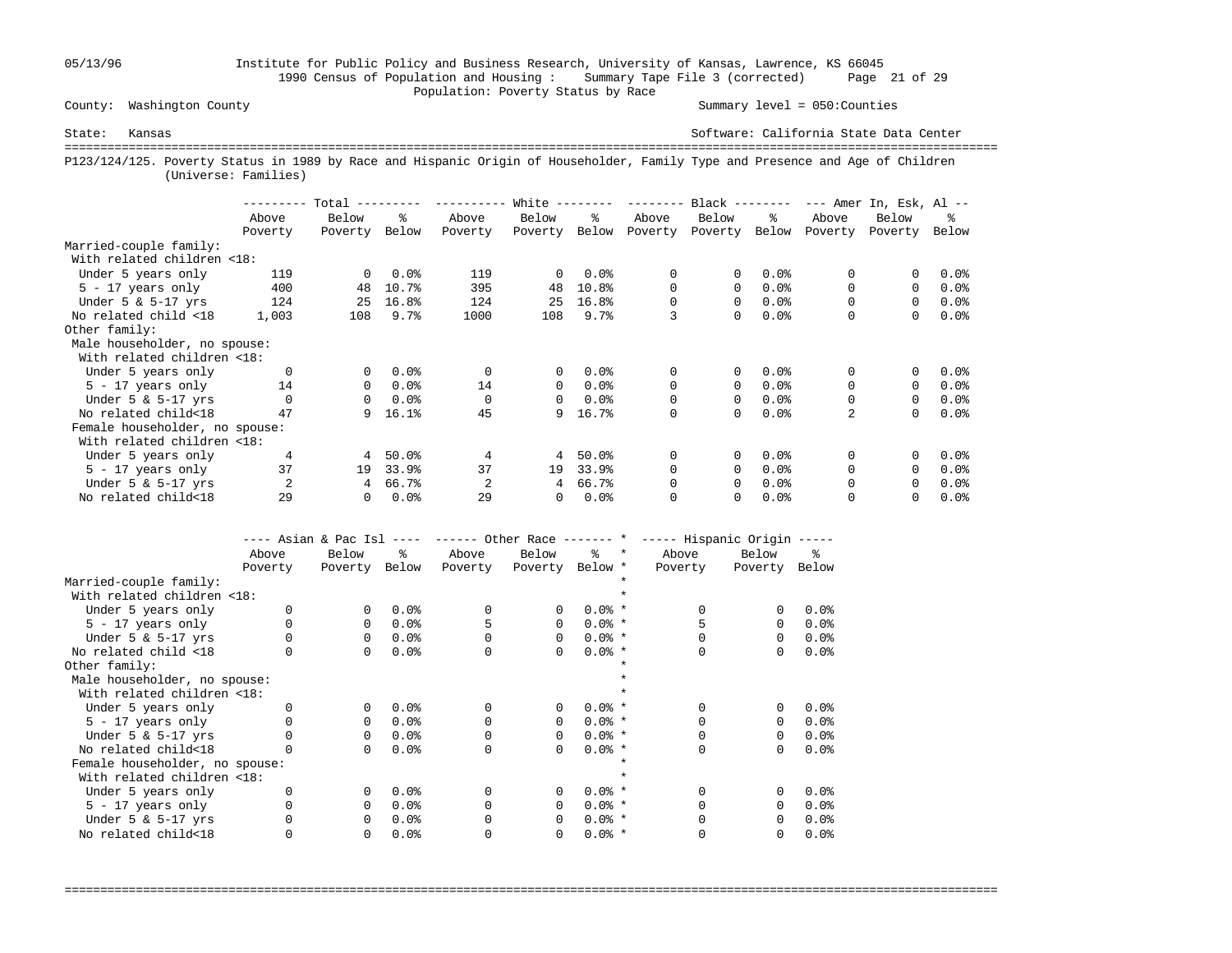|

### 05/13/96 Institute for Public Policy and Business Research, University of Kansas, Lawrence, KS 66045 1990 Census of Population and Housing : Summary Tape File 3 (corrected) Page 22 of 29 Housing: Tenure and Occupancy

 County: Washington County Summary level = 050:Counties State: Kansas Software: California State Data Center =================================================================================================================================== H1/2/3. Housing Units | H8 through H12. Tenure by Race and Hispanic Origin of Householder (Universe: Housing units)| (Universe: Occupied housing units) | Total housing units  $3,355$  | Total housing units 3,355 | ---------------------------- Total ----------------------------- Unweighted | Amer Ind Asian & Other<br>
sample count 1,249 | Mhite Black Esk & Al Pac Isl Race<br>
100% count of units 3,355 | Owner 2,237 0 2 0 2 sample count 1,249 | White Black Esk & Al Pac Isl Race Total 100% count of units 3,355 | Owner 2,237 0 2 0 2 2,241  $\sim$  8 99.8% 0.0% 0.1% 0.0% 0.1% 100% Percent of housing | Renter 617 2 0 0 2 621 units in sample 37.2% | % 99.4% 0.3% 0.0% 0.0% 0.3% 100% ---------------------------------| Total 2,854 2 2 0 4 2,862  $\sim$  8 99.7% 0.1% 0.1% 0.0% 0.1% 100% H4. Occupancy Status (Universe: Housing units) | | ------------------------- Hispanic Origin ------------------------ Units % | Amer Ind Asian & Other | White Black Esk & Al Pac Isl Race Total Occupied 2,862 85.3% | Owner 2 0 0 0 2 4 Vacant 493 14.7% | % 50.0% 0.0% 0.0% 0.0% 50.0% 100% | Renter 1 0 0 0 2 3  $\sim$  8 33.3% 0.0% 0.0% 66.7% 100%  $\qquad \qquad \text{Total} \qquad \qquad 3 \qquad \qquad 0 \qquad \qquad 0 \qquad \qquad 4 \qquad \qquad 7$  $\sim$  8 32.9% 0.0% 0.0% 57.1% 100% | | ----------------------------------------------------------------------------------------------------------------------------------- H5. Urban and Rural | (Universe: Housing units) | Units % Urban:  $\qquad \qquad \blacksquare$  Inside urbanized area 0 0.0% | H13. Tenure by Age of Householder Outside urbanized area 0 0.0% | (Universe: Occupied housing units) Rural: Farm 643 19.2% | Owner Renter Nonfarm 2,712 80.8% | Age Occupied Occupied Total | ----------------------------------------------------| 15-24 3 58 61  $\begin{array}{|c|c|c|c|c|}\n\hline\n\text{25--34} & \text{196} & \text{181} & \text{377}\n\end{array}$ H6. Condominium Status by Vacancy Status | 35-44 323 127 450 (Universe: Vacant housing units)  $\begin{array}{ccc} | & 45-54 & 244 & 54 \\ | & 55-64 & 443 & 35 \end{array}$  478  $|$  55-64 443 35 478  $\begin{array}{|c|c|c|c|c|}\n\hline\n\text{65--74} & \text{504} & \text{42} & \text{546} \\
\hline\n\end{array}$ Non-  $\vert$  75+ 528 124 652 Condos Condos | | Total 2,241 621 2,862 For rent  $0$  86<br>For sale only  $0$  43 For sale only 0 43 | Seasonal, recreational or occasional use 0 9 | All other vacants 0 355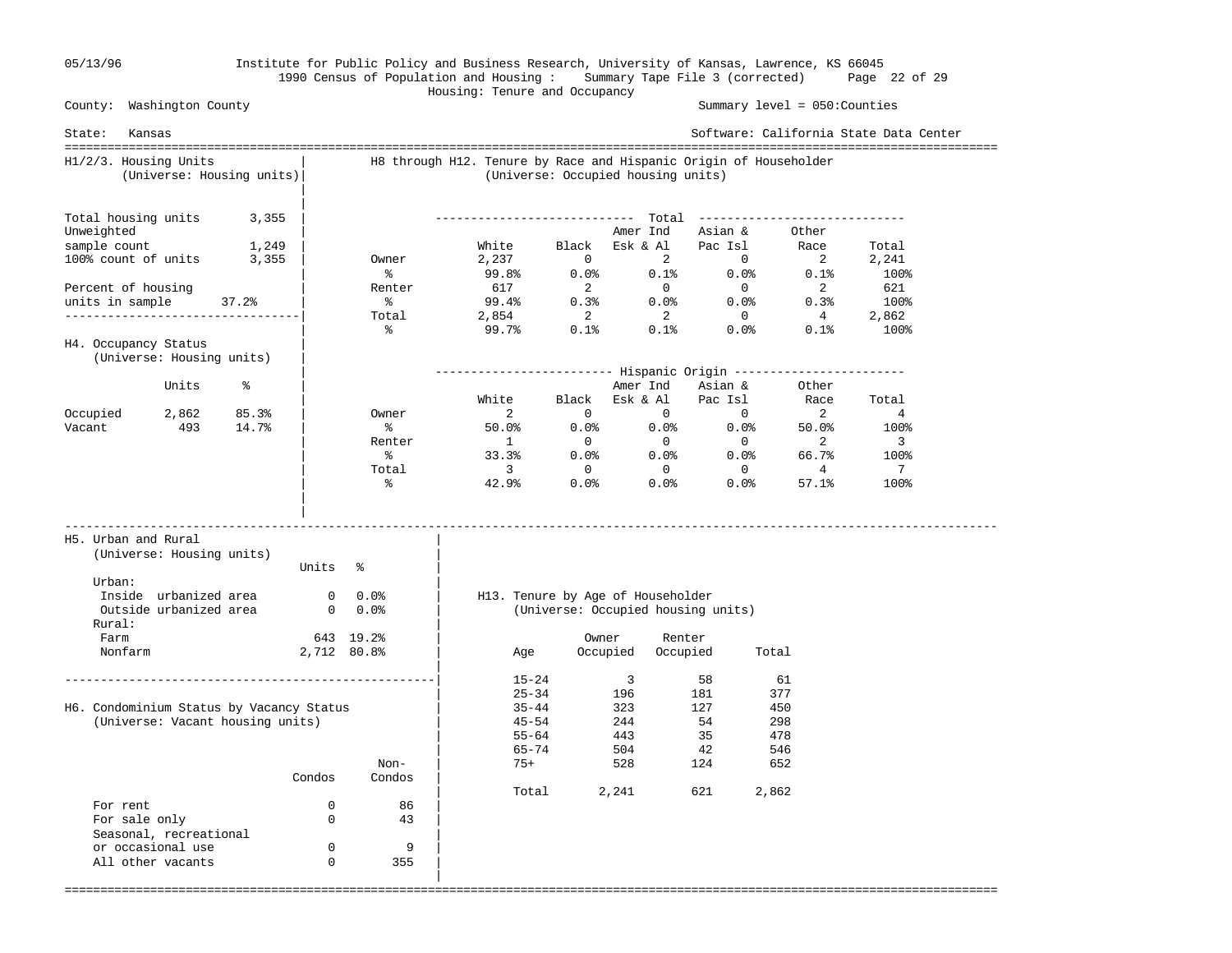05/13/96 Institute for Public Policy and Business Research, University of Kansas, Lawrence, KS 66045 1990 Census of Population and Housing : Summary Tape File 3 (corrected) Page 23 of 29 Housing: Tenure and Occupancy

County: Washington County Summary level = 050:Counties

| Kansas<br>State:                                                |                                               |       |       |          |         |                    |          | Software: California State Data Center |                           |
|-----------------------------------------------------------------|-----------------------------------------------|-------|-------|----------|---------|--------------------|----------|----------------------------------------|---------------------------|
| H8/H14/15/19. Tenure by Race and Hispanic Origin of Householder | (Universe: Persons in occupied housing units) |       |       |          |         |                    |          | $H16/17$ . Rooms                       | (Universe: Housing units) |
|                                                                 |                                               |       |       | Amer Ind | Asian & | Other *            | Hispanic | 1 room                                 | 11                        |
|                                                                 | Total                                         | White | Black | Esk & Al | Pac Isl | Race *             | Origin   | 2 rooms                                | 24                        |
|                                                                 |                                               |       |       |          |         |                    |          | 3 rooms                                | 193                       |
|                                                                 |                                               |       |       |          |         |                    |          | 4 rooms                                | 438                       |
| Owner occupied                                                  | 5,266                                         | 5,247 |       |          | 0       | $15 *$             | 17       | 5 rooms                                | 834                       |
| Persons per unit                                                | 2.3                                           | 2.3   | 0.0   | 2.0      | 0.0     | $7.5 *$            | 4.3      | 6 rooms                                | 712                       |
|                                                                 |                                               |       |       |          |         | $\star$            |          | 7 rooms                                | 497                       |
| Renter occupied                                                 | 1,657                                         | 1,646 |       | $\Omega$ | 0       | $6*$               |          | 8 rooms                                | 396                       |
| Persons per unit                                                | 2.7                                           | 2.7   | 2.5   | 0.0      | 0.0     | $3.0 *$<br>$\star$ | 2.7      | 9+ rooms                               | 250                       |
| Total occupied                                                  | 6,923                                         | 6,893 | 5     | 4        | 0       | $21 *$             | 25       | Aggregate number                       |                           |
| Persons per unit                                                | 2.4                                           | 2.4   | 2.5   | 2.0      | 0.0     | $5.3 *$            | 3.6      | of rooms                               | 19,979                    |
|                                                                 |                                               |       |       |          |         | $\star$            |          | Mean rooms per unit                    | 6.0                       |

(Universe: Occupied housing units) | (Universe: Occupied housing units)

|

|

# H18. Tenure by Persons in Unit | H7. Condominium Status by Tenure and Mortgage Status (Universe: Occupied housing units)

|            | Total<br>Units | Owner<br>Occupied | Renter<br>Occupied |                 | Condo | Non-<br>Condo |  |
|------------|----------------|-------------------|--------------------|-----------------|-------|---------------|--|
| 1 person   | 855            | 598               | 257                | Owner occupied: |       |               |  |
| 2 persons  | 1,050          | 910               | 140                | With a mortgage |       | 630           |  |
| 3 persons  | 324            | 262               | 62                 | Not mortgaged   | 0     | 1,611         |  |
| 4 persons  | 334            | 240               | 94                 | Renter occupied | 14    | 607           |  |
| 5 persons  | 162            | 133               | 29                 |                 |       |               |  |
| 6 persons  | 122            | 87                | 35                 |                 |       |               |  |
| 7+ persons | 15             | 11                | 4                  |                 |       |               |  |

### H31/32/33. Bedrooms

(Universe: Housing units)

|                     |       |              | $\star$ |        | $\star$ |       | Occupied Units |        |
|---------------------|-------|--------------|---------|--------|---------|-------|----------------|--------|
|                     | Total |              | $\star$ | Vacant | $\star$ |       |                |        |
|                     | Units | ిక           | $\star$ | Units  | $\star$ | Total | Owner          | Renter |
|                     |       |              | $\star$ |        | $\star$ |       |                |        |
| No bedroom          | 15    | 0.4%         | $\star$ | 4      | $\star$ | 11    | 11             |        |
| 1 bedroom           | 265   | 7.9%         | $\star$ | 77     | $\star$ | 188   | 55             | 133    |
| 2 bedrooms          | 1,038 | 30.9%        | $\star$ | 198    | $\star$ | 840   | 658            | 182    |
| 3 bedrooms          | 1,277 | 38.1%        | $\star$ | 152    | $\star$ | 1,125 | 957            | 168    |
| 4 bedrooms          | 578   | 17.2%        | $\star$ | 36     | $\star$ | 542   | 439            | 103    |
| 5+ bedrooms         | 182   | 5.4%         | $\star$ | 26     | $\star$ | 156   | 121            | 35     |
|                     |       |              | $\star$ |        | $\star$ |       |                |        |
| Total housing units |       | 3,355 100.0% | $\star$ | 493    | $\star$ | 2,862 | 2,241          | 621    |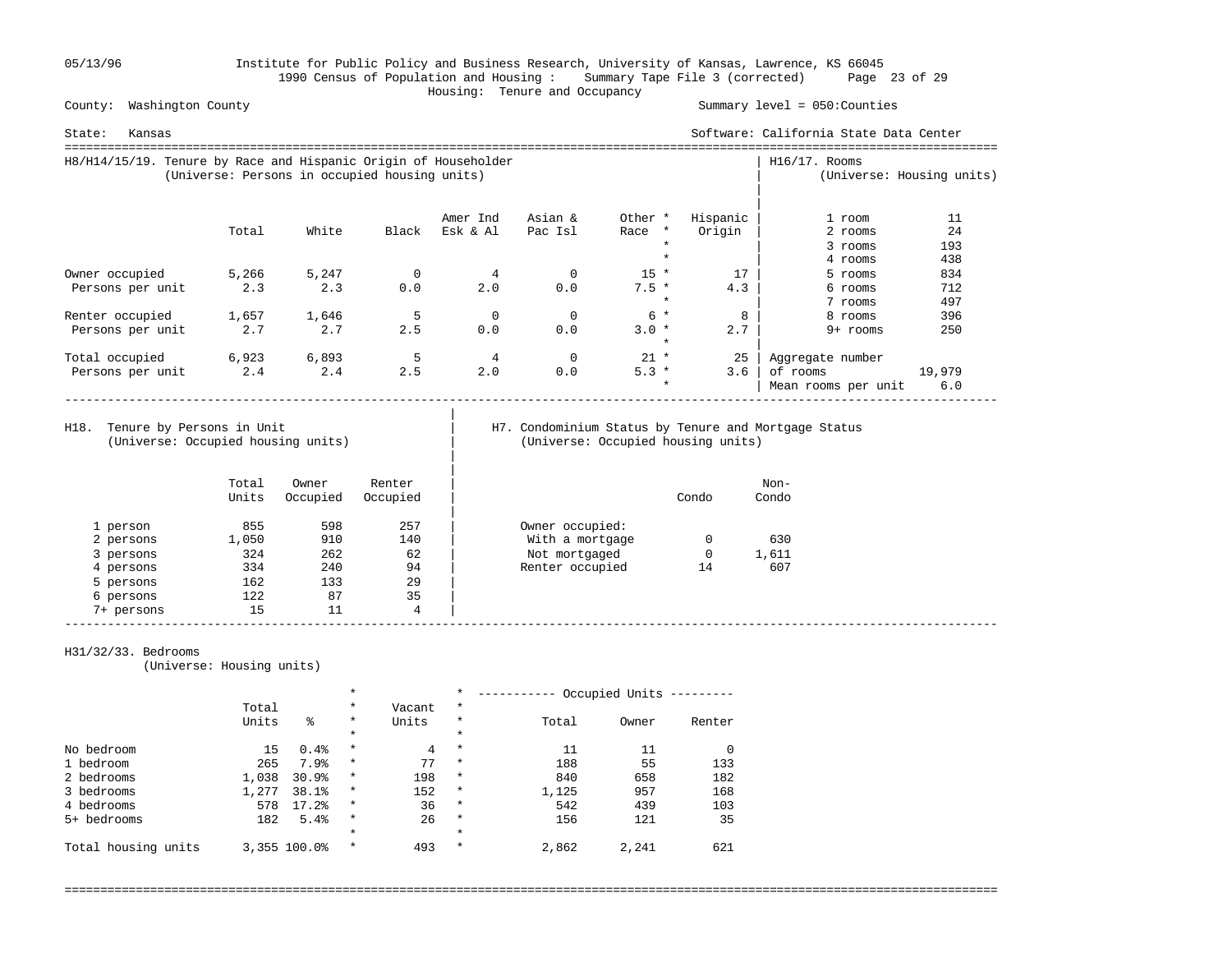05/13/96 Institute for Public Policy and Business Research, University of Kansas, Lawrence, KS 66045 1990 Census of Population and Housing : Summary Tape File 3 (corrected) Page 24 of 29 Housing: Units in Structure and Value

Summary level =  $050$ : Counties

| State:<br>Kansas                                   |                           |             |                                    |                |                                  |                | Software: California State Data Center                                 |                |           |
|----------------------------------------------------|---------------------------|-------------|------------------------------------|----------------|----------------------------------|----------------|------------------------------------------------------------------------|----------------|-----------|
| H20/21/22. Units in Structure by Tenure            | (Universe: Housing units) |             |                                    |                |                                  |                | H61/62. Value<br>(Universe: Specified owner<br>occupied housing units) |                |           |
| Units                                              |                           |             |                                    |                | $------$ Occupied Units $---$    |                |                                                                        |                |           |
| in                                                 | Total                     | ⊱           | Vacant                             |                |                                  |                |                                                                        | Units          | နွ        |
| Structure                                          | Units                     |             | Units                              | Total          | Owner                            | Renter         | Less than $$15,000$                                                    | 596            | 42.2%     |
| 1, detached                                        |                           | 2,986 89.0% | 405                                | 2,581          | 2,122                            | 459            | $$15,000 - 19,999$                                                     | 164            | 11.6%     |
| 1, attached                                        | 22                        | $0.7\%$     | 6                                  | 16             | 7                                | 9              | $$20,000 -$<br>24,999                                                  | 139            | 9.9%      |
| 2                                                  | 66                        | $2.0\%$     | 8                                  |                | 58<br>$\overline{4}$             | 54             | $$25,000 -$<br>29,999                                                  | 83             | 5.9%      |
| $3$ or $4$                                         |                           | 75 2.2%     | 29                                 | 46             | $\overline{0}$                   | 46             | $$30,000 -$<br>34,999                                                  | 99             | $7.0$ $8$ |
| $5$ to $9$                                         |                           | 24 0.7%     | $\overline{4}$                     | 20             | 6                                | 14             | $$35,000 -$<br>39,999                                                  | 50             | 3.5%      |
| 10 to 19                                           | 18                        | 0.5%        | 2                                  | 16             | $\overline{0}$                   | 16             | 44,999<br>$$40,000 -$                                                  | 53             | 3.8%      |
| 20 to 49                                           | $\overline{0}$            | $0.0$ %     | $\mathbf 0$                        |                | $\overline{0}$<br>$\overline{0}$ | $\overline{0}$ | 49,999<br>$$45,000 -$                                                  | 45             | 3.2%      |
| 50 or more                                         | $\mathbf{0}$              | $0.0\%$     | $\overline{0}$                     | $\overline{0}$ | $\overline{0}$                   | $\overline{0}$ | $$50,000 -$<br>59,999                                                  | 72             | 5.1%      |
| Mobile home                                        |                           |             |                                    |                |                                  |                | 74,999<br>$$60,000 -$                                                  | 72             | 5.1%      |
| or trailer                                         | 134                       | 4.0%        | 32                                 | 102            | 86                               | 16             | $$75,000 - 99,999$                                                     | 32             | 2.3%      |
| Other                                              | 30                        | 0.9%        | $\overline{7}$                     |                | 23<br>16                         | 7              | $$100,000 - 124,999$                                                   | 6              | 0.4%      |
|                                                    |                           |             |                                    |                |                                  |                | $$125,000 - 149,999$                                                   | $\mathbf 0$    | 0.0%      |
| Total                                              | $3,355$ 100.0%            |             |                                    | 493 2,862      | 2,241                            | 621            | $$150,000 - 174,999$                                                   | $\overline{0}$ | 0.0%      |
|                                                    |                           |             |                                    |                |                                  |                | $$175,000 - 199,999$                                                   | $\overline{0}$ | 0.0%      |
| H25/26/27. Year Structure Built by Tenure          |                           |             |                                    |                |                                  |                | $$200,000 - 249,999$                                                   | $\overline{0}$ | 0.0%      |
|                                                    | (Universe: Housing units) |             |                                    |                |                                  |                | $$250,000 - 299,999$                                                   | $\mathbf{0}$   | $0.0$ %   |
|                                                    |                           |             |                                    |                |                                  |                | $$300,000 - 399,999$                                                   | $\mathbf{0}$   | 0.0%      |
|                                                    |                           |             |                                    |                | ------- Occupied Units -------   |                | $$400,000 - 499,999$                                                   | $\mathbf{0}$   | 0.0%      |
|                                                    | Total                     | ៖           | Vacant                             |                |                                  |                | \$500,000 or more                                                      | $\mathbf{0}$   | 0.0%      |
| Year Built                                         | Units                     |             | Units                              | Total          | Owner                            | Renter         |                                                                        |                |           |
| 1989 to March                                      |                           |             |                                    |                |                                  |                | Total                                                                  | 1,411          | 100%      |
| 1990                                               |                           | 27 0.8%     | $\mathbf 0$                        | 27             | 27                               | $\mathbf 0$    |                                                                        |                |           |
| 1985 to 1988                                       |                           | 25 0.7%     | $\overline{0}$                     | 25             | 25                               | $\mathbf 0$    | Mean value:                                                            |                |           |
| 1980 to 1984                                       |                           | 96 2.9%     | 16                                 | 80             | 67                               | 13             | Mortgaged                                                              | \$28,631       |           |
| 1970 to 1979                                       |                           | 490 14.6%   | 69                                 | 421            | 304                              | 117            | No mortgage                                                            | \$24,584       |           |
| 1960 to 1969                                       | 327                       | 9.7%        | 24                                 | 303            | 188                              | 115            | All units                                                              | \$25,657       |           |
| 1950 to 1959                                       |                           | 2778.3%     | 18                                 | 259            | 223                              | 36             |                                                                        |                |           |
| 1940 to 1949                                       | 213                       | 6.3%        | 13                                 | 200            | 178                              | -22            | Median value                                                           | \$18,300       |           |
| Before 1940                                        |                           | 1,900 56.6% | 353                                | 1,547          | 1,229                            | 318            |                                                                        |                |           |
| Median year built 1939                             |                           |             |                                    |                |                                  |                |                                                                        |                |           |
| H28/29. Year Householder Moved Into Unit by Tenure |                           |             | (Universe: Occupied housing units) |                |                                  |                |                                                                        |                |           |
| Year Moved                                         |                           | Total       |                                    | Owner          | Renter                           |                |                                                                        |                |           |
| Into Unit                                          |                           | Units       | ိ                                  | Occupied       | Occupied                         |                |                                                                        |                |           |
| 1989 to March 1990                                 |                           |             | 324 11.3%                          | 125            | 199                              |                |                                                                        |                |           |
| 1985 to 1988                                       |                           |             | 473 16.5%                          | 300            | 173                              |                |                                                                        |                |           |
| 1980 to 1984                                       |                           |             | 439 15.3%                          | 339            | 100                              |                |                                                                        |                |           |
| 1970 to 1979                                       |                           |             | 708 24.7%                          | 623            | 85                               |                |                                                                        |                |           |
| 1960 to 1969                                       |                           |             | 340 11.9%                          | 323            | 17                               |                |                                                                        |                |           |
| Before 1960                                        |                           |             | 578 20.2%                          | 531            | 47                               |                |                                                                        |                |           |
|                                                    |                           |             |                                    |                |                                  |                |                                                                        |                |           |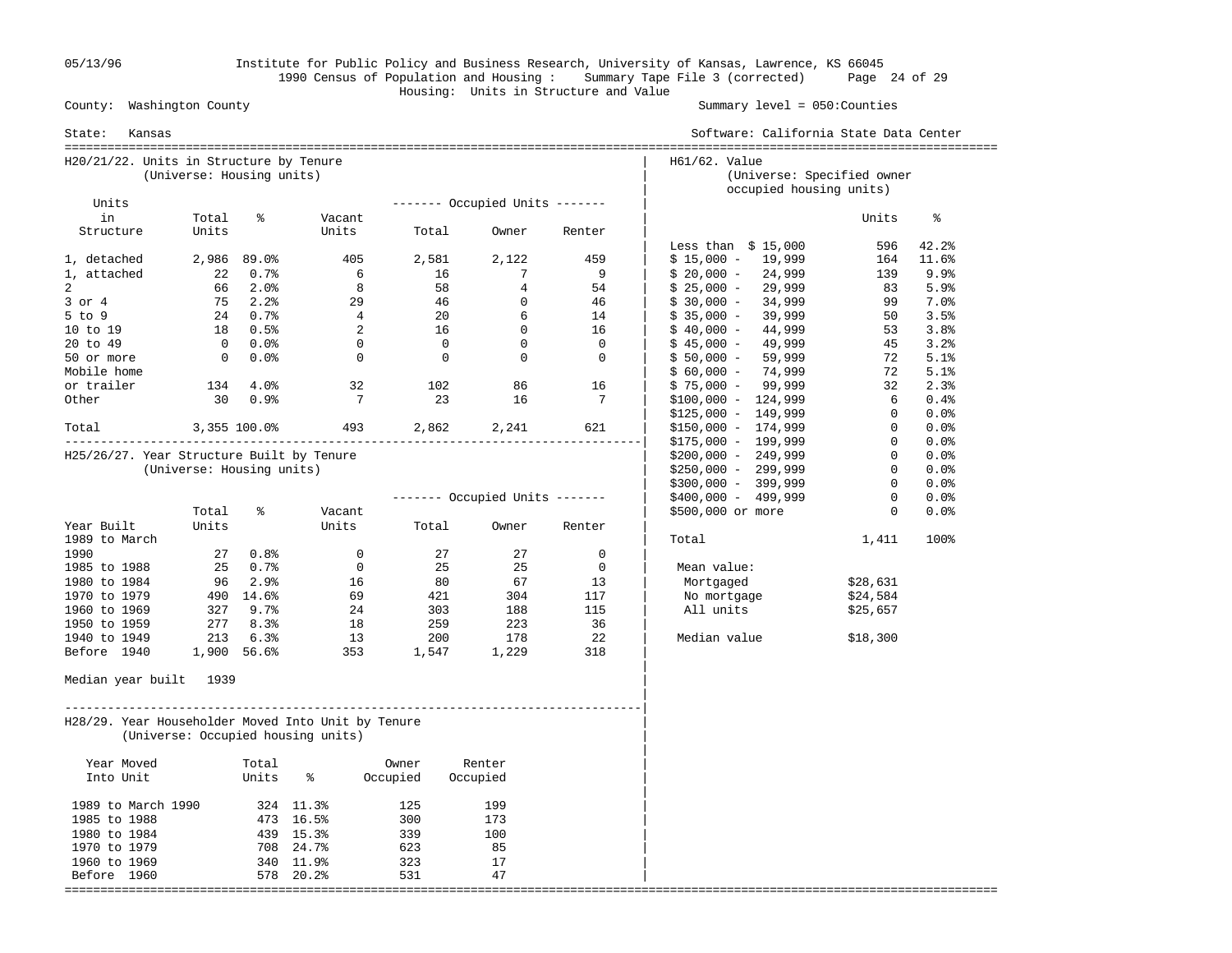# 05/13/96 Institute for Public Policy and Business Research, University of Kansas, Lawrence, KS 66045 1990 Census of Population and Housing : Summary Tape File 3 (corrected) Page 25 of 29 Housing: Utilities and Vehicles Available

Summary level =  $050$ : Counties

| State:                                                        | Kansas                                                                                                                                                                                                                              |                                                                          |                                    |                               |                                                                                                |              |                                  |                                         | Software: California State Data Center<br>================================== |                                      |                    |
|---------------------------------------------------------------|-------------------------------------------------------------------------------------------------------------------------------------------------------------------------------------------------------------------------------------|--------------------------------------------------------------------------|------------------------------------|-------------------------------|------------------------------------------------------------------------------------------------|--------------|----------------------------------|-----------------------------------------|------------------------------------------------------------------------------|--------------------------------------|--------------------|
| H30. House Heating Fuel                                       |                                                                                                                                                                                                                                     | ----------------------------------<br>(Universe: Occupied housing units) |                                    |                               | H23. Source of Water<br>(Universe: Housing units)                                              |              |                                  | H24. Sewage Disposal                    | (Universe: Housing units)                                                    |                                      |                    |
| Wood                                                          | 1,843<br>Utility gas<br>Bottled, tank, or lp gas<br>609<br>Electricity<br>103<br>Fuel oil, kerosene, etc.<br>24<br>Coal or coke<br>$\overline{0}$<br>271<br>Solar energy<br>$\overline{0}$<br>Other fuel<br>10<br>No fuel used<br>2 |                                                                          |                                    |                               | Public system or<br>private company<br>Individual well:<br>Drilled<br>Dug<br>Some other source |              | 2,449<br>777<br>100<br>29        | Public sewer<br>cesspool<br>Other means | Septic tank or                                                               | 2,103<br>1,124<br>128                |                    |
|                                                               |                                                                                                                                                                                                                                     |                                                                          |                                    |                               | H42. Kitchen Facilities<br>(Universe: Housing units)                                           |              |                                  |                                         |                                                                              |                                      |                    |
|                                                               |                                                                                                                                                                                                                                     |                                                                          |                                    |                               | Complete kitchen facilities<br>Lacking complete kitchen facilities                             |              |                                  |                                         | 3,085<br>270                                                                 |                                      |                    |
|                                                               |                                                                                                                                                                                                                                     |                                                                          | (Universe: Occupied housing units) |                               | H35/36. Telephone in Housing Unit by Tenure, Age of Householder                                |              |                                  |                                         |                                                                              |                                      |                    |
|                                                               |                                                                                                                                                                                                                                     | Total                                                                    | ႜ                                  | Owner                         | Renter                                                                                         |              |                                  | 15-59 60-64                             | 65-74                                                                        |                                      | $75+$              |
| With telephone<br>No telephone                                |                                                                                                                                                                                                                                     | 92                                                                       | 2,770 96.8%<br>3.2%                | 2,204                         | 566<br>37<br>55                                                                                |              | 1,313<br>68                      | 281<br>2                                | 537<br>$\overline{9}$                                                        |                                      | 639<br>13          |
| H37/38. Vehicles Available                                    |                                                                                                                                                                                                                                     |                                                                          | (Universe: Occupied housing units) |                               | H39/40. Race and Hispanic Origin by Vehicles Available                                         |              |                                  | (Universe: Occupied housing units)      |                                                                              |                                      |                    |
|                                                               | Total %                                                                                                                                                                                                                             |                                                                          | Owner                              | Renter                        |                                                                                                | White        |                                  | Amer Ind<br>Black Esk & Al              | Asian &<br>Pac Isl                                                           | Other *<br>Race *                    | Hispanic<br>Origin |
| None<br>$\mathbf{1}$<br>$\overline{2}$<br>3<br>$\overline{4}$ | 1,144 40.0%                                                                                                                                                                                                                         | 205 7.2%<br>774 27.0%<br>543 19.0%<br>137 4.8%                           | 118<br>556<br>958<br>438<br>120    | 87<br>218<br>186<br>105<br>17 | None<br>1 or more                                                                              | 205<br>2,649 | $\overline{0}$<br>$\overline{a}$ | $\overline{0}$<br>$\overline{2}$        | $\mathbf 0$<br>$\mathbf 0$                                                   | $\star$<br>$0 *$<br>$4 *$<br>$\star$ | $\mathbf 0$<br>7   |
| 5 or<br>more<br>Mean vehicles<br>available                    | 1.9                                                                                                                                                                                                                                 | $59 \quad 2.1$ <sup>8</sup>                                              | 51<br>2.0                          | 8<br>1.6                      |                                                                                                |              |                                  | (Universe: Occupied housing units)      | H41. Age of Householder by Vehicles Available                                |                                      |                    |
|                                                               |                                                                                                                                                                                                                                     |                                                                          |                                    |                               |                                                                                                |              |                                  | $15 - 64$<br>Years                      | $65 +$<br>Years                                                              |                                      |                    |
|                                                               |                                                                                                                                                                                                                                     |                                                                          |                                    |                               |                                                                                                | None         | 1 or more                        | 52<br>1,612                             | 153<br>1,045                                                                 |                                      |                    |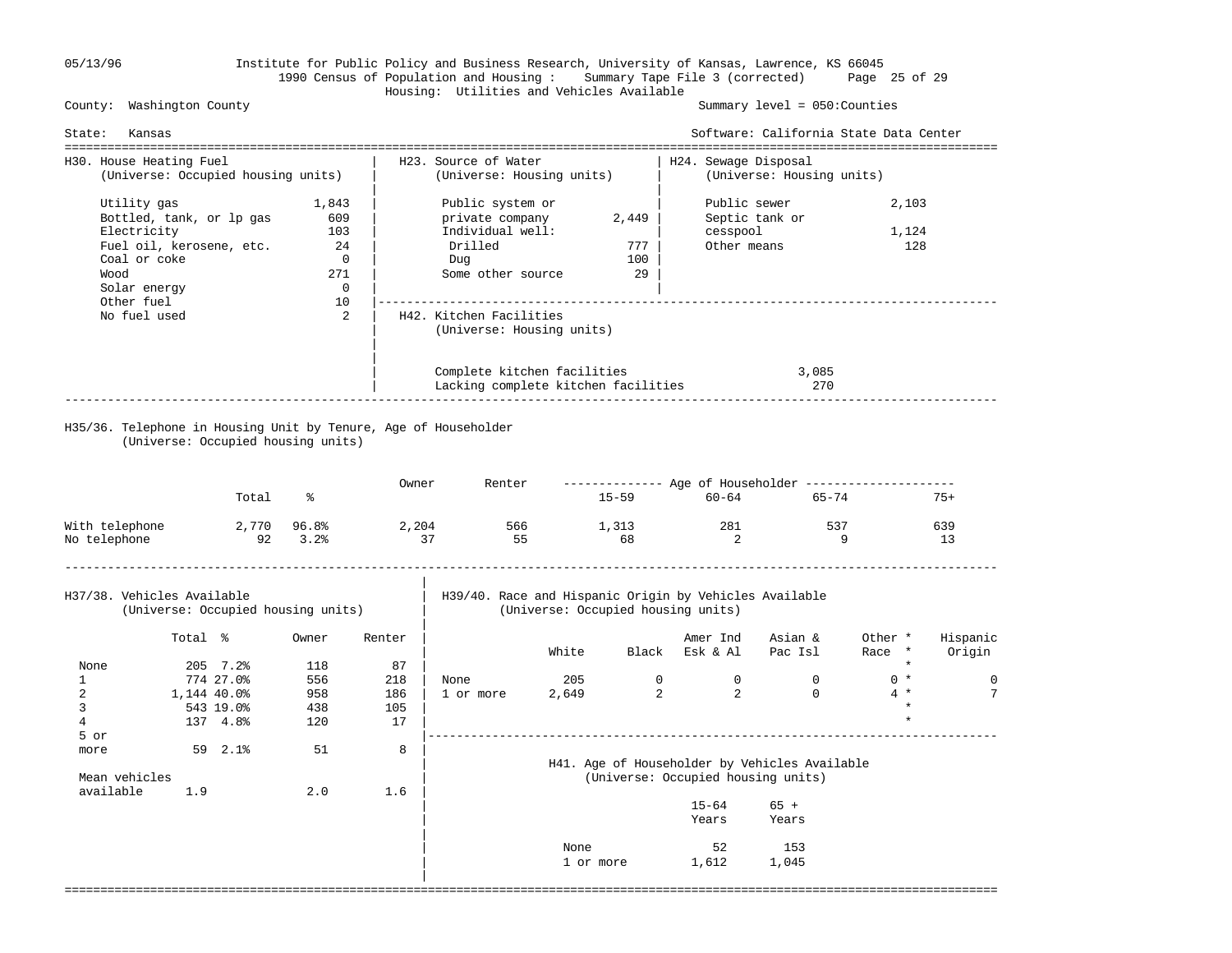05/13/96 Institute for Public Policy and Business Research, University of Kansas, Lawrence, KS 66045 1990 Census of Population and Housing : Summary Tape File 3 (corrected) Page 26 of 29

Summary level =  $050$ : Counties

# Housing: Gross Rent and Income

| State:                                                                          | Kansas                                                                  |              |                 |                                                             |                         |                | =============================       |                                                     |                | Software: California State Data Center<br>============================ |                                                                                                                                           |
|---------------------------------------------------------------------------------|-------------------------------------------------------------------------|--------------|-----------------|-------------------------------------------------------------|-------------------------|----------------|-------------------------------------|-----------------------------------------------------|----------------|------------------------------------------------------------------------|-------------------------------------------------------------------------------------------------------------------------------------------|
| H43/44. Gross Rent (Universe:                                                   |                                                                         |              |                 | H45/46. Gross Rent by Race of Householder                   |                         |                |                                     |                                                     |                |                                                                        |                                                                                                                                           |
|                                                                                 | Specified renter-                                                       |              |                 |                                                             |                         |                |                                     | (Universe: Specified renter-occupied housing units) |                |                                                                        |                                                                                                                                           |
|                                                                                 | occupied housing units)                                                 |              |                 |                                                             |                         |                |                                     |                                                     | $\star$        | Not of                                                                 |                                                                                                                                           |
|                                                                                 |                                                                         |              |                 |                                                             |                         |                | Amer Ind                            | Asian &                                             | Other *        | Hispanic                                                               | Hispanic                                                                                                                                  |
| With cash rent:                                                                 |                                                                         | Units        |                 |                                                             | White                   | Black          | Esk & Al                            | Pac Isl                                             | Race *         | Origin                                                                 | Origin                                                                                                                                    |
| \$<br>$0 - $99$                                                                 |                                                                         | 30           | With cash rent: |                                                             |                         |                |                                     |                                                     |                |                                                                        |                                                                                                                                           |
| $$100 - $149$                                                                   |                                                                         | 82           | Ŝ.              | $0 - $199$                                                  | 190                     | $\overline{2}$ | $\Omega$                            | $\mathbf 0$                                         | $0 *$          | 192                                                                    | $\mathbf 0$                                                                                                                               |
| $$150 - $199$                                                                   |                                                                         | 80           | $$200 - $299$   |                                                             | 117                     | $\Omega$       | $\Omega$                            | $\Omega$                                            | $0 *$          | 117                                                                    | $\Omega$                                                                                                                                  |
| $$200 - $249$                                                                   |                                                                         | 59           | $$300 - $499$   |                                                             | 49                      | $\mathbf 0$    | $\mathbf 0$                         | $\overline{0}$                                      | $0 *$          | 49                                                                     | $\mathbf{0}$                                                                                                                              |
| $$250 - $299$                                                                   |                                                                         | 58           | $$500 - $749$   |                                                             | $\overline{\mathbf{3}}$ | $\overline{0}$ | $\Omega$                            | $\Omega$                                            | $0 *$          | $\overline{\mathbf{3}}$                                                | $\mathbf 0$                                                                                                                               |
| \$ 300 - \$349                                                                  |                                                                         | 32           | $$750 - $999$   |                                                             | $\overline{0}$          | $\overline{0}$ | $\bigcirc$                          | $\Omega$                                            | $0 *$          | $\Omega$                                                               | $\Omega$                                                                                                                                  |
| $$350 - $399$                                                                   |                                                                         | 3            | \$1000 or more  |                                                             | $\mathsf{O}$            | $\mathbf 0$    | $\mathbf 0$                         | $\mathbf 0$                                         | $0 *$          | $\mathbf 0$                                                            | $\mathbf{0}$                                                                                                                              |
| $$400 - $449$                                                                   |                                                                         | 8            | No cash rent    |                                                             | 73                      | $\mathbf 0$    | $\mathbf 0$                         | $\Omega$                                            | $2 *$          | 72                                                                     | 3                                                                                                                                         |
| $$450 - $499$                                                                   |                                                                         | 6            |                 |                                                             |                         |                |                                     |                                                     | $\star$        |                                                                        |                                                                                                                                           |
| $$500 - $549$                                                                   |                                                                         | $\mathbf{0}$ |                 |                                                             |                         |                |                                     |                                                     |                |                                                                        |                                                                                                                                           |
| $$550 - $599$                                                                   |                                                                         | $\mathbf{0}$ |                 |                                                             |                         |                |                                     |                                                     |                |                                                                        |                                                                                                                                           |
| $$600 - $649$                                                                   |                                                                         | $\Omega$     |                 |                                                             |                         |                | H34. Bedrooms by Gross Rent         |                                                     |                |                                                                        |                                                                                                                                           |
| $$650 - $699$                                                                   |                                                                         | 3            |                 |                                                             |                         |                |                                     | (Universe: Specified renter-occupied housing units) |                |                                                                        |                                                                                                                                           |
| $$700 - $749$                                                                   |                                                                         | 0            |                 |                                                             |                         |                |                                     |                                                     |                |                                                                        |                                                                                                                                           |
| $$750 - $999$                                                                   |                                                                         | 0            |                 |                                                             |                         |                |                                     | ----------- Number of Bedrooms -------              |                |                                                                        |                                                                                                                                           |
| $$1000$ or more                                                                 |                                                                         | 0            |                 |                                                             |                         |                | None                                | $\mathbf{1}$                                        | $\overline{2}$ | $3+$                                                                   |                                                                                                                                           |
|                                                                                 |                                                                         |              |                 |                                                             | With cash rent:         |                |                                     |                                                     |                |                                                                        |                                                                                                                                           |
| No cash rent                                                                    |                                                                         | 75           |                 |                                                             | $\mathsf{S}$            | $0 - $199$     | 0                                   | 103                                                 | 66             | 23                                                                     |                                                                                                                                           |
|                                                                                 |                                                                         |              |                 |                                                             | $$200 - $299$           |                | $\mathbf{0}$                        | 16                                                  | 54             | 47                                                                     |                                                                                                                                           |
|                                                                                 |                                                                         |              |                 |                                                             | $$300 - $499$           |                | $\overline{0}$                      | $\mathbf{1}$                                        | 10             | 38                                                                     |                                                                                                                                           |
|                                                                                 |                                                                         |              |                 |                                                             | \$ 500 - \$749          |                | $\bigcirc$                          | $\Omega$                                            | $\Omega$       | 3                                                                      |                                                                                                                                           |
| Median gross rent                                                               |                                                                         | \$193        |                 |                                                             | $$750 - $999$           |                | $\overline{0}$                      | $\overline{0}$                                      | $\overline{0}$ | $\mathbf 0$                                                            |                                                                                                                                           |
|                                                                                 |                                                                         |              |                 |                                                             | \$1000 or more          |                | $\overline{0}$                      | $\overline{0}$                                      | $\overline{0}$ | $\mathbf 0$                                                            |                                                                                                                                           |
|                                                                                 |                                                                         |              |                 |                                                             | No cash rent            |                | $\Omega$                            | $\Omega$                                            | 32             | 43                                                                     |                                                                                                                                           |
| H47/48. Meals Included in Rent                                                  | (Universe: Specified renter-occupied<br>housing units paying cash rent) |              |                 | Mean<br>Gross                                               |                         |                | H49. Inclusion of Utilities in Rent | (Universe: Specified renter-occupied housing units) |                |                                                                        |                                                                                                                                           |
|                                                                                 |                                                                         | Units        |                 | Rent                                                        |                         |                | Pay extra for 1 or more utilities   |                                                     |                | 358                                                                    |                                                                                                                                           |
|                                                                                 |                                                                         |              |                 |                                                             |                         |                | No extra payment for any utilities  |                                                     |                | 78                                                                     |                                                                                                                                           |
| Meals included<br>No meals included                                             |                                                                         |              | 8<br>353        | \$333<br>\$205                                              |                         |                |                                     |                                                     |                |                                                                        |                                                                                                                                           |
| H50. Household Income in 1989 by Gross Rent as a Percentage of Household Income |                                                                         |              |                 | in 1989 (Universe: Specified renter-occupied housing units) |                         |                |                                     |                                                     |                |                                                                        | H51. Age of Householder by Gross Rent as a Per-<br>centage of Household Income in 1989 (Uni-<br>verse: Specified renter-occup. hsng unts) |
|                                                                                 |                                                                         |              |                 | --------- Percentage of Household Income ----------         |                         |                | Not                                 | % of                                                |                | -- Age of Householder --                                               |                                                                                                                                           |
| Income                                                                          |                                                                         | $0 - 19$ %   | $20 - 24%$      | $25 - 29$                                                   | $30 - 34%$              | $35% +$        | Computed                            | Income                                              |                | $15 - 64$                                                              | $65 +$                                                                                                                                    |
| $<$ \$10,000                                                                    |                                                                         | 29           | 23              | 32                                                          | 26                      | 43             | 21                                  | Less than 20 $\textdegree$                          |                | 142                                                                    | 35                                                                                                                                        |
| $$10,000-19,999$                                                                |                                                                         | 56           | 35              | 10                                                          | $4\overline{ }$         | 11             | 30                                  | $20 - 24$ %                                         |                | 31                                                                     | 27                                                                                                                                        |
| $$20,000-34,999$                                                                |                                                                         | 59           | $\overline{0}$  | $\overline{0}$                                              | $\overline{0}$          | $\mathbf{0}$   | 20                                  | $25 - 29$ %                                         |                | 13                                                                     | 29                                                                                                                                        |
| $$35,000-49,999$                                                                |                                                                         | 27           | $\overline{0}$  | $\overline{0}$                                              | $\overline{0}$          | $\Omega$       | 2                                   | $30 - 34$ %                                         |                | 16                                                                     | 14                                                                                                                                        |
| $$50,000 +$                                                                     |                                                                         | 6            | $\overline{0}$  | $\overline{0}$                                              | $\mathbf 0$             | $\mathbf 0$    | 2                                   | $35 +$ $\frac{6}{3}$                                |                | 30                                                                     | 24                                                                                                                                        |
|                                                                                 |                                                                         |              |                 |                                                             |                         |                |                                     | Not computed                                        |                | 62                                                                     | 13                                                                                                                                        |
|                                                                                 |                                                                         |              |                 |                                                             |                         |                |                                     |                                                     |                |                                                                        |                                                                                                                                           |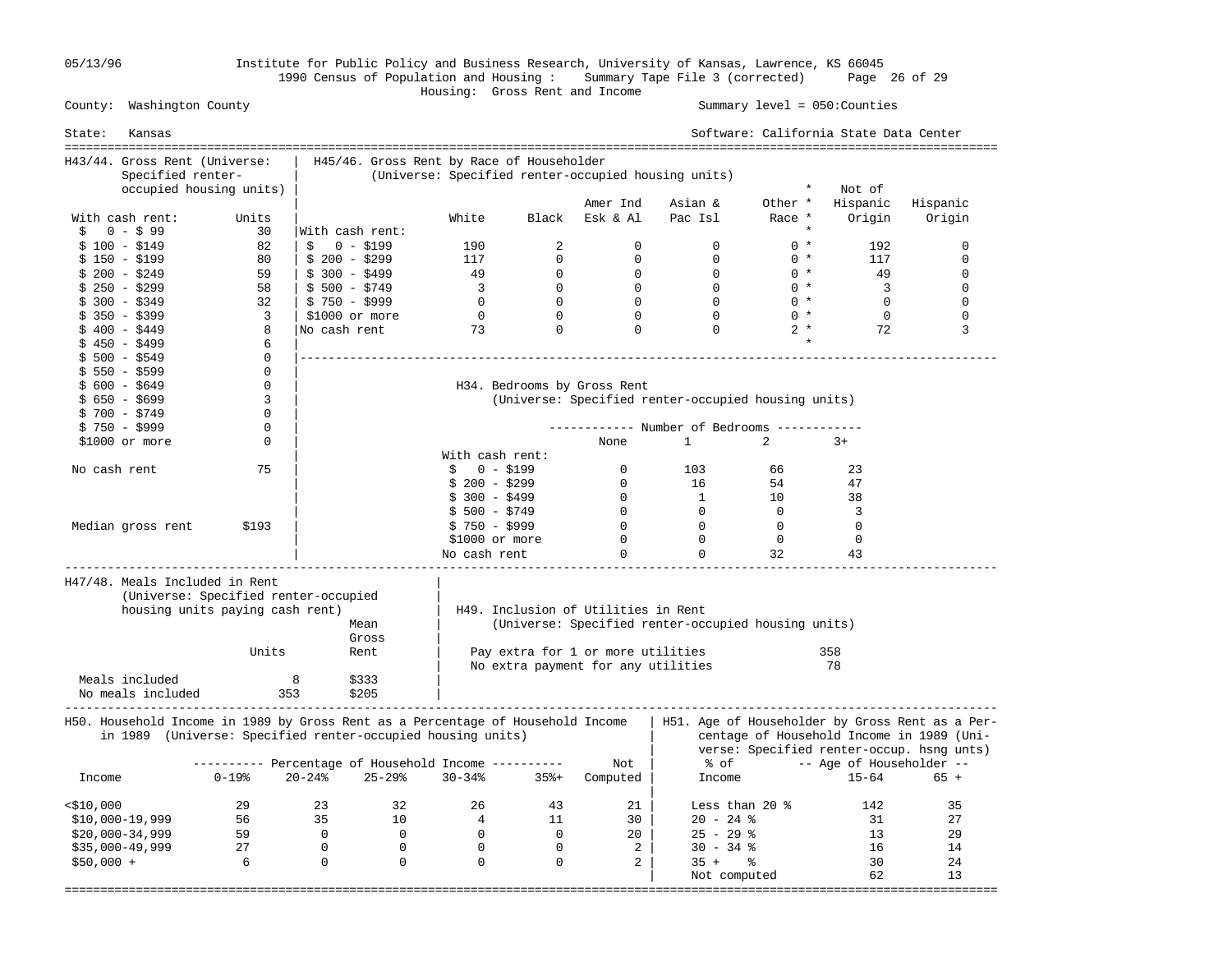# 05/13/96 Institute for Public Policy and Business Research, University of Kansas, Lawrence, KS 66045 1990 Census of Population and Housing : Summary Tape File 3 (corrected) Page 27 of 29 Housing: Mortgage Status and Owner Costs

Summary level =  $050$ : Counties

| State:<br>Kansas                                                                                                                                      |                                                                                                                                                    |                                  |                |                            | Software: California State Data Center                                                                                                       |                   |                    |  |  |
|-------------------------------------------------------------------------------------------------------------------------------------------------------|----------------------------------------------------------------------------------------------------------------------------------------------------|----------------------------------|----------------|----------------------------|----------------------------------------------------------------------------------------------------------------------------------------------|-------------------|--------------------|--|--|
| H52/53. Mortgage Status and Selected<br>Monthly Owner Costs<br>(Universe: Specified owner-<br>occupied housing units)                                 | H54/55. Race/Ethnicity of Householder by Mortgage Status and<br>Selected Monthly Owner Costs<br>(Universe: Specified owner-occupied housing units) |                                  |                |                            |                                                                                                                                              |                   |                    |  |  |
|                                                                                                                                                       |                                                                                                                                                    |                                  |                |                            |                                                                                                                                              |                   |                    |  |  |
| With a mortgage:<br>Less than \$200<br>26                                                                                                             |                                                                                                                                                    | White                            |                | Amer Ind<br>Black Esk & Al | Asian &<br>Pac Isl                                                                                                                           | Other *<br>Race * | Hispanic<br>Origin |  |  |
| $200 - 299$<br>\$<br>95<br>$300 - 399$<br>102<br>\$                                                                                                   | $0 - 299$<br>\$                                                                                                                                    | 121                              | $\Omega$       | $\Omega$                   | $\Omega$                                                                                                                                     | $\star$<br>$0 *$  | 0                  |  |  |
| 71<br>$$400 - 499$                                                                                                                                    | $$300 - 499$                                                                                                                                       | 173                              | $\overline{0}$ | $\mathbf 0$                | $\overline{0}$                                                                                                                               | $0 *$             | $\mathbf{0}$       |  |  |
| $$500 - 599$<br>41                                                                                                                                    | $$500 - 699$                                                                                                                                       | 59                               | $\overline{0}$ | $\overline{0}$             | $\Omega$                                                                                                                                     | $0 *$             | 0                  |  |  |
| $$600 - 699$<br>18                                                                                                                                    | $$700 - 999$                                                                                                                                       | 18                               | $\overline{0}$ | $\overline{0}$             | $\Omega$                                                                                                                                     | $0 *$             | $\mathbf 0$        |  |  |
| \$<br>700 - 799<br>15                                                                                                                                 | $$1000 - 1499$                                                                                                                                     | $\overline{\mathbf{3}}$          | $\Omega$       | $\Omega$                   | $\Omega$                                                                                                                                     | $0 *$             | 0                  |  |  |
| $$800 - 899$<br>$\overline{3}$                                                                                                                        | \$1500 or more                                                                                                                                     | $\overline{0}$                   | $\Omega$       | $\Omega$                   | $\Omega$                                                                                                                                     | $0 *$             | $\Omega$           |  |  |
| $\mathbf 0$<br>$$900 - 999$<br>$$1000 - 1249$<br>3                                                                                                    |                                                                                                                                                    |                                  |                |                            |                                                                                                                                              |                   |                    |  |  |
| $$1250 - 1499$<br>$\Omega$                                                                                                                            |                                                                                                                                                    |                                  |                |                            |                                                                                                                                              |                   |                    |  |  |
| $$1500 - 1999$<br>$\mathbf 0$                                                                                                                         |                                                                                                                                                    |                                  |                | Amer Ind                   | Asian &                                                                                                                                      | Other *           | Hispanic           |  |  |
| $\Omega$<br>\$ 2000 or more<br>374<br>Total                                                                                                           |                                                                                                                                                    | White                            |                | Black Esk & Al             | Pac Isl                                                                                                                                      | Race *            | Origin             |  |  |
|                                                                                                                                                       | \$<br>$0 - 99$                                                                                                                                     | 161                              | $\overline{0}$ | $\mathbf{0}$               | $\overline{0}$                                                                                                                               | $0 *$             | $\mathbf 0$        |  |  |
|                                                                                                                                                       | $$100 - 199$                                                                                                                                       | 676                              | $\overline{0}$ | $\overline{a}$             | $\overline{0}$                                                                                                                               | $0 *$             | 2                  |  |  |
|                                                                                                                                                       | $$200 - 299$                                                                                                                                       | 171                              | $\overline{0}$ | $\overline{0}$             | $\overline{0}$                                                                                                                               | $2 *$             | 2                  |  |  |
| Not mortgaged:                                                                                                                                        | $$300 - 399$                                                                                                                                       | 19                               | $\overline{0}$ | $\mathbf 0$                | $\Omega$                                                                                                                                     | $0 *$             | 0                  |  |  |
|                                                                                                                                                       | \$400 or more                                                                                                                                      | 6                                | $\mathbf 0$    | $\Omega$                   | $\Omega$                                                                                                                                     | $0 *$             | $\Omega$           |  |  |
| Less than \$100<br>161                                                                                                                                |                                                                                                                                                    |                                  |                |                            |                                                                                                                                              |                   |                    |  |  |
| $$100 - 149$<br>425                                                                                                                                   |                                                                                                                                                    |                                  |                |                            |                                                                                                                                              |                   |                    |  |  |
| $$150 - 199$<br>253                                                                                                                                   |                                                                                                                                                    |                                  |                |                            |                                                                                                                                              |                   |                    |  |  |
| $$200 - 249$<br>137                                                                                                                                   |                                                                                                                                                    |                                  |                |                            |                                                                                                                                              |                   |                    |  |  |
| $$250 - 299$<br>36                                                                                                                                    |                                                                                                                                                    |                                  |                |                            |                                                                                                                                              |                   |                    |  |  |
| 17<br>$$300 - 349$                                                                                                                                    |                                                                                                                                                    |                                  |                |                            |                                                                                                                                              |                   |                    |  |  |
| 350 - 399<br>\$<br>2                                                                                                                                  |                                                                                                                                                    |                                  |                |                            |                                                                                                                                              |                   |                    |  |  |
| $$400$ or more<br>6                                                                                                                                   |                                                                                                                                                    |                                  |                |                            |                                                                                                                                              |                   |                    |  |  |
| Total<br>1,037                                                                                                                                        |                                                                                                                                                    |                                  |                |                            |                                                                                                                                              |                   |                    |  |  |
| Median owner costs:                                                                                                                                   |                                                                                                                                                    |                                  |                |                            |                                                                                                                                              |                   |                    |  |  |
| With a mortgage<br>\$365                                                                                                                              |                                                                                                                                                    |                                  |                |                            |                                                                                                                                              |                   |                    |  |  |
| Not mortgaged<br>\$142                                                                                                                                |                                                                                                                                                    |                                  |                |                            |                                                                                                                                              |                   |                    |  |  |
| H57. Mean Selected Monthly Owner Costs by Mortgage Status<br>(Universe: Owner-occupied condominium housing units)<br>With a mortgage<br>Not mortgaged |                                                                                                                                                    | With a mortgage<br>Not mortgaged |                |                            | H56. Aggregate Selected Monthly Owner Costs by Mortgage Status<br>(Universe: Owner-occupied mobile homes or trailers)<br>\$4,132<br>\$13,897 |                   |                    |  |  |
|                                                                                                                                                       |                                                                                                                                                    |                                  |                |                            |                                                                                                                                              |                   |                    |  |  |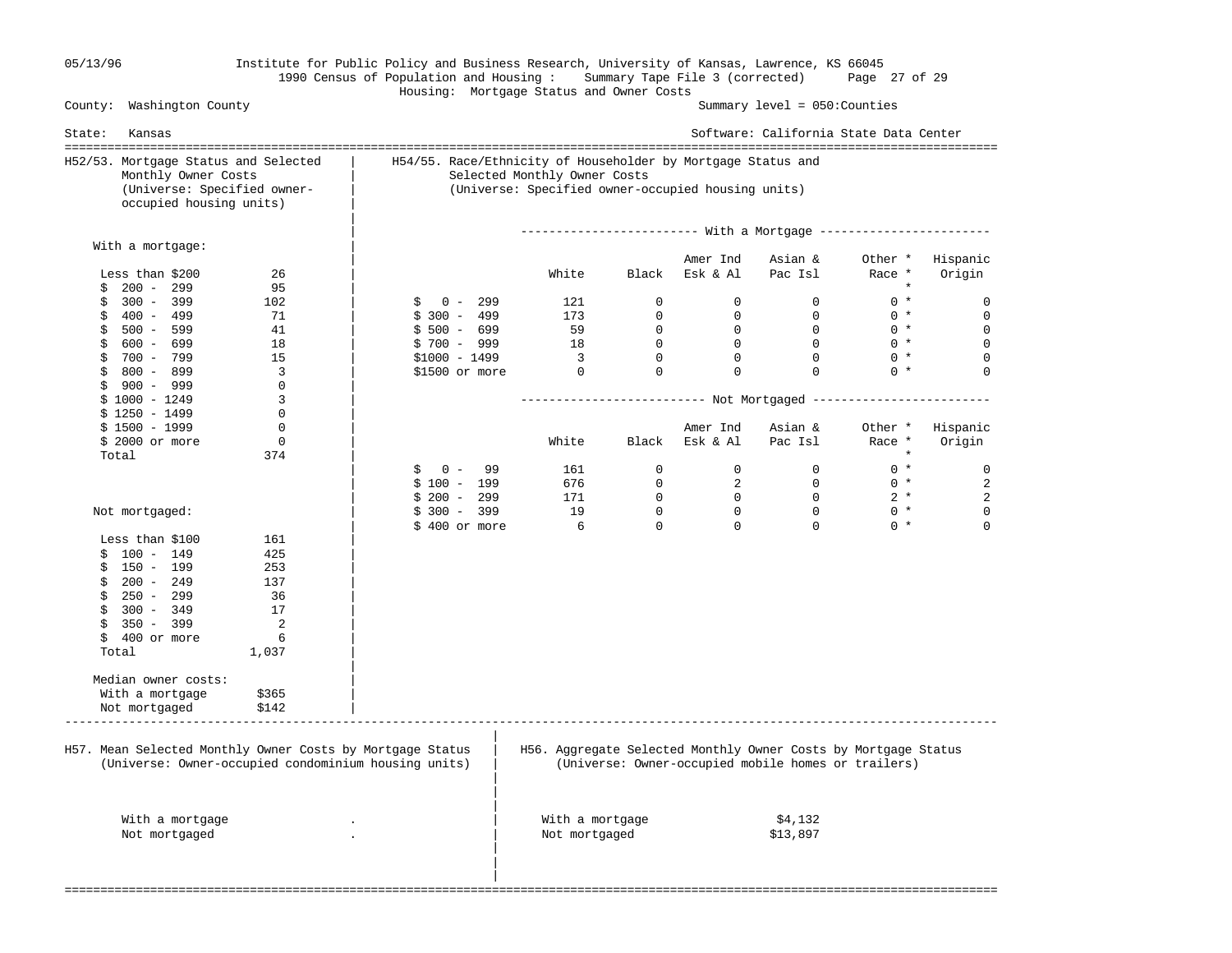### 05/13/96 Institute for Public Policy and Business Research, University of Kansas, Lawrence, KS 66045 1990 Census of Population and Housing : Summary Tape File 3 (corrected) Page 28 of 29 Housing: Owner Costs and Income

County: Washington County Summary level = 050:Counties

| State:<br>Kansas                                                                                                                                          |       |          |           | Software: California State Data Center                                                                         |  |  |  |
|-----------------------------------------------------------------------------------------------------------------------------------------------------------|-------|----------|-----------|----------------------------------------------------------------------------------------------------------------|--|--|--|
| H58. Mortgage Status by Selected Monthly Owner Costs<br>as a Percentage of Household Income in 1989<br>(Universe: Specified owner-occupied housing units) |       |          |           | H63. Aggregate Household Income in 1989 by Tenure and Mortgage<br>(Universe: Occupied housing units)<br>Status |  |  |  |
| % of                                                                                                                                                      |       | With a   | Not       | Aggregate                                                                                                      |  |  |  |
| Income                                                                                                                                                    | Total | Mortgage | Mortgaged | Household                                                                                                      |  |  |  |
|                                                                                                                                                           |       |          |           | Income                                                                                                         |  |  |  |
| $0 - 19$ %                                                                                                                                                | 1,065 | 239      | 826       |                                                                                                                |  |  |  |
| $20 - 24$ %                                                                                                                                               | 128   | 60       | 68        | Owner occupied:                                                                                                |  |  |  |
| $25 - 29$ %                                                                                                                                               | 78    | 29       | 49        | \$18,898,208<br>With a mortgage                                                                                |  |  |  |
| $30 - 34$ %                                                                                                                                               | 35    | 12       | 23        | \$36,594,052<br>Not mortgaged                                                                                  |  |  |  |
| $35 +$ $\frac{6}{3}$                                                                                                                                      | 94    | 34       | 60        | Renter occupied<br>\$11,540,175                                                                                |  |  |  |
| Not computed                                                                                                                                              | 11    | $\Omega$ | 11        |                                                                                                                |  |  |  |
|                                                                                                                                                           |       |          |           |                                                                                                                |  |  |  |
|                                                                                                                                                           |       |          |           |                                                                                                                |  |  |  |

 H59. Household Income in 1989 by Selected Monthly Owner Costs as a Percentage of Household Income in 1989 (Universe: Specified owner-occupied housing units)

| Household           |            |           |           | Percentage of Income ------------- |         | Not      |       |
|---------------------|------------|-----------|-----------|------------------------------------|---------|----------|-------|
| Income              | $0 - 19$ % | $20 - 24$ | $25 - 29$ | $30 - 34$                          | $35% +$ | Computed | Total |
| Less than $$10,000$ | 116        | 39        | 53        | 26                                 | 81      | 11       | 326   |
| $$10,000 - 19,999$  | 308        | 56        | 14        | 9                                  | 10      |          | 397   |
| $$20.000 - 34.999$  | 361        | 21        | 11        |                                    |         |          | 393   |
| $$35,000 - 49,999$  | 161        | 9         | 0         |                                    |         |          | 173   |
| \$50,000 or more    | 119        |           | 0         |                                    |         |          | 122   |

- ----------------------------------------------------------------------------------------------------------------------------------
- H60. Age of Householder by Selected Monthly Owner Costs as a Percentage of Household Income in 1989 (Universe: Specified owner-occupied housing units)

|                                                                     |                          | Age of Householder    |                       |
|---------------------------------------------------------------------|--------------------------|-----------------------|-----------------------|
| % of<br>Income                                                      | Total                    | $15 - 64$             | $65 +$                |
| - 19 %<br><sup>0</sup><br>$20 - 24$ %<br>$25 - 29$ %<br>$30 - 34$ % | 1,065<br>128<br>78<br>35 | 547<br>61<br>30<br>16 | 518<br>67<br>48<br>19 |
| 昙<br>$35 +$<br>Not computed                                         | 94<br>11                 | 33<br>7               | 61<br>4               |
| Total                                                               | 1,411                    | 694                   | 717                   |